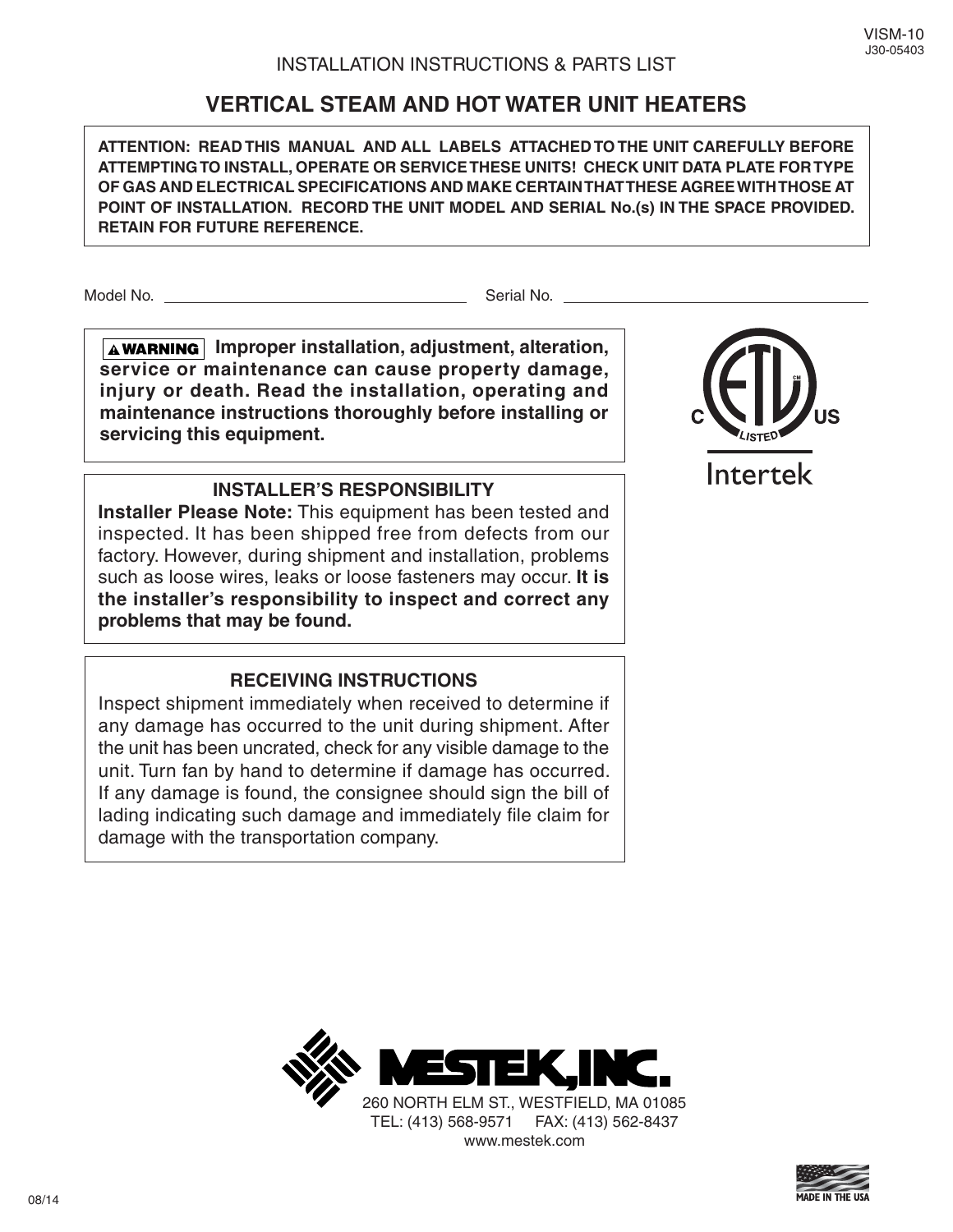# **TABLE OF CONTENTS**

| OSHA FAN GUARD/LOUVER CONE DIFFUSER |                                                                                                                                    |
|-------------------------------------|------------------------------------------------------------------------------------------------------------------------------------|
|                                     |                                                                                                                                    |
|                                     |                                                                                                                                    |
|                                     | GENERAL SAFETY INFORMATION 3 ELECTRICAL CONNECTIONS 20<br>Hot Water Calculations & Correction Factors  12 TROUBLESHOOTING GUIDE 25 |

**NOTICE: It is the owner's responsibility to provide any scaffolding or other apparatus required to perform emergency service or annual/periodic maintenance to this equipment.**

# **DESCRIPTION**

Vertical hydronic unit heaters are designed for installation requiring down flow air delivery, offered in 15 sizes ranging from 41,300 to 705,000 BTU/Hr., and use with steam or hot water. Low output (increased airflow) units are available for high ceiling applications. The designs are certified by ETL. **Do not alter these units in any way and do not attach any ductwork to these units.** If you have any questions after reading this manual, contact the manufacturer.

**Figure 1** 

**Figure 2**



The following terms are used throughout this manual, in addition to ETL requirements, to bring attention to the presence of potential hazards or to important information concerning the product:

 **Indicates an imminently hazardous situation which, if not avoided, will result in death, serious injury or substantial property damage.**

**A WARNING** Indicates an imminently hazardous **situation which, if not avoided, could result in death, serious injury or substantial property damage.**

**Indicates an imminently hazardous situation which, if not avoided, may result in minor injury or property damage.**

**NOTICE: Used to notify of special instructions on installation, operation or maintenance which are important to equipment but not related to personal injury hazards.**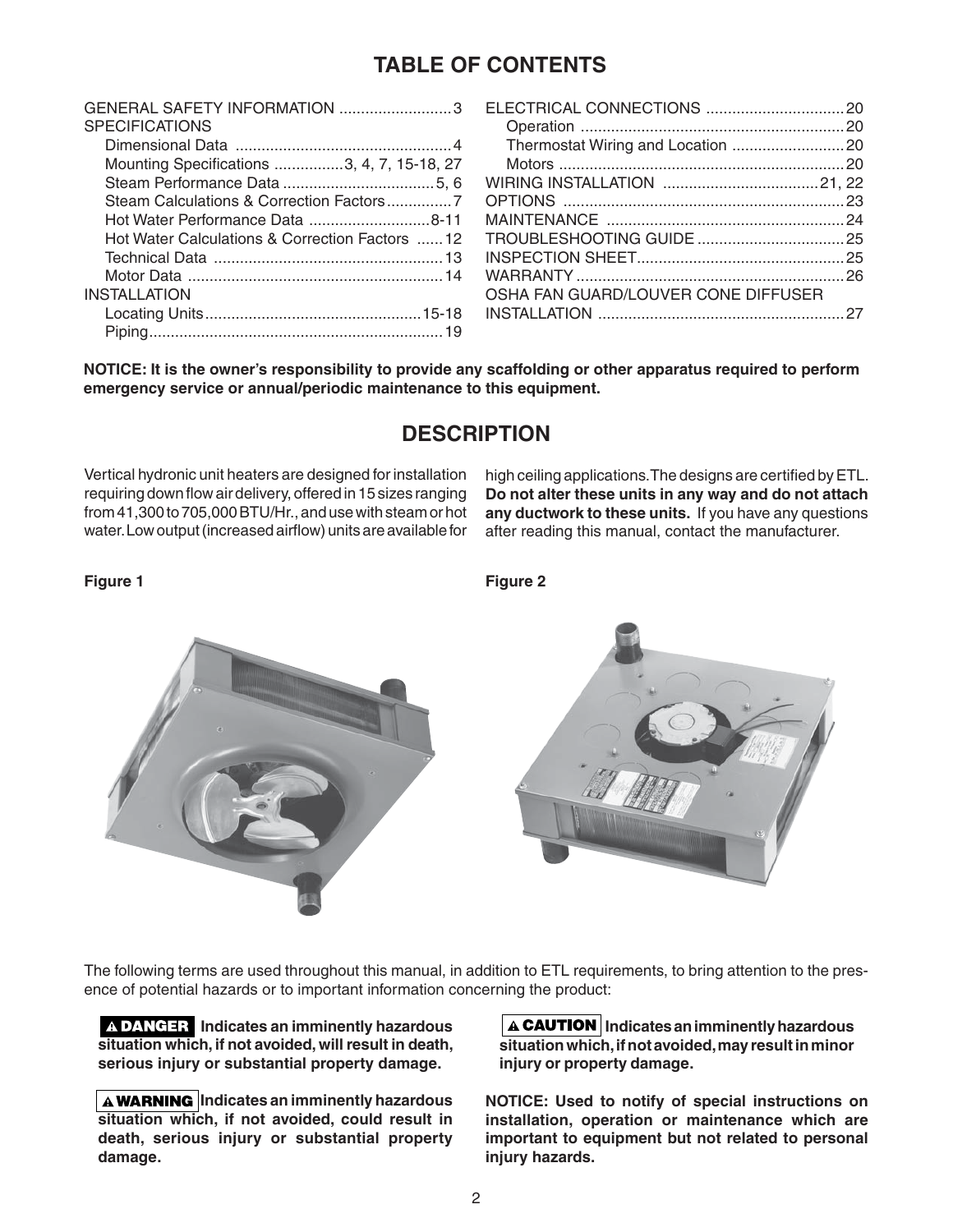# **GENERAL SAFETY INFORMATION**

**A WARNING** Failure to comply with the general **safety information may result in extensive property damage, severe personal injury or death.**

**A WARNING** Do not alter the unit heater in any **way or damage to the unit and/or severe personal injury or death may occur!**

**A WARNING** Disconnect all power supplies **before installing or servicing the heater. If the power disconnect is out of sight, lock it in the open position and tag it to prevent unexpected application of power. Failure to do so could result in fatal electric shock, or severe personal injury.**

### **A CAUTION** Ensure that all power sources **conform to the requirements of the unit heater or damage to the unit will result!**

Follow installation instructions CAREFULLY to avoid creating unsafe conditions. All external wiring must conform to applicable current local codes, and to the latest edition of the National Electric Code, ANSI/NFPA No. 70. In Canada, all external wiring must conform to the Canadian Electric Code, Part 1 CSA Standard C22.1. All wiring should be done and checked by a qualified electrician, using copper wire only. All steam or water connections should be made and leak-tested by a suitably qualified individual, per instructions in this manual. Also follow procedures listed on the "Unit Equipment Start-Up Sheet" located in this manual.

Make certain that the power source conforms to the electrical requirements of the heater.

A **WARNING** Do not depend upon a thermostat **or other switch as sole means of disconnecting power when installing or servicing heater. Always disconnect power at main circuit breaker as described above. Failure to do so could result in fatal electric shock.**

Special attention must be given to any grounding information pertaining to this heater. To reduce the risk of electrocution, the heater must be securely and adequately grounded. This should be accomplished by connecting a grounded conductor between the service panel and the heater. To ensure a proper ground, the grounding means must be tested by a qualified electrician.

Do not insert fingers or foreign objects into the heater or its air moving device. Do not block or tamper with the heater in any manner while in operation or just after it has been turned off, as some parts may be hot enough to cause injury.

It is recommended to install a shutoff switch in the electrical power lines at the heater. Whenever a unit is serviced, shut power off to the unit.

Since these units are installed in most instances higher than 8 feet, proper type of ladders or scaffolding should be used, as set up by OSHA requirements; see notice on page 2. Never place a ladder against the unit for support.

In industrial plants, professional maintenance crews should service this equipment.

All Vertical Unit Heaters are shipped fully assembled and may be used for steam or hot water applications. Coils are factory tested at 400 psig air under water. Fans are balanced and motors are prelubricated.

Each unit is packaged individually and marked for proper identification. Use normal care in handling and during installation to prevent damage to the coils fins, fan and casing. Do not set Vertical Unit Heater on floor with the weight of the unit resting against the fan blades. In this position, the blades may be damaged.

| Unless otherwise specified, the following conversions   |                                           |  |  |  |  |  |  |  |  |  |  |
|---------------------------------------------------------|-------------------------------------------|--|--|--|--|--|--|--|--|--|--|
| may be used for calculating SI unit measurements:       |                                           |  |  |  |  |  |  |  |  |  |  |
| 1 inch water column = $0.249$ kPa<br>1 foot = $0.305$ m |                                           |  |  |  |  |  |  |  |  |  |  |
| meter/second = $FPM \div 196.8$<br>1 inch = $25.4$ mm   |                                           |  |  |  |  |  |  |  |  |  |  |
| 1 psig = $6.894$ kPa                                    | liter/second = $CFM \times 0.472$         |  |  |  |  |  |  |  |  |  |  |
| 1 pound = $0.453$ kg                                    | 1000 Btu per hour = $0.293$ kW            |  |  |  |  |  |  |  |  |  |  |
| 1 gallon = $3.785 L$                                    | 1000 Btu/Cu. Ft. = 37.5 MJ/m <sup>3</sup> |  |  |  |  |  |  |  |  |  |  |
|                                                         | 1 cubic foot = $0.028$ m <sup>3</sup>     |  |  |  |  |  |  |  |  |  |  |

To meet ETL and OSHA requirements, units mounted below 8 feet from the floor must be equipped with an OSHA fan guard.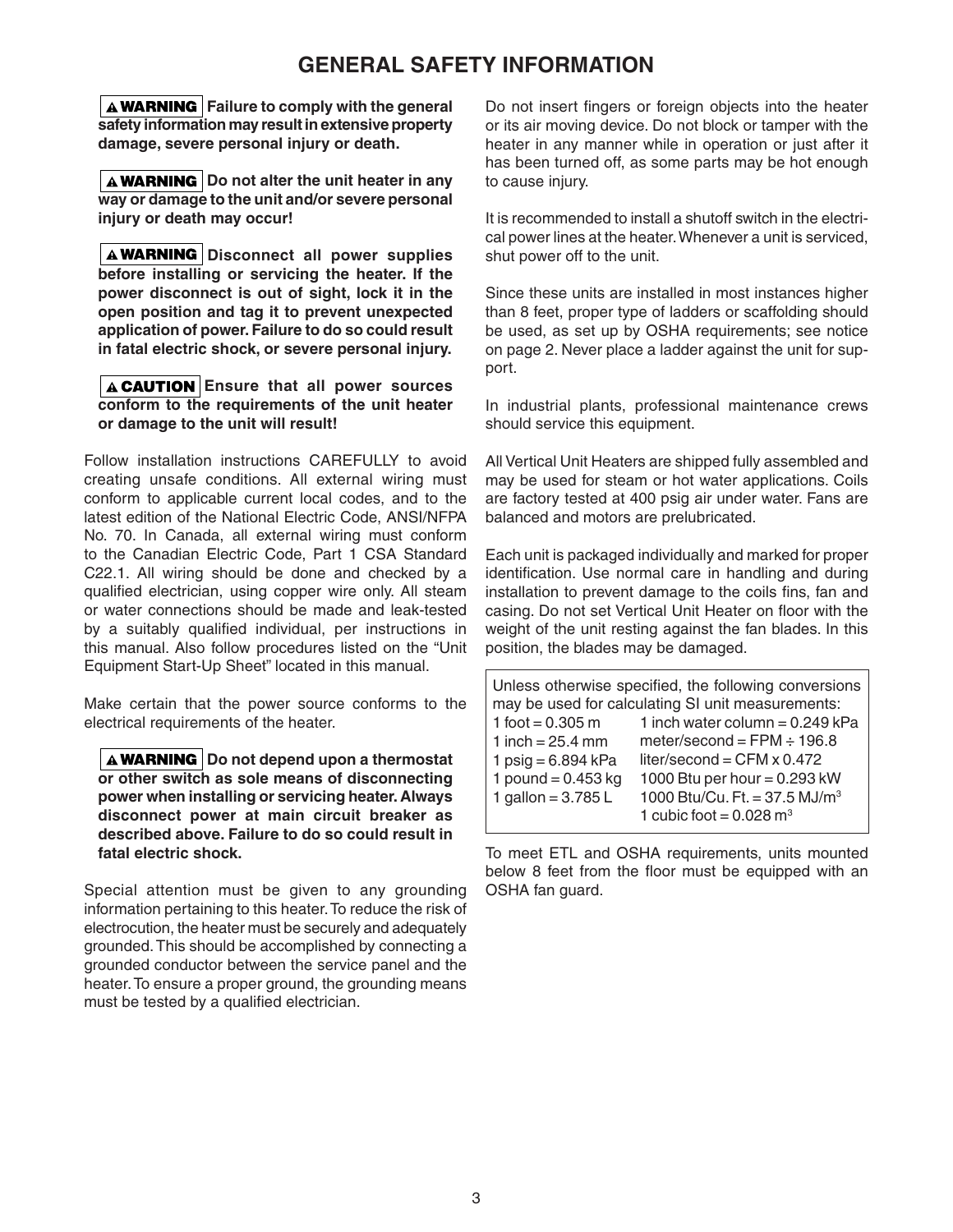# **DIMENSIONAL DATA**

# **Figure 3 - Models 40-77 Figure 4 - Models 104-700**



(4) MOUNTING HOLES THREAD TAPS 3/8 - 16 FOR MODELS 40-77





D

#### **Table 1 – Figure 3 Roughing in Dimensional Data – Model Size 40-77**

| Unit     |            |            |              |           |            |             |        |    |              |           |       |           |            |           |              |     |            |
|----------|------------|------------|--------------|-----------|------------|-------------|--------|----|--------------|-----------|-------|-----------|------------|-----------|--------------|-----|------------|
| Capacity | Fan        |            |              |           |            |             |        |    |              |           |       | D         |            |           |              |     |            |
| (MBH)    | Dia.       | A          | B            | ⌒<br>◡    | ◡          |             |        | G  | Н            | Κ         | (Min) | (NPT)     | R          | c<br>ت    |              | ◡   |            |
| 040      | $11^{1/4}$ | $18^{1/4}$ | $4^{5}/_{8}$ | $1^{1/4}$ | $11^{3/4}$ | $^{3}/_{4}$ |        |    | $1^{3}/_{8}$ | $1^{7}/8$ |       | $1^{1/2}$ | $3^{5}/_8$ | $6^{5}/s$ | $2^{3}/_{4}$ | - 4 | $3^{5}/_8$ |
| 062      | $13^{1/2}$ | $21^{1/4}$ | $4^{5}/8$    | 15/8      | 14         |             | 4      | 14 | $1^{3}/8$    | $1^{7}/8$ |       | 11/2      | $3^{5}/8$  | $7^{1}/8$ | $2^{3}/4$    | 14  | $3^{5}/8$  |
| 077      | $13^{1/2}$ | $21^{1/4}$ | $6^{1/8}$    | 15/8      | 14         |             | C<br>ت | 14 | 13/8         | $1^{7}/8$ |       | 11/2      | $3^{5}/8$  | $8^{5}/8$ | $2^{3}/4$    | 14  | $3^{5}/8$  |

### **Table 2 - Figure 4 Roughing in Dimensional Data – Model Size 104-700**

| Unit     |               |            |              |              |                     |              |           |            |              |              |                |           |              |              |              |            |              |
|----------|---------------|------------|--------------|--------------|---------------------|--------------|-----------|------------|--------------|--------------|----------------|-----------|--------------|--------------|--------------|------------|--------------|
| Capacity | Fan           |            |              |              |                     |              |           |            |              |              |                | P         |              |              |              |            |              |
| (MBH)    | Dia.          | A          | B            | С            | D                   | Е            | F         | G          | н            | Κ            | (Min)          | (NPT)     | R            | S            |              | U          | v            |
| 104      | $16^{3}/_{4}$ | $25^{1/4}$ | $6^{1}/_{8}$ | 2            | $17^{1/2}$          | $1^{1/8}$    | 3         | 17         | $1^{3}/_{8}$ | $2^{3}/_{4}$ | 7              | $1^{1/2}$ | $4^{1}/_{8}$ | $9^{1}/_{8}$ | $2^{3}/_{4}$ | 17         | $4^{1}/_{8}$ |
| 125      | $16^{3/4}$    | $25^{1/4}$ | $6^{1}/s$    | 2            | $17^{1/2}$          | $1^{3}/4$    | 3         | 17         | $1^{3}/8$    | $2^{3}/4$    | 7              | $1^{1/2}$ | $4^{1}/8$    | $9^{3}/_{4}$ | $2^{3/4}$    | 17         | $4^{1}/8$    |
| 144      | $19^{3}/4$    | $29^{1/2}$ | $6^{1}/s$    | $2^{3}/8$    | $20^{5}/\mathrm{s}$ | $1^{1/4}$    | 4         | $20^{1/2}$ | $1^{3}/4$    | $3^{1/2}$    | 7              | 2         | $4^{1/2}$    | $9^{5}/8$    | $2^{3/4}$    | $20^{1/2}$ | $4^{1}/2$    |
| 164      | $19^{3}/_{4}$ | $29^{1/2}$ | $6^{1}/_{8}$ | $2^{3}/_{8}$ | $20^{5}/\mathrm{s}$ | $1^{3}/_{4}$ | 4         | $20^{1/2}$ | $1^{3}/_{4}$ | $3^{1/2}$    | $\overline{7}$ | 2         | $4^{1/2}$    | $10^{1}/s$   | $2^{3}/_{4}$ | $20^{1/2}$ | $4^{1}/_{2}$ |
| 200      | $19^{3}/4$    | $29^{1/2}$ | $7^{5}/8$    | $2^{3}/8$    | $20^{5}/\mathrm{s}$ | 2            | 4         | $20^{1/2}$ | $1^{3}/4$    | $3^{1/2}$    | 7              | 2         | $4^{1/2}$    | 12           | $2^{3/4}$    | $20^{1/2}$ | $4^{1}/2$    |
| 237      | $25^{1/4}$    | $37^{1/2}$ | $7^{5}/8$    | 3            | $26^{3}/s$          |              | $3^{1/2}$ | 28         | $1^{3}/4$    | $3^{1/2}$    | 7              | 2         | $4^{3}/_{4}$ | $11^{5/8}$   | $2^{3/4}$    | 18         | $9^{3}/4$    |
| 285      | $25^{1/4}$    | $37^{1/2}$ | $7^{5}/_8$   | 3            | $26^{3}/s$          | $1^{1}/4$    | $3^{1/2}$ | 28         | $1^{3}/_{4}$ | $3^{1/2}$    | 7              | 2         | $4^{3}/_{4}$ | $11^{3}/4$   | $2^{3}/_{4}$ | 18         | $9^{3}/_{4}$ |
| 317      | $25^{1/4}$    | $37^{1/2}$ | $7^{5}/8$    | 3            | $26^{3}/s$          | $2^{1/8}$    | 4         | 28         | $1^{3}/4$    | $3^{1/2}$    | 7              | 2         | $4^{3}/_{4}$ | $12^{3/4}$   | $2^{3/4}$    | 18         | $9^{3}/4$    |
| 367      | $25^{1/4}$    | $37^{1/2}$ | $9^{1}/8$    | 3            | $26^{3}/s$          | 2            | $3^{1/2}$ | 28         | $1^{3}/4$    | $3^{1/2}$    | 7              | 2         | $4^{3}/_{4}$ | $14^{1/8}$   | $2^{3/4}$    | 18         | $9^{3}/_{4}$ |
| 495      | $30^{1/2}$    | 42         | $9^{1}/_{8}$ | $3^{1/2}$    | $31^{1/4}$          | $1^{5}/8$    | 3         | 30         | $2^{1/4}$    | $4^{1}/_{4}$ | $\overline{7}$ | $2^{1/2}$ | 6            | $14^{1/4}$   | 3            | 30         | 6            |
| 585      | $30^{1/2}$    | 42         | $12^{1/8}$   | $3^{1/2}$    | $31^{1/4}$          | $2^{1/8}$    | 3         | 30         | $2^{1/4}$    | $4^{1}/4$    | 7              | $2^{1/2}$ | 6            | $17^{3/4}$   | 3            | 30         | 6            |
| 700      | $30^{1/2}$    | 42         | $13^{5}/8$   | $3^{1/2}$    | $31^{1/4}$          | 3            | 4         | 30         | $2^{1/4}$    | $4^{1}/4$    | 7              | $2^{1/2}$ | 6            | $20^{1/4}$   | 3            | 30         | 6            |

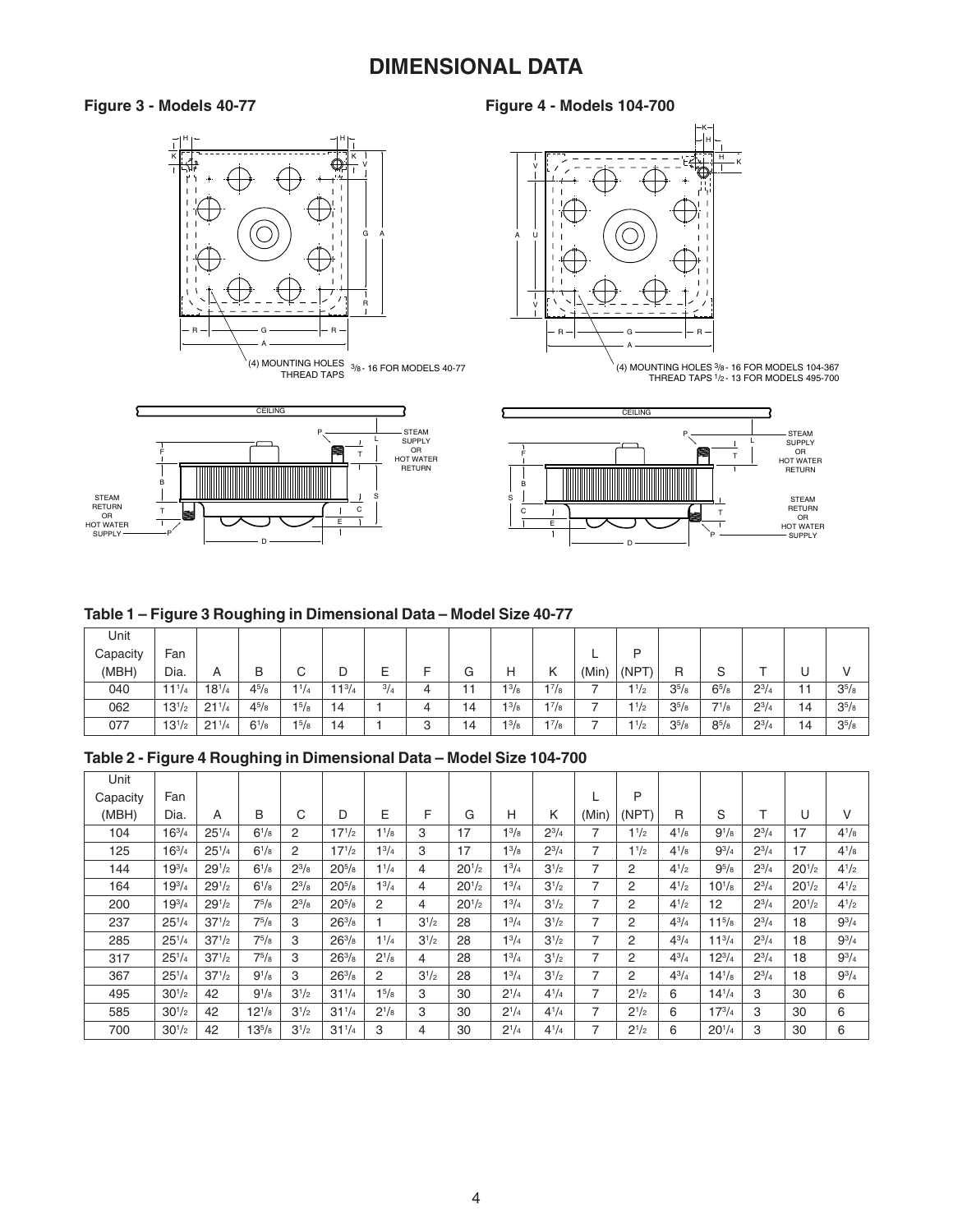# **STEAM PERFORMANCE DATA\*\***

### **Table 3 - Standard Units**

| Unit                     | Output                | <b>Condensate</b> | <b>EDR</b>         | <b>Final</b><br>Air      |                         | <b>Motor</b> | Nominal                           | <b>Outlet</b><br><b>Velocity</b> |                                    |
|--------------------------|-----------------------|-------------------|--------------------|--------------------------|-------------------------|--------------|-----------------------------------|----------------------------------|------------------------------------|
| <b>Capacity</b><br>(MBH) | <b>BTU/HR</b><br>(kW) | lbs/hr<br>(kg/hr) | Sq. ft.<br>(Sq. m) | Temp °F<br>$(^{\circ}C)$ | HP <sup>+</sup><br>(kW) | <b>RPM</b>   | <b>CFM</b><br>(m <sup>3</sup> /s) | <b>FPM</b><br>(m/s)              | <b>Sound</b><br>Rating             |
|                          | 41,300                | 43                | 172                | 124                      |                         | 1550         | 595                               | 877                              |                                    |
|                          | (12.1)                | (19.5)            | (16.0)             | (51)                     | 1/40                    |              | (.278)                            | (4.455)                          |                                    |
| 040                      | 33,600                | 55                | 140                | 131                      | (.019)                  | 1150         | 436                               | 658                              |                                    |
|                          | (9.8)                 | (24.9)            | (13.0)             | (55)                     |                         |              | (.203)                            | (3.343)                          |                                    |
|                          | 65,500                | 68                | 273                | 121                      |                         | 1550         | 989                               | 1005                             |                                    |
|                          | (19.2)                | (30.8)            | (25.4)             | (49)                     | 1/20                    |              | (.462)                            | (5.105)                          |                                    |
| 062                      | 52,800                | 55                | 220                | 129                      | (.037)                  | 1150         | 706                               | 727                              | $\ensuremath{\mathsf{II}}$         |
|                          | (15.5)                | (24.9)            | (20.5)             | (54)                     |                         |              | (.329)                            | (3.693)                          |                                    |
|                          | 80,600                | 83                | 336                | 122                      |                         | 1550         | 1200                              | 1220                             |                                    |
|                          | (23.6)                | (37.6)            | (31.3)             | (50)                     | 1/20                    |              | (.560)                            | (6.198)                          |                                    |
| 077                      | 65,100                | 67                | 271                | 130                      | (.037)                  | 1150         | 858                               | 894                              | $\ensuremath{\mathsf{II}}$         |
|                          | (19.1)                | (30.4)            | (25.2)             | (54)                     |                         |              | (.400)                            | (4.542)                          |                                    |
|                          | 101,800               | 106               | 424                | 123                      |                         | 1070         | 1490                              | 980                              |                                    |
|                          | (29.8)                | (48.0)            | (39.4)             | (51)                     | 1/8                     |              | (.695)                            | (4.978)                          |                                    |
| 104                      | 87,900                | 91                | 366                | 129                      | (.093)                  | 850          | 1180                              | 783                              | $\ensuremath{\mathsf{II}}$         |
|                          | (25.8)                | (41.2)            | (34.0)             | (54)                     |                         |              | (.551)                            | (3.978)                          |                                    |
| 125                      | 124,400               | 129               | 518                | 124                      | 1/6                     | 1100         | 1790                              | 1170                             |                                    |
|                          | (36.4)                | (58.4)            | (48.2)             | (51)                     | (.124)                  |              | (.835)                            | (5.944)                          | $\  \, \ $                         |
| 144                      | 152,000               | 157               | 633                | 123                      | 1/6                     | 1100         | 2220                              | 1045                             |                                    |
|                          | (44.5)                | (71.1)            | (58.9)             | (51)                     | (.124)                  |              | (1.036)                           | (5.309)                          | $\ensuremath{\mathsf{III}}\xspace$ |
| 164                      | 173,000               | 179               | 720                | 121                      | 1/6                     | 1100         | 2620                              | 1230                             | IV                                 |
|                          | (50.7)                | (81.1)            | (67.0)             | (49)                     | (.124)                  |              | (1.223)                           | (6.248)                          |                                    |
| 200                      | 210,200               | 208               | 838                | 118                      | 1/4                     | 1100         | 3200                              | 1495                             | $\ensuremath{\mathsf{III}}\xspace$ |
|                          | (61.6)                | (94.2)            | (78.0)             | (48)                     | (.186)                  |              | (1.493)                           | (7.595)                          |                                    |
| 237                      | 249,800               | 260               | 1040               | 115                      | 1/4                     | 1100         | 4180                              | 1205                             | IV                                 |
|                          | (73.2)                | (117.8)           | (96.7)             | (46)                     | (.186)                  |              | (1.951)                           | (6.121)                          |                                    |
| 285                      | 283,800               | 294               | 1180               | 119                      | 1/2                     | 1100         | 4430                              | 1275                             | IV                                 |
|                          | (83.2)                | (133.2)           | (109.8)            | (48)                     | (.373)                  |              | (2.067)                           | (6.477)                          |                                    |
| 317                      | 333,400               | 345               | 1390               | 119                      | 3/4                     | 1140         | 5210                              | 1500                             | IV                                 |
|                          | (97.7)                | (156.3)           | (129.3)            | (48)                     | (.559)                  |              | (2.431)                           | (7.620)                          |                                    |
| 367                      | 386,000               | 400               | 1610               | 118                      | 3/4                     | 1140         | 6140                              | 1770                             | IV                                 |
|                          | (113.1)               | (181.2)           | (149.8)            | (48)                     | (.559)                  |              | (2.865)                           | (8.992)                          |                                    |
| 495                      | 496,000               | 514               | 2070               | 117                      | $1 - 1/2$               | 1175         | 8020                              | 1640                             | ${\sf IV}$                         |
|                          | (145.3)               | (232.8)           | (192.6)            | (47)                     | (1.119)                 |              | (3.743)                           | (8.331)                          |                                    |
| 585                      | 585,000               | 605               | 2440               | 117                      | $1 - 1/2$               | 1175         | 9450                              | 1930                             | ${\sf IV}$                         |
|                          | (171.4)               | (274.1)           | (227.0)            | (47)                     | (1.119)                 |              | (4.410)                           | (9.804)                          |                                    |
| 700                      | 705,000               | 729               | 2940               | 119                      | $\,3$                   | 1165         | 11,000                            | 2250                             | ${\sf IV}$                         |
|                          | (206.6)               | (330.2)           | (273.5)            | (48)                     | (2.237)                 |              | (5.133)                           | (11.430)                         |                                    |

# EDR = Equivalent Direct Radiation

### NOTES:

Constant speed units are rated at capacities shown in regular type; capacities shown in italic faced type apply only to units with multi-speed motors.

\*\* Performance data based on 2 lbs. steam pressure at heater with air entering @60°F.

 To determine BTU per hour capacities at various steam pressures and entering air temperatures, use correction factors from Table 5. Final temperatures at new conditions can be calculated by applying basic formula.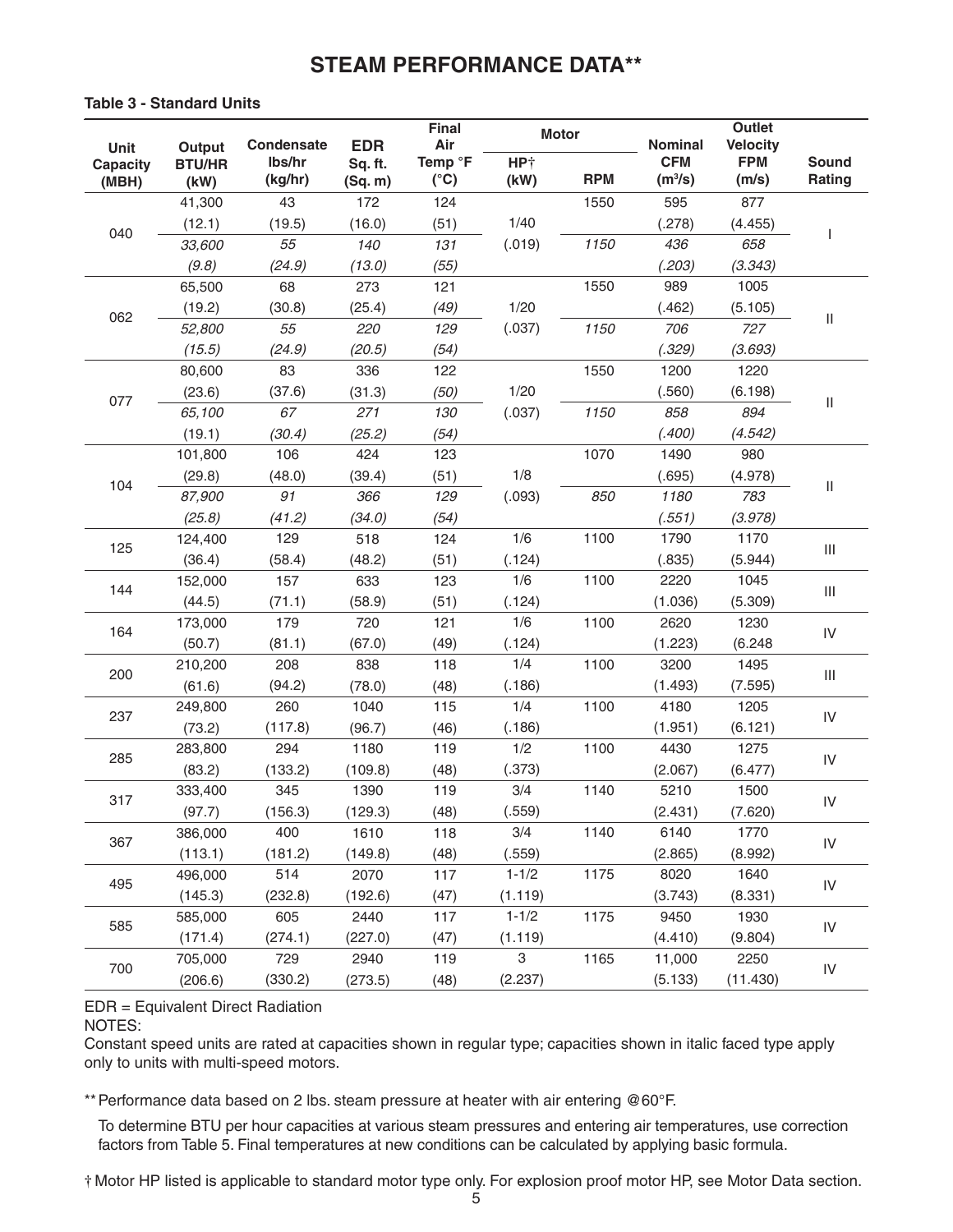# **STEAM PERFORMANCE DATA\*\***

| Unit                     | Output                | <b>Condensate</b> | <b>EDR</b>         | <b>Final</b><br>Air                    |                         | <b>Motor</b> | <b>Nominal</b>                    | Outlet<br><b>Velocity</b> |                                    |
|--------------------------|-----------------------|-------------------|--------------------|----------------------------------------|-------------------------|--------------|-----------------------------------|---------------------------|------------------------------------|
| <b>Capacity</b><br>(MBH) | <b>BTU/HR</b><br>(kW) | lbs/hr<br>(kg/hr) | Sq. ft.<br>(Sq. m) | Temp <sup>o</sup> F<br>$\rm ^{\circ}C$ | HP <sup>+</sup><br>(kW) | <b>RPM</b>   | <b>CFM</b><br>(m <sup>3</sup> /s) | <b>FPM</b><br>(m/s)       | <b>Sound</b><br>Rating             |
|                          | 34,800                | 36                | 145                | 108                                    |                         |              | 668                               | 950                       |                                    |
| 040L                     | (10.2)                | (16.3)            | (13.5)             | (42)                                   | 1/40                    | 1550         | (.312)                            | (4.826)                   |                                    |
|                          | 26,000                | 27                | 108                | $111$                                  | (.019)                  |              | 470                               | 672                       |                                    |
|                          | (7.6)                 | (12.2)            | (10.0)             | (44)                                   |                         | 1150         | (.219)                            | (3.414)                   |                                    |
|                          | 57,200                | 59                | 238                | 104                                    |                         |              | 1200                              | 1190                      |                                    |
| 062L                     | (16.8)                | (26.7)            | (22.1)             | (40)                                   | 1/20                    | 1550         | (.560)                            | (6.045)                   |                                    |
|                          | 45,800                | 48                | 191                | 109                                    | (.037)                  |              | 862                               | 858                       |                                    |
|                          | (13.4)                | (21.7)            | (17.8)             | (43)                                   |                         | 1150         | (.402)                            | (4.359)                   |                                    |
|                          | 68,000                | 71                | 283                | 106                                    |                         |              | 1360                              | 1350                      |                                    |
| 077L                     | (19.9)                | (32.2)            | (26.3)             | (41)                                   | 1/20                    | 1550         | (.635)                            | (6.858)                   | $\ensuremath{\mathsf{II}}$         |
|                          | 55,000                | 57                | 229                | $111$                                  | (.037)                  |              | 995                               | 992                       |                                    |
|                          | (16.1)                | (25.8)            | (21.3)             | (44)                                   |                         | 1150         | (.464)                            | (5.039)                   |                                    |
|                          | 85,400                | 89                | 356                | 108                                    |                         |              | 1640                              | 1050                      |                                    |
| 104L                     | (25.0)                | (40.3)            | (33.1)             | (42)                                   | 1/8                     | 1070         | (.765)                            | (5.334)                   | $\ensuremath{\mathsf{II}}$         |
|                          | 71,200                | 74                | 296                | $111$                                  | (.093)                  |              | 1290                              | 827                       |                                    |
|                          | (20.9)                | (33.5)            | (27.5)             | (44)                                   |                         | 850          | (.602)                            | (4.201)                   |                                    |
| 125L                     | 111,000               | 115               | 462                | 107                                    | 1/6                     |              | 2180                              | 1390                      | $\mathop{\rm III}$                 |
|                          | (32.5)                | (52.1)            | (43.0)             | (42)                                   | (.124)                  | 1100         | (1.017)                           | (7.061)                   |                                    |
| 144L                     | 125,000               | 130               | 524                | 109                                    | 1/6                     |              | 2360                              | 1080                      | $\ensuremath{\mathsf{III}}\xspace$ |
|                          | (36.6)                | (58.9)            | (48.7)             | (43)                                   | (.124)                  | 1100         | (1.101)                           | (5.486)                   |                                    |
| 164L                     | 149,000               | 154               | 620                | 107                                    | 1/6                     |              | 2920                              | 1340                      | IV                                 |
|                          | (43.7)                | (69.8)            | (57.7)             | (42)                                   | (.124)                  | 1100         | (1.363)                           | (6.807)                   |                                    |
| 200L                     | 176,800               | 183               | 736                | 108                                    | 1/4                     |              | 3390                              | 1560                      | $\mathop{\rm III}$                 |
|                          | (51.8)                | (82.9)            | (68.5)             | (42)                                   | (.186)                  | 1100         | (1.582)                           | (7.925)                   |                                    |
| 237L                     | 214,900               | 224               | 895                | 104                                    | 1/4                     |              | 4500                              | 1270                      | IV                                 |
|                          | (63.0)                | (101.5)           | (83.3)             | (40)                                   | (.186)                  | 1100         | (2.100)                           | (6.452)                   |                                    |
| 285L                     | 251,800               | 260               | 1050               | 106                                    | 1/2                     |              | 5040                              | 1420                      | IV                                 |
|                          | (73.8)                | (117.8)           | (97.7)             | (41)                                   | (.373)                  | 1100         | (2.352)                           | (7.214)                   |                                    |
| 317L                     | 291,000               | 302               | 1210               | 107                                    | 3/4                     |              | 5700                              | 1610                      | IV                                 |
|                          | (85.3)                | (136.8)           | (112.6)            | (42)                                   | (.559)                  | 1140         | (2.660)                           | (8.179)                   |                                    |
| 367L                     | 344,000               | 356               | 1430               | 108                                    | 3/4                     |              | 6600                              | 1870                      | ${\sf IV}$                         |
|                          | (100.8)               | (161.3)           | (133.0)            | (42)                                   | (.559)                  | 1140         | (3.080)                           | (9.500)                   |                                    |
| 495L                     | 428,000               | 446               | 1785               | 102                                    | $1 - 1/2$               |              | 9380                              | 1860                      | IV                                 |
|                          | (125.4)               | (202.0)           | (166.0)            | (39)                                   | (1.119)                 | 1175         | (4.377)                           | (9.449)                   |                                    |
| 585L                     | 515,000               | 533               | 2140               | 106                                    | $1 - 1/2$               |              | 10,300                            | 2060                      | ${\sf IV}$                         |
|                          | (150.9)               | (241.4)           | (199.1)            | (41)                                   | (1.119)                 | 1175         | (4.807)                           | (10.465)                  |                                    |
| 700L                     | 620,000               | 642               | 2580               | 108                                    | 3                       |              | 11,900                            | 2380                      | IV                                 |
|                          | (181.7)               | (290.8)           | (240.0)            | (42)                                   | (2.237)                 | 1165         | (5.553)                           | (12.090)                  |                                    |

### **Table 4 - "Low Output" Standard Vertical Units with All Air Ports Open**

# EDR = Equivalent Direct Radiation

NOTES:

Constant speed units are rated at capacities shown in regular type; capacities shown in italic faced type apply only to units with multi-speed motors.

\*\* Performance data based on 2 lbs. steam pressure at heater with air entering @60°F.

 To determine BTU per hour capacities at various steam pressures and entering air temperatures, use correction factors from Table 5. Final temperatures at new conditions can be calculated by applying basic formula.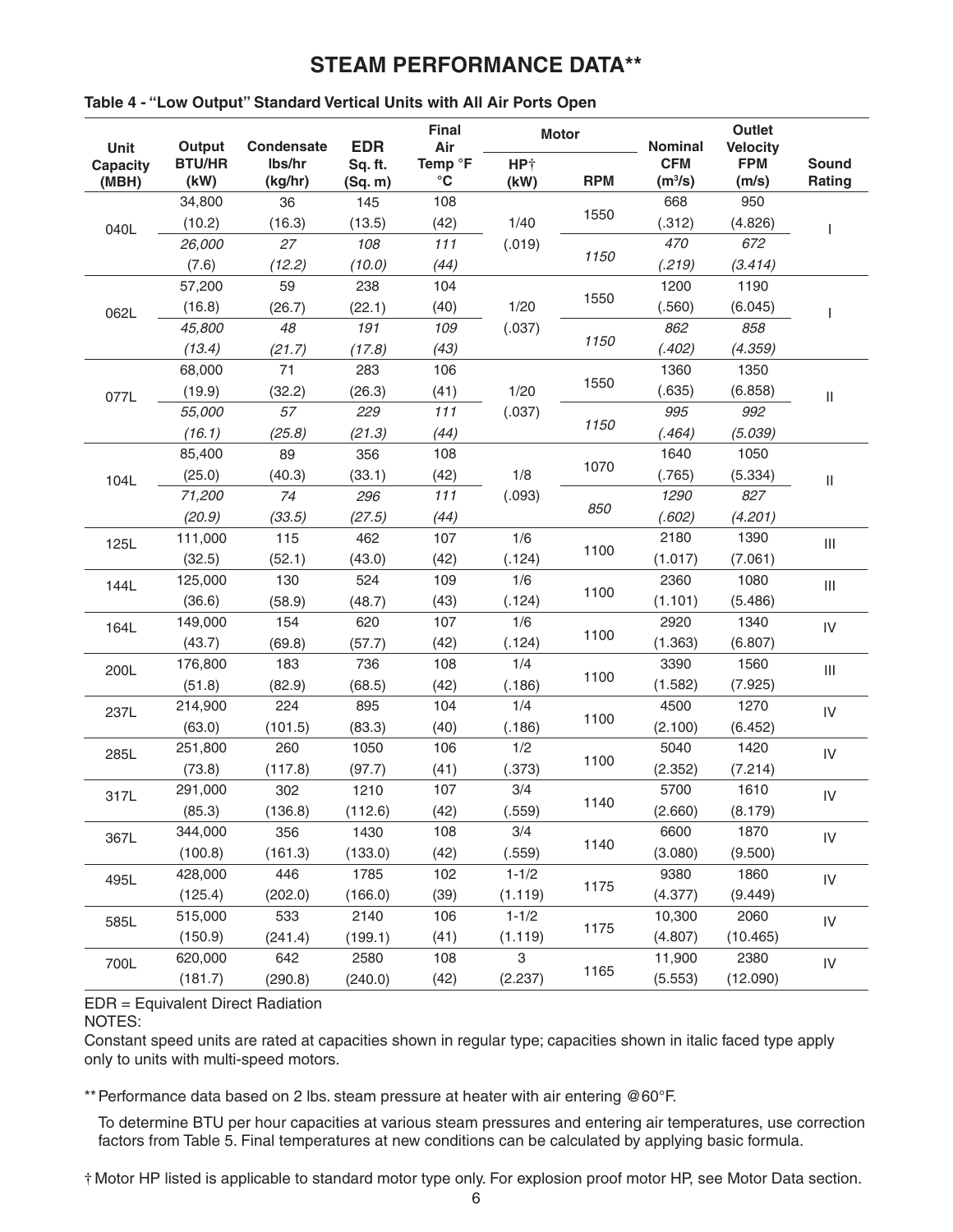# **STEAM CALCULATIONS AND CORRECTION FACTORS**

|                                                                           |                                                                                                                         | $EXAMPLE: -$<br>UNIT SIZE<br>40<br>Steam Pressure 10PSI<br>Entering Air Temp. 40°F |
|---------------------------------------------------------------------------|-------------------------------------------------------------------------------------------------------------------------|------------------------------------------------------------------------------------|
| <b>CAPACITY</b><br>A. For 2 lbs. steam, 60°F entering air                 | Read output directly from Table 3:41,300 BTU/HR.                                                                        |                                                                                    |
| B. For higher steam pressures<br>and/or EAT's above or below 60°F         | Multiply output from Table 3 by appropriate correction<br>factor from Table 5 (below).                                  | 41,300x1.27=52,451BTU/HR.                                                          |
| <b>II. FINAL AIRTEMPERATURE</b><br>A. For 2 lbs. steam, 60°F entering air | Read temperature directly from Table 3: 124°F.                                                                          |                                                                                    |
| B. For capacities calculated in IB (above)                                | Output from IB<br>$+$ EAT = Final Air Temp<br>1.085 x CFM from Table 3                                                  | $\frac{52,451}{1.085\times595}$ + 40 = 121.0°F                                     |
| <b>III. FINAL AIRVOLUME</b><br>A. For 2 lbs. steam, 60°F entering air     | Nom.CFM<br>Final<br>460 + Final Air Temp from Table 3<br>Air<br>from<br>$=$<br>$\mathbf{x}$<br>530<br>Table 3<br>Volume | $\frac{460+124}{x}$ x 595 = 655 CFM<br>530                                         |
| B. For final air temperatures calculated<br>In IIB (above)                | Nom.CFM<br>Final<br>Air<br>460 + Final Air Temp from IIB<br>from<br>$=$<br>$\mathsf{x}$<br>530<br>Volume<br>Table 3     | $\frac{460+121.0}{2}$ x 595 = 652 CFM<br>530                                       |
| <b>IV. CONDENSATE PER HOUR</b><br>A. For 2 lbs. steam, 60°F entering air  | Read lbs.per hour from Table 3:43 LBS./HR.                                                                              |                                                                                    |
| B. For capacities calculated in IB (above)                                | Output from IB<br>= lbs. per hour of condensate<br>Latent Heat From Table 6                                             | 52,451<br>=55.0 LBS./HR.<br>953                                                    |

#### **TABLE 5 — STEAM CORRECTION FACTORS BASED ON 2 LBS. STEAM 60°F EAT**

| <b>ENTERING AIR</b>           |       |         |         |           |            | STEAM PRESSURE - LBS PER SQUARE INCH (SATURATED) |           |            |            |            |
|-------------------------------|-------|---------|---------|-----------|------------|--------------------------------------------------|-----------|------------|------------|------------|
| TEMPERATURE °F (°C)           | 0(.0) | 2(13.8) | 5(34.5) | 10 (68.9) | 15 (103.4) | 20 (137.9)                                       | 30(206.8) | 40 (275.8) | 50 (344.7) | 75 (517.1) |
| $(-1^{\circ})$<br>$30^\circ$  | 1.18  | 1.22    | 1.27    | 1.34      | 1.40       | 1.45                                             | 1.53      | 1.61       | 1.67       | 1.79       |
| $40^{\circ}$<br>$(4^{\circ})$ | 1.11  | 1.15    | 1.20    | 1.27      | 1.32       | 1.37                                             | 1.46      | 1.53       | 1.59       | 1.71       |
| $50^{\circ}$ (10 $^{\circ}$ ) | 1.03  | 1.07    | 1.12    | 1.19      | 1.25       | 1.30                                             | 1.39      | 1.46       | 1.52       | 1.64       |
| $60^{\circ}$ (16°)            | 0.96  | 1.00    | 1.05    | 1.12      | 1.18       | 1.23                                             | 1.32      | 1.39       | 1.45       | 1.57       |
| $70^{\circ}$ (21 $^{\circ}$ ) | 0.90  | 0.93    | 0.98    | 1.05      | 1.11       | 1.16                                             | 1.25      | 1.32       | 1.38       | 1.49       |
| $80^{\circ}$ (27°)            | 0.83  | 0.86    | 0.91    | 0.98      | 1.04       | 1.09                                             | 1.18      | 1.25       | 1.31       | 1.42       |
| $90^{\circ}$ (32°)            | 0.76  | 0.80    | 0.85    | 0.91      | 0.97       | 1.02                                             | 1.11      | 1.18       | 1.24       | 1.36       |
| $100^{\circ}$ (38°)           | 0.69  | 0.73    | 0.78    | 0.85      | 0.90       | 0.96                                             | 1.04      | 1.11       | 1.17       | 1.29       |

#### **TABLE 6 — PROPERTIES OF SATURATED STEAM**

|                                                                                                                            | STEAM PRESSURE IN LBS PER SQUARE INCH GAUGE |         |         |         |         |         |         |         |         |         |  |  |  |
|----------------------------------------------------------------------------------------------------------------------------|---------------------------------------------|---------|---------|---------|---------|---------|---------|---------|---------|---------|--|--|--|
| 0(.0)<br>2(13.8)<br>5(34.5)<br>30(206.8)<br>10(68.9)<br>15 (103.4)<br>20 (137.9)<br>75 (517.1)<br>40 (275.8)<br>50 (344.7) |                                             |         |         |         |         |         |         |         |         |         |  |  |  |
| Steam                                                                                                                      | 212.0                                       | 218.5   | 227.1   | 239.4   | 249.8   | 258.8   | 274.0   | 286.7   | 297.7   | 319.9   |  |  |  |
| Temperature-°F (°C)                                                                                                        | (100.0)                                     | (103.6) | (108.4) | (115.2) | (121.0) | (126.0) | (134.4) | (141.5) | (147.6) | (159.9) |  |  |  |
| Latent Heat                                                                                                                | 970                                         | 966     | 961     | 953     | 946     | 940     | 929     | 920     | 912     | 891     |  |  |  |
| of Steam-Btu/lbm (KJ/Kg)                                                                                                   | (2256)                                      | (2247)  | (2235)  | (2217)  | (2200)  | (2186)  | (2161)  | (2140)  | (2121)  | (2072)  |  |  |  |

NOTE 1: Ratings apply only to free inlet and discharge without diffusers.

NOTE 2: All motors are constant speed and operate at top speed as indicated in motor data. Sizes 40 through 104 can be run at reduced speed with addition of optional variable speed switch. This switch is factory-calibrated for low and high speed ratings, with intermediate speeds infinitely controllable. Sizes 164 through 700 operate at constant speed as indicated in motor data.

NOTE 3: For specific motor data refer to motor specifications in Tables 13 and 14.

NOTE 4: To correct for entering air temperatures, use 1° temperature rise for each foot in mounting height. As an example, 60°F air is required at work area (5 ft. above floor) units are to be mounted at (20 ft.) above floor. Mounting height (20 ft.) minus work height (5 ft.) equals differential (15 ft.) or, 15° rise in air temperature at unit air inlet. Correct for actual inlet air temperature of 75°F  $(60°F + 15°F = 75°F$  EAT) on Table 5.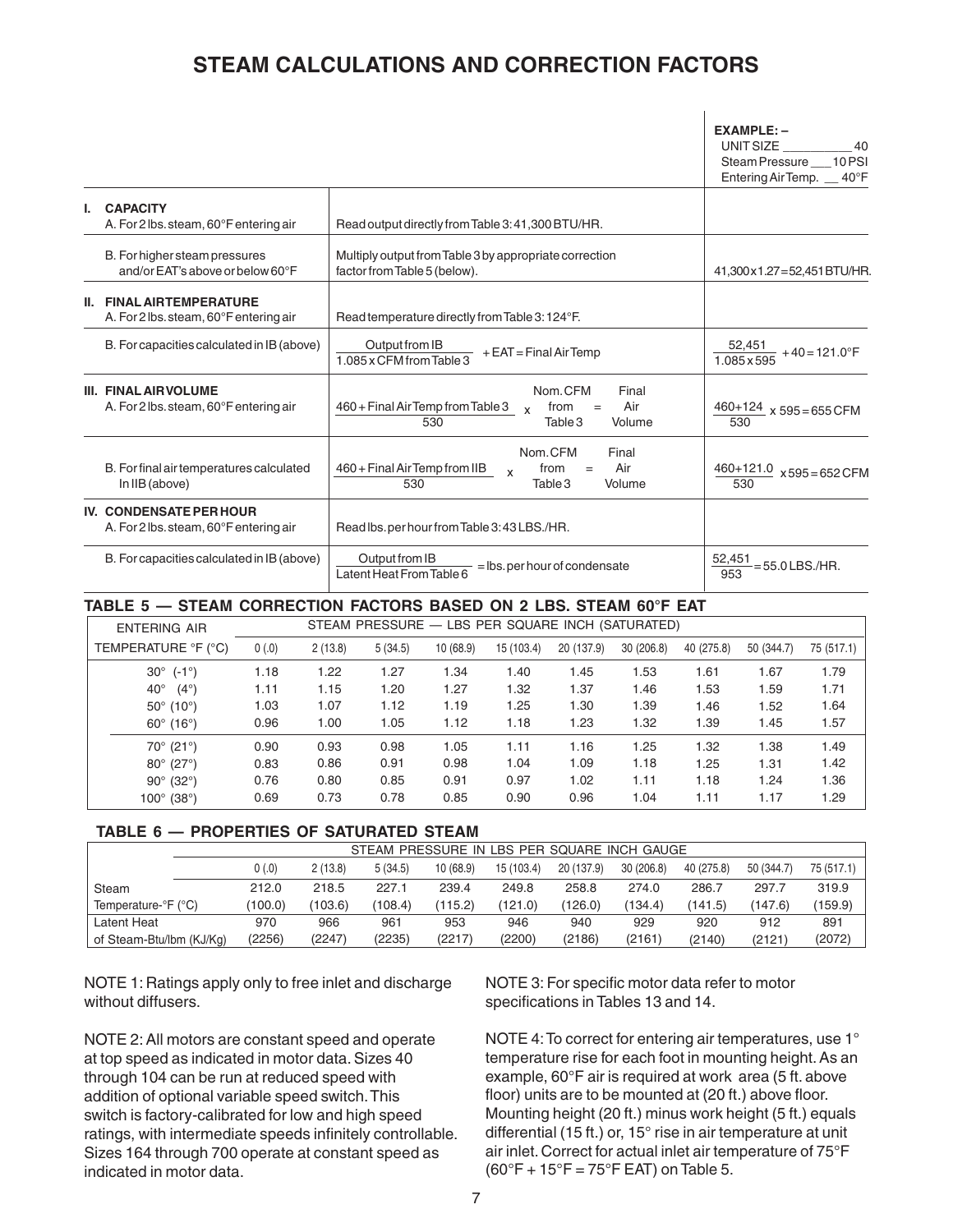#### **Table 7 - Standard Output Units**

| Unit<br>Capacity<br>(MBH) | Water<br><b>Temp</b><br><b>Drop</b><br>$\degree$ F ( $\degree$ C)                                   | Output<br><b>MBH</b><br>(kW)                       | <b>Flow</b><br>Rate<br><b>GPM</b><br>(L/s)           | <b>Pressure</b><br><b>Drop</b><br>ft/water<br>(m/water) | Final<br>Air<br>Temp °F<br>$(^{\circ}C)$                                                                      | <b>Motor</b><br>HP <sup>+</sup><br>(kW) | <b>Motor</b><br><b>RPM</b> | <b>Nominal</b><br><b>CFM</b><br>(m <sup>3</sup> /s) | <b>Outlet</b><br><b>Velocity</b><br><b>FPM</b><br>(m/s) | <b>Sound</b><br>Rating             |
|---------------------------|-----------------------------------------------------------------------------------------------------|----------------------------------------------------|------------------------------------------------------|---------------------------------------------------------|---------------------------------------------------------------------------------------------------------------|-----------------------------------------|----------------------------|-----------------------------------------------------|---------------------------------------------------------|------------------------------------|
| 040                       | $10^{\circ}$<br>$(5.6^\circ)$<br>$20^{\circ}$<br>$(11.1^{\circ})$<br>$30^\circ$<br>$(16.7^{\circ})$ | 28.8<br>(8.4)<br>22.7<br>(6.7)<br>16.7<br>(4.9)    | 5.93<br>(.374)<br>2.34<br>(.148)<br>1.15<br>(.073)   | .37<br>(.113)<br>.06<br>(.018)<br>.02<br>(.006)         | 104.6°<br>$(40.3^{\circ})$<br>$95.2^\circ$<br>$(35.1^{\circ})$<br>$85.9^\circ$<br>$(29.9^{\circ})$            | 1/40<br>(.019)                          | 1550                       | 595<br>(.278)                                       | 877<br>(4.455)                                          | ı                                  |
| 040*                      | $10^{\circ}$<br>$(5.6^\circ)$<br>$20^{\circ}$<br>$(11.1^{\circ})$<br>$30^\circ$<br>$(16.7^{\circ})$ | 22.9<br>(6.7)<br>18.1<br>(5.3)<br>13.4<br>(3.9)    | 4.71<br>(.297)<br>1.87<br>(.118)<br>.92<br>(.058)    | .24<br>(.073)<br>.04<br>(.012)<br>.01<br>(.003)         | $108.3^\circ$<br>$(42.4^{\circ})$<br>$98.3^\circ$<br>$(36.8^{\circ})$<br>88.4°<br>$(31.3^{\circ})$            | 1/40<br>(.019)                          | 1150                       | 436<br>(.203)                                       | 658<br>(3.343)                                          | ı                                  |
| 062                       | $10^{\circ}$<br>$(5.6^\circ)$<br>$20^{\circ}$<br>$(11.1^{\circ})$<br>$30^\circ$<br>$(16.7^{\circ})$ | 48.1<br>(14.1)<br>39.6<br>(11.6)<br>31.1<br>(9.1)  | 9.92<br>(.626)<br>4.08<br>(.257)<br>2.14<br>(.135)   | 1.05<br>(.320)<br>.19<br>(.058)<br>.06<br>(018)         | $104.8^\circ$<br>$(40.4^{\circ})$<br>$96.9^\circ$<br>$(36.1^{\circ})$<br>89.0°<br>$(31.7^{\circ})$            | 1/20<br>(.037)                          | 1550                       | 989<br>(.462)                                       | 1005<br>(5.105)                                         | $\ensuremath{\mathsf{II}}$         |
| 062*                      | $10^{\circ}$<br>(5.6)<br>$20^{\circ}$<br>$(11.1^{\circ})$<br>$30^\circ$<br>$(16.7^{\circ})$         | 38.1<br>(11.2)<br>31.5<br>(9.2)<br>24.8<br>(7.3)   | 7.85<br>(.495)<br>3.24<br>(.204)<br>1.71<br>(.108)   | .67<br>(.204)<br>.13<br>(.040)<br>.04<br>.012)          | 109.7°<br>$(43.2^{\circ})$<br>$101.1^\circ$<br>$(38.4^{\circ})$<br>$92.4^\circ$<br>$(33.6^{\circ})$           | 1/20<br>(.037)                          | 1150                       | 706<br>(.329)                                       | 727<br>(3.693)                                          | $\ensuremath{\mathsf{II}}$         |
| 077                       | $10^{\circ}$<br>$(5.6^\circ)$<br>$20^{\circ}$<br>$(11.1^{\circ})$<br>$30^\circ$<br>$(16.7^{\circ})$ | 58.7<br>(17.2)<br>48.4<br>(14.2)<br>38.1<br>(11.2) | 12.11<br>(.764)<br>4.99<br>(.315)<br>2.62<br>(.165)  | .98<br>(.299)<br>.18<br>(.055)<br>.05<br>(015)          | $105.1^{\circ}$<br>$(40.6^{\circ})$<br>$97.2^\circ$<br>$(36.2^{\circ})$<br>89.3°<br>$(31.8^{\circ})$          | 1/20<br>(.037)                          | 1550                       | 1200<br>(.560)                                      | 1220<br>(6.198)                                         | $\ensuremath{\mathsf{II}}$         |
| $077*$                    | $10^{\circ}$<br>$(5.6^\circ)$<br>$20^{\circ}$<br>$(11.1^{\circ})$<br>$30^\circ$<br>$(16.7^{\circ})$ | 46.5<br>(13.6)<br>38.5<br>(11.3)<br>30.5<br>(8.9)  | 9.59<br>(.605)<br>3.97<br>(.250)<br>2.09<br>(.132)   | .63<br>(.192)<br>.12<br>(.037)<br>.03<br>.009)          | $110.0^\circ$<br>$(43.3^{\circ})$<br>101.2°<br>$(38.4^{\circ})$<br>$92.7^\circ$<br>$(33.7^{\circ})$           | 1/20<br>(.037)                          | 1150                       | 858<br>(.400)                                       | 894<br>(4.542)                                          | $\ensuremath{\mathsf{II}}$         |
| 104                       | $10^{\circ}$<br>$(5.6^\circ)$<br>$20^{\circ}$<br>$(11.1^{\circ})$<br>$30^\circ$<br>$(16.7^{\circ})$ | 77.2<br>(22.6)<br>68.3<br>(20.0)<br>59.3<br>(17.4) | 15.91<br>(1.004)<br>7.03<br>(.443)<br>4.08<br>(.257) | 2.06<br>(.628)<br>.44<br>(.134)<br>.16<br>(.049)        | $106.6^\circ$<br>$(41.4^{\circ})$<br>101.2 $^{\circ}$<br>$(38.4^{\circ})$<br>$95.8^\circ$<br>$(35.4^{\circ})$ | 1/8<br>(.093)                           | 1070                       | 1528<br>(.713)                                      | 980<br>(4.978)                                          | Ш                                  |
| $104*$                    | $10^{\circ}$<br>$(5.6^\circ)$<br>$20^{\circ}$<br>$(11.1^{\circ})$<br>$30^\circ$<br>$(16.7^{\circ})$ | 63.7<br>(18.7)<br>56.5<br>(16.6)<br>49.2<br>(14.4) | 13.13<br>(.828)<br>5.82<br>(.367)<br>3.38<br>(.213)  | 1.43<br>(.436)<br>.31<br>(.095)<br>.11<br>(.034)        | 108.6°<br>$(42.6^{\circ})$<br>103.1°<br>$(39.5^{\circ})$<br>$97.6^\circ$<br>$(36.4^{\circ})$                  | 1/8<br>(.093)                           | 850                        | 1208<br>(.564)                                      | 783<br>(3.978)                                          | $\sf II$                           |
| 125                       | $10^{\circ}$<br>$(5.6^\circ)$<br>$20^{\circ}$<br>$(11.1^{\circ})$<br>$30^\circ$<br>$(16.7^{\circ})$ | 94.9<br>(27.8)<br>83.7<br>(24.5)<br>72.5<br>(21.2) | 19.55<br>(1.233)<br>8.63<br>(.544)<br>4.98<br>(.314) | 3.04<br>(.927)<br>.65<br>(.198)<br>.23<br>(.070)        | 108.9°<br>$(42.7^{\circ})$<br>$103.1^\circ$<br>$(39.5^{\circ})$<br>$97.3^\circ$<br>$(36.3^{\circ})$           | 1/6<br>(.124)                           | 1100                       | 1790<br>(.835)                                      | 1170<br>(5.944)                                         | $\ensuremath{\mathsf{III}}\xspace$ |

\*\*Performance based on 200°F EWT, 20°F TD, 60°F EAT. Performance at 10°F & 30°F TD is also shown. For capacities at other conditions, use the correction multipliers in the tables on page 12. \*Speed controller option is required for reduced ratings.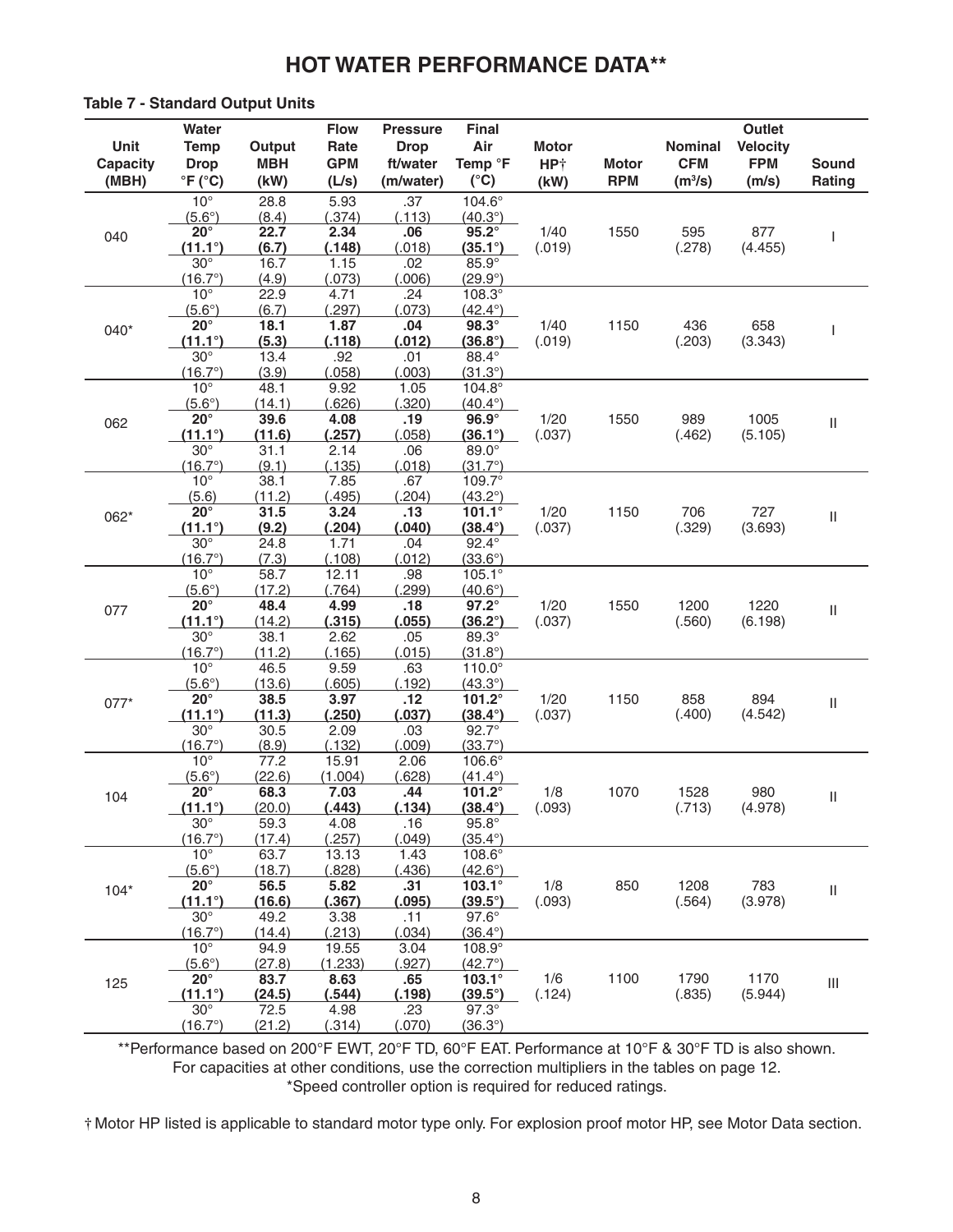#### **Table 7 - Standard Output Units**

| Unit<br>Capacity | Water<br><b>Temp</b><br><b>Drop</b> | Output<br><b>MBH</b> | <b>Flow</b><br>Rate<br><b>GPM</b> | <b>Pressure</b><br><b>Drop</b><br>ft/water | Final<br>Air<br>Temp °F            | <b>Motor</b><br>HP <sup>+</sup> | <b>Motor</b> | <b>Nominal</b><br><b>CFM</b> | Outlet<br><b>Velocity</b><br><b>FPM</b> | <b>Sound</b>                       |
|------------------|-------------------------------------|----------------------|-----------------------------------|--------------------------------------------|------------------------------------|---------------------------------|--------------|------------------------------|-----------------------------------------|------------------------------------|
| (MBH)            | $\degree$ F ( $\degree$ C)          | (kW)                 | (L/s)                             | (m/water)                                  | $(^{\circ}C)$                      | (kW)                            | <b>RPM</b>   | (m <sup>3</sup> /s)          | (m/s)                                   | Rating                             |
|                  | $10^{\circ}$                        | 117.6                | 24.24                             | 4.32<br>(1.318)                            | 108.8°                             |                                 |              |                              |                                         |                                    |
|                  | $(5.6^\circ)$<br>$20^{\circ}$       | (34.5)<br>105.2      | (1.529)<br>10.84                  | .96                                        | $(42.7^{\circ})$<br>$103.7^\circ$  | 1/6                             | 1100         | 2220                         | 1045                                    |                                    |
| 144              | $(11.1^{\circ})$                    | (30.8)               | (.684)                            | (.293)                                     | $(39.8^{\circ})$                   | (.124)                          |              | (1.036)                      | (5.309)                                 | $\ensuremath{\mathsf{III}}\xspace$ |
|                  | $30^\circ$                          | 92.8                 | 6.38                              | .36                                        | $98.5^\circ$                       |                                 |              |                              |                                         |                                    |
|                  | $(16.7^{\circ})$                    | (27.2)               | (.402)                            | (.110)                                     | (36.9°)                            |                                 |              |                              |                                         |                                    |
|                  | $10^{\circ}$                        | 132.4                | 27.29                             | 3.67                                       | 106.6°                             |                                 |              |                              |                                         |                                    |
|                  | $(5.6^\circ)$                       | (38.8)               | (1.722)                           | (1.119)                                    | $(41.4^{\circ})$                   |                                 |              |                              |                                         |                                    |
| 164              | $20^{\circ}$<br>$(11.1^{\circ})$    | 118.6<br>(34.7)      | 12.22<br>(.771)                   | .81<br>(.247)                              | 101.7 $^{\circ}$<br>$(38.7^\circ)$ | 1/6<br>(.124)                   | 1100         | 2620<br>(1.223)              | 1230<br>(6.248)                         | ${\sf IV}$                         |
|                  | $30^\circ$                          | 104.8                | 7.20                              | .30                                        | $96.9^\circ$                       |                                 |              |                              |                                         |                                    |
|                  | $(16.7^{\circ})$                    | (30.7)               | (.454)                            | (0.092)                                    | $(36.1^{\circ})$                   |                                 |              |                              |                                         |                                    |
|                  | $10^{\circ}$                        | 156.2                | 32.20                             | 5.02                                       | $105.0^\circ$                      |                                 |              |                              |                                         |                                    |
|                  | $(5.6^\circ)$                       | (45.8)               | (2.031)                           | (1.531)                                    | $(40.6^{\circ})$                   |                                 |              |                              |                                         |                                    |
| 200              | $20^{\circ}$                        | 139.7                | 14.40                             | 1.11                                       | 100.2°                             | 1/4                             | 1100         | 3200                         | 1495                                    | $\ensuremath{\mathsf{III}}\xspace$ |
|                  | $(11.1^{\circ})$                    | (40.9)               | (.908)                            | (.339)                                     | $(37.9^{\circ})$                   | (.186)                          |              | (1.493)                      | (7.595)                                 |                                    |
|                  | $30^\circ$<br>$(16.7^{\circ})$      | 123.2<br>(36.1)      | 8.47<br>(.534)                    | .41<br>(.125)                              | $95.5^\circ$<br>$(35.3^{\circ})$   |                                 |              |                              |                                         |                                    |
|                  | $15^{\circ}$                        | 188.9                | 25.95                             | 3.92                                       | $101.8^\circ$                      |                                 |              |                              |                                         |                                    |
|                  | $(8.3^\circ)$                       | (55.3)               | (1.637)                           | (1.196)                                    | $(38.8^{\circ})$                   |                                 |              |                              |                                         |                                    |
| 237              | $20^{\circ}$                        | 180.1                | 18.56                             | 2.10                                       | $99.9^\circ$                       | 1/4                             | 1100         | 4162                         | 1205                                    | ${\sf IV}$                         |
|                  | $(11.1^{\circ})$                    | (52.8)               | (1.171)                           | (.641)                                     | $(37.7^{\circ})$                   | (.186)                          |              | (1.942)                      | (6.121)                                 |                                    |
|                  | $30^\circ$                          | 162.7                | 11.18                             | .82                                        | $96.0^\circ$                       |                                 |              |                              |                                         |                                    |
|                  | $(16.7^{\circ})$<br>$15^\circ$      | (47.7)               | (.705)                            | (.250)                                     | $(35.6^{\circ})$                   |                                 |              |                              |                                         |                                    |
|                  | $(8.3^\circ)$                       | 215.4<br>(63.1)      | 29.60<br>(1.867)                  | 5.02<br>(1.531)                            | $104.8^\circ$<br>$(40.4^{\circ})$  |                                 |              |                              |                                         |                                    |
|                  | $20^{\circ}$                        | 205.4                | 21.17                             | 2.68                                       | 102.7 $^{\circ}$                   | 1/2                             | 1100         | 4430                         | 1275                                    |                                    |
| 285              | $(11.1^{\circ})$                    | (60.2)               | (1.335)                           | (.817)                                     | $(39.3^{\circ})$                   | (.373)                          |              | (2.067)                      | (6.477)                                 | ${\sf IV}$                         |
|                  | $30^\circ$                          | 185.3                | 12.73                             | 1.04                                       | $98.5^\circ$                       |                                 |              |                              |                                         |                                    |
|                  | $(16.7^{\circ})$                    | (54.3)               | (.803)                            | (.317)                                     | (36.9°)                            |                                 |              |                              |                                         |                                    |
|                  | $15^\circ$                          | 254.9                | 35.03                             | 6.88                                       | $105.1^{\circ}$                    |                                 |              |                              |                                         |                                    |
|                  | $(8.3^\circ)$<br>$20^{\circ}$       | (74.7)<br>242.9      | (2.210)<br>25.03                  | (2.098)<br>3.67                            | $(40.6^{\circ})$<br>103.0°         | 3/4                             | 1140         | 5210                         | 1500                                    |                                    |
| 317              | $(11.1^{\circ})$                    | (71.2)               | (1.579)                           | (1.119)                                    | $(39.4^{\circ})$                   | (.559)                          |              | (2.431)                      | (7.620)                                 | ${\sf IV}$                         |
|                  | $30^\circ$                          | 218.9                | 15.04                             | 1.42                                       | 98.7°                              |                                 |              |                              |                                         |                                    |
|                  | $(16.7^{\circ})$                    | (64.1)               | (.949)                            | (.433)                                     | $(37.1^{\circ})$                   |                                 |              |                              |                                         |                                    |
|                  | $15^{\circ}$                        | 294.7                | 40.49                             | 6.60                                       | 104.2°                             |                                 |              |                              |                                         |                                    |
|                  | $(8.3^\circ)$                       | (86.3)               | (2.554)                           | (2.013)                                    | $(40.1^{\circ})$                   |                                 |              |                              |                                         |                                    |
| 367              | $20^{\circ}$                        | 280.8                | 28.94                             | 3.52                                       | 102.2°                             | 3/4                             | 1140         | 6140                         | 1770                                    | ${\sf IV}$                         |
|                  | $(11.1^{\circ})$<br>$30^\circ$      | (82.3)<br>253.1      | (1.826)<br>17.39                  | (1.074)<br>1.36                            | $(39.0^{\circ})$<br>$98.0^\circ$   | (.559)                          |              | (2.865)                      | (8.992)                                 |                                    |
|                  | $(16.7^{\circ})$                    | (74.2)               | (1.097)                           | (.415)                                     | $(36.7^{\circ})$                   |                                 |              |                              |                                         |                                    |
|                  | $20^\circ$                          | 368.1                | 37.93                             | 5.81                                       | 102.3°                             |                                 |              |                              |                                         |                                    |
| 495              | $(11.1^{\circ})$                    | (107.9)              | (2.393)                           | (1.772)                                    | $(39.1^{\circ})$                   | $1 - 1/2$                       | 1160         | 8020                         | 1640                                    | IV                                 |
|                  | $30^\circ$                          | 333.6                | 22.92                             | 2.29                                       | $98.3^\circ$                       | (1.119)                         |              | (3.743)                      | (8.331)                                 |                                    |
|                  | $(16.7^{\circ})$                    | (97.7)               | (1.446)                           | (.698)                                     | $(36.8^{\circ})$                   |                                 |              |                              |                                         |                                    |
|                  | $15^\circ$                          | 451.2                | 62.00                             | 8.78<br>(2.678)                            | $104.0^\circ$                      |                                 |              |                              |                                         |                                    |
|                  | $(8.3^\circ)$<br>$20^{\circ}$       | (132.2)<br>431.1     | (3.911)<br>44.43                  | 4.72                                       | $(40.0^{\circ})$<br>$102.0^\circ$  | $1 - 1/2$                       | 1160         | 9450                         | 1930                                    |                                    |
| 585              | $(11.1^{\circ})$                    | (126.3)              | (2.803)                           | (1.440)                                    | $(38.9^{\circ})$                   | (1.119)                         |              | (4.410)                      | (9.804)                                 | ${\sf IV}$                         |
|                  | $30^\circ$                          | 391.0                | 26.86                             | 1.86                                       | 98.1°                              |                                 |              |                              |                                         |                                    |
|                  | $(16.7^{\circ})$                    | (114.6)              | (1.694)                           | (.567)                                     | $(36.7^{\circ})$                   |                                 |              |                              |                                         |                                    |
|                  | $20^{\circ}$                        | 519.4                | 53.52                             | 5.29                                       | $103.5^\circ$                      |                                 |              |                              |                                         |                                    |
| 700              | $(11.1^{\circ})$                    | (152.2)              | (3.376)                           | (1.613)                                    | $(39.7^{\circ})$                   | 3                               | 1165         | 11,000                       | 2250                                    | ${\sf IV}$                         |
|                  | $30^\circ$<br>$(16.7^{\circ})$      | 470.9<br>(138.0)     | 32.35<br>(2.041)                  | 2.08<br>(.634)                             | $99.5^\circ$<br>$(37.5^{\circ})$   | (2.237)                         |              | (5.133)                      | (11.430)                                |                                    |
|                  |                                     |                      |                                   |                                            |                                    |                                 |              |                              |                                         |                                    |

\*\*Performance based on 200°F EWT, 20°F TD, 60°F EAT. Performance at 10°F & 30°F TD is also shown. For capacities at other conditions, use the correction multipliers in the tables on page 12. \*Speed controller option is required for reduced ratings.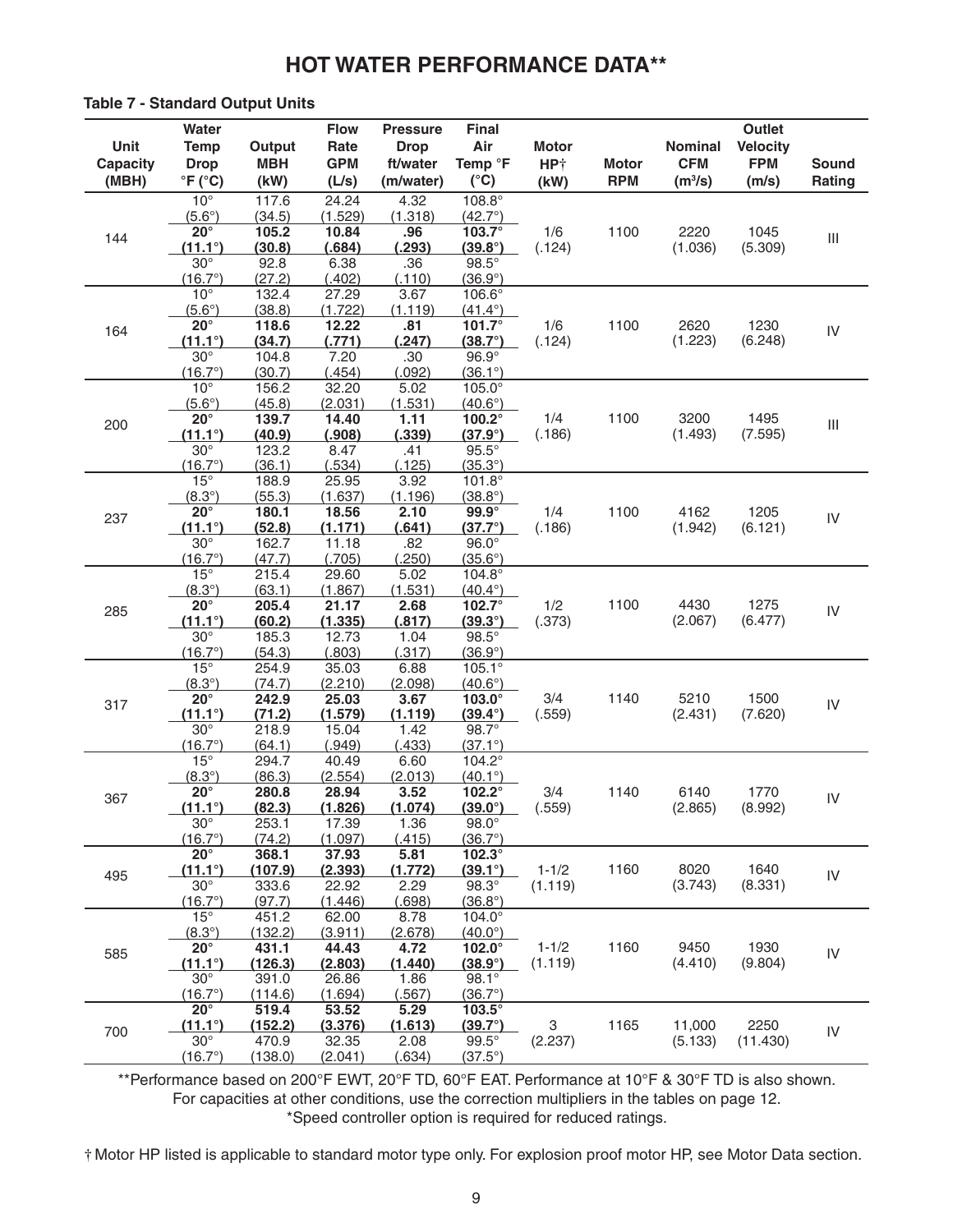| rable o - Low Output Offits Standard Vertical Offit With Air Ports Open |                                               |                      |                    |                         |                                  |                         |              |                              |                               |                                    |
|-------------------------------------------------------------------------|-----------------------------------------------|----------------------|--------------------|-------------------------|----------------------------------|-------------------------|--------------|------------------------------|-------------------------------|------------------------------------|
|                                                                         | Water                                         |                      | <b>Flow</b>        | <b>Pressure</b>         | <b>Final</b>                     |                         |              |                              | Outlet                        |                                    |
| Unit<br><b>Capacity</b>                                                 | <b>Temp</b><br><b>Drop</b>                    | Output<br><b>MBH</b> | Rate<br><b>GPM</b> | <b>Drop</b><br>ft/water | Air<br>Temp <sup>o</sup> F       | <b>Motor</b>            | <b>Motor</b> | <b>Nominal</b><br><b>CFM</b> | <b>Velocity</b><br><b>FPM</b> | <b>Sound</b>                       |
| (MBH)                                                                   | $\mathrm{^{\circ}F}$ ( $\mathrm{^{\circ}C}$ ) | (kW)                 | (L/s)              | m/water                 | $(^{\circ}C)$                    | HP <sup>+</sup><br>(kW) | <b>RPM</b>   | (m <sup>3</sup> /s)          | (m/s)                         | Rating                             |
|                                                                         | $10^{\circ}$                                  | 23.9                 | 4.92               | .26                     | $92.9^\circ$                     |                         |              |                              |                               |                                    |
|                                                                         | $(5.6^\circ)$                                 | (7.0)                | (.310)             | (.079)                  | $(33.8^{\circ})$                 |                         |              |                              |                               |                                    |
|                                                                         | $20^\circ$                                    | 18.9                 | 1.95               | .04                     | 86.1°                            | 1/40                    | 1550         | 668                          | 950                           |                                    |
| 040L                                                                    | $(11.1^{\circ})$                              | (5.5)                | (.123)             | (.012)                  | $(30.1^{\circ})$                 | (.019)                  |              | (.312)                       | (4.826)                       | T                                  |
|                                                                         | $30^\circ$                                    | 14.0                 | .96                | .01                     | 79.3°                            |                         |              |                              |                               |                                    |
|                                                                         | $(16.7^{\circ})$                              | (4.1)                | (.061)             | (.003)                  | $(26.3^{\circ})$                 |                         |              |                              |                               |                                    |
|                                                                         | $10^{\circ}$                                  | 16.7                 | 3.45               | .13                     | $92.8^\circ$                     |                         |              |                              |                               |                                    |
| 040L*                                                                   | $(5.6^\circ)$                                 | (4.9)                | (.218)             | (.040)                  | $(33.8^{\circ})$                 | 1/40                    | 1150         | 470                          | 672                           | T                                  |
|                                                                         | $20^{\circ}$                                  | 13.5                 | 1.39               | .02                     | 86.4°                            | (.019)                  |              | (.219)                       | (3.414)                       |                                    |
|                                                                         | $(11.1^{\circ})$<br>$10^{\circ}$              | (4.0)<br>41.5        | (.088)<br>8.56     | (.006)<br>.80           | $(30.2^{\circ})$<br>$91.9^\circ$ |                         |              |                              |                               |                                    |
|                                                                         | $(5.6^\circ)$                                 | (12.2)               | (.540)             | (.244)                  | $(33.3^{\circ})$                 |                         |              |                              |                               |                                    |
|                                                                         | $20^{\circ}$                                  | 34.2                 | 3.53               | .15                     | 86.3°                            | 1/20                    | 1550         | 1200                         | 1190                          |                                    |
| 062L                                                                    | $(11.1^{\circ})$                              | (10.0)               | (.223)             | (.046)                  | $(30.2^\circ)$                   | (.037)                  |              | (.560)                       | (6.045)                       | Ш                                  |
|                                                                         | $30^\circ$                                    | 27.0                 | 1.85               | .04                     | 80.7°                            |                         |              |                              |                               |                                    |
|                                                                         | $(16.7^{\circ})$                              | (7.9)                | (.117)             | (.012)                  | $(27.1^{\circ})$                 |                         |              |                              |                               |                                    |
|                                                                         | $10^{\circ}$                                  | 32.4                 | 6.68               | .50                     | 94.7°                            |                         |              |                              |                               |                                    |
|                                                                         | $(5.6^\circ)$                                 | (9.5)                | (.421)             | (.153)                  | $(34.8^{\circ})$                 |                         |              |                              |                               |                                    |
| 062L*                                                                   | $20^{\circ}$                                  | 26.9                 | 2.77               | .09                     | 88.7°                            | 1/20                    | 1150         | 862                          | 858                           | $\ensuremath{\mathsf{II}}$         |
|                                                                         | $(11.1^{\circ})$                              | (7.9)                | (.175)             | (.027)                  | $(31.5^{\circ})$                 | (.037)                  |              | (.402)                       | (4.359)                       |                                    |
|                                                                         | $30^\circ$<br>$(16.7^{\circ})$                | 21.3<br>(6.2)        | 1.46<br>(.092)     | .03<br>.009)            | 82.8°<br>$(28.2^{\circ})$        |                         |              |                              |                               |                                    |
|                                                                         | $10^{\circ}$                                  | 48.9                 | 10.09              | .69                     | $93.2^\circ$                     |                         |              |                              |                               |                                    |
|                                                                         | $(5.6^\circ)$                                 | (14.3)               | (.637)             | (.210)                  | $(34.0^{\circ})$                 |                         |              |                              |                               |                                    |
|                                                                         | $20^{\circ}$                                  | 40.5                 | 4.17               | .13                     | $87.4^\circ$                     | 1/20                    | 1550         | 1360                         | 1350<br>(6.858)               |                                    |
| 077L                                                                    | $(11.1^{\circ})$                              | (11.9)               | (.263)             | (.040)                  | $(30.8^{\circ})$                 | (.037)                  |              | (.635)                       |                               | $\ensuremath{\mathsf{II}}$         |
|                                                                         | $30^\circ$                                    | 32.0                 | 2.20               | .04                     | $81.7^\circ$                     |                         |              |                              |                               |                                    |
|                                                                         | $(16.7^{\circ})$                              | (9.4)                | (.139)             | (.012)                  | $(27.6^{\circ})$                 |                         |              |                              |                               |                                    |
|                                                                         | $10^{\circ}$                                  | 38.5                 | 7.94               | .44                     | $95.7^\circ$                     |                         |              |                              |                               |                                    |
|                                                                         | $(5.6^\circ)$                                 | (11.3)               | (.501)             | (.134)                  | $(35.4^{\circ})$                 |                         |              |                              |                               |                                    |
| 077L*                                                                   | $20^{\circ}$                                  | 32.0                 | 3.29               | .08                     | 89.6°                            | 1/20                    | 1150         | 995                          | 992                           | $\ensuremath{\mathsf{II}}$         |
|                                                                         | $(11.1^{\circ})$<br>$30^\circ$                | (9.4)                | (.208)             | (.024)                  | $(32.0^{\circ})$<br>83.5°        | (.037)                  |              | (.464)                       | (5.039)                       |                                    |
|                                                                         | $(16.7^{\circ})$                              | 25.4<br>(7.4)        | 1.75<br>(.110)     | .02<br>(.006)           | $(28.6^{\circ})$                 |                         |              |                              |                               |                                    |
|                                                                         | $10^{\circ}$                                  | 63.7                 | 13.13              | 1.43                    | $93.5^\circ$                     |                         |              |                              |                               |                                    |
|                                                                         | $(5.6^\circ)$                                 | (18.7)               | (.828)             | (.463)                  | $(34.2^{\circ})$                 |                         |              |                              |                               |                                    |
| 104L                                                                    | $20^{\circ}$                                  | 56.5                 | 5.82               | .31                     | 89.7°                            | 1/8                     | 1070         | 1752                         | 1050                          | $\sf II$                           |
|                                                                         | $(11.1^{\circ})$                              | (16.6)               | (.367)             | (.095)                  | $(32.1^{\circ})$                 | (.093)                  |              | (.818)                       | (5.334)                       |                                    |
|                                                                         | $30^\circ$                                    | 49.2                 | 3.38               | .11                     | 85.9°                            |                         |              |                              |                               |                                    |
|                                                                         | $(16.7^{\circ})$                              | (14.4)               | (.213)             | (.034)                  | $(29.9^{\circ})$                 |                         |              |                              |                               |                                    |
|                                                                         | $10^{\circ}$                                  | 54.5                 | 11.24              | 1.06                    | $93.5^\circ$                     |                         |              |                              |                               |                                    |
|                                                                         | $(5.6^\circ)$                                 | (16.0)               | (.709)             | (.323)                  | $(34.2^{\circ})$                 |                         |              |                              |                               |                                    |
| 104L*                                                                   | $20^{\circ}$                                  | 48.5                 | 4.99               | .23                     | $89.8^\circ$                     | 1/8                     | 850          | 1499                         | 827                           | $\sf II$                           |
|                                                                         | $(11.1^{\circ})$<br>$30^\circ$                | (14.2)<br>42.4       | (.315)<br>2.91     | (.070)<br>.08           | $(32.1^{\circ})$<br>86.1°        | (.093)                  |              | (.700)                       | (4.201)                       |                                    |
|                                                                         | $(16.7^{\circ})$                              | (12.4)               | (.184)             | (.024)                  | $(30.1^{\circ})$                 |                         |              |                              |                               |                                    |
|                                                                         | $10^{\circ}$                                  | 83.7                 | 17.24              | 2.40                    | $95.4^{\circ}$                   |                         |              |                              |                               |                                    |
|                                                                         | $(5.6^{\circ})$                               | (24.5)               | (1.088)            | (.732)                  | $(35.2^{\circ})$                 |                         |              |                              |                               |                                    |
| 125                                                                     | $20^{\circ}$                                  | 73.9                 | 7.62               | .51                     | $91.3^\circ$                     | 1/6                     | 1100         | 2180                         | 1390                          | $\ensuremath{\mathsf{III}}\xspace$ |
|                                                                         | $(11.1^{\circ})$                              | (21.7)               | (.481)             | (.156)                  | $(32.9^\circ)$                   | (.124)                  |              | (1.017)                      | (7.061)                       |                                    |
|                                                                         | $30^\circ$                                    | 64.2                 | 4.41               | .18                     | 87.1°                            |                         |              |                              |                               |                                    |
|                                                                         | (16.7°)                                       | (18.8)               | (.278)             | (.055)                  | $(30.6^{\circ})$                 |                         |              |                              |                               |                                    |

# **Table 8 - Low Output Units Standard Vertical Unit with All Air Ports Open**

\*\*Performance based on 200°F EWT, 20°F TD, 60°F EAT. Performance at 10°F & 30°F TD is also shown. For capacities at other conditions, use the correction multipliers in the tables on page 12. \*Speed controller option is required for reduced ratings.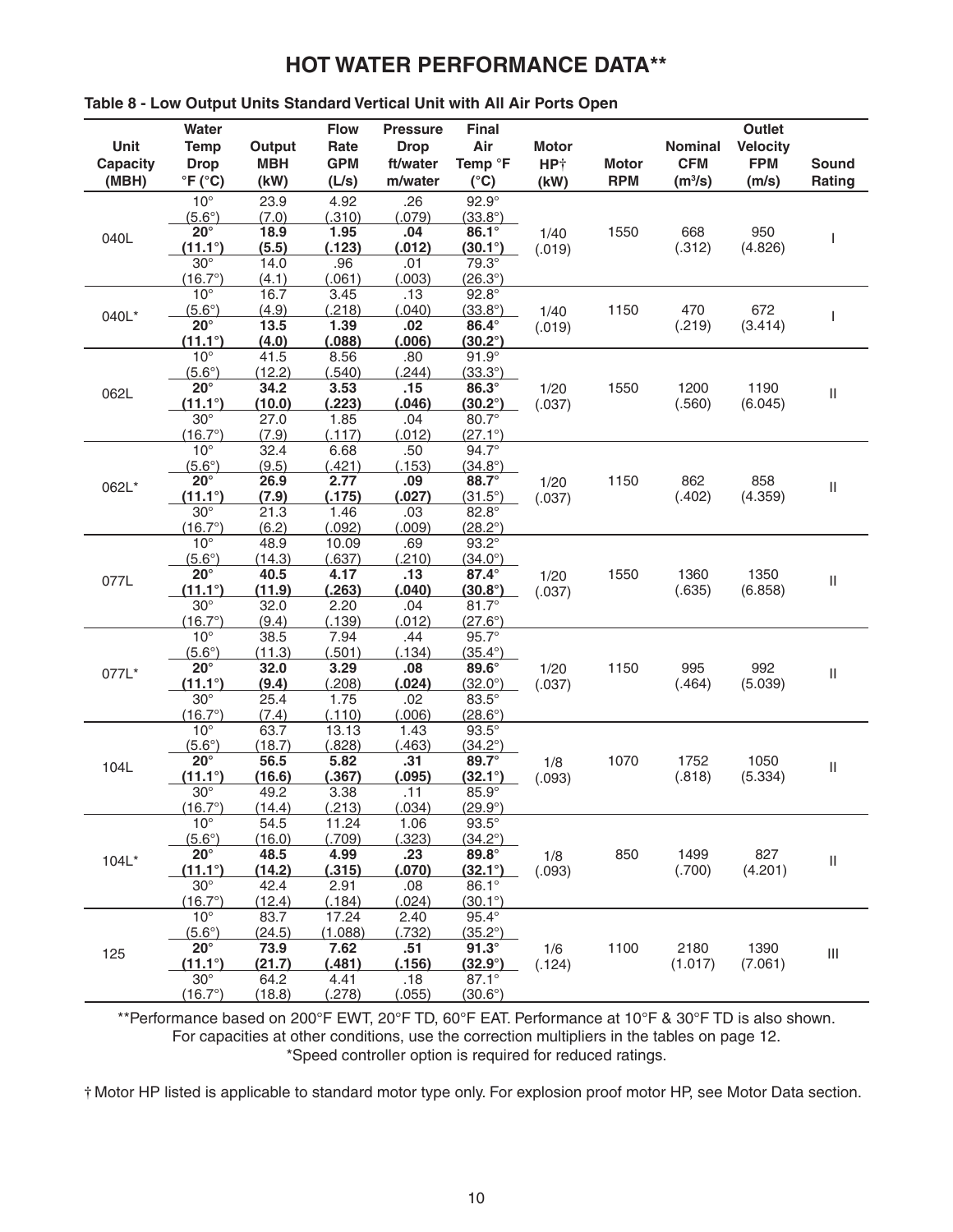|                 | Water                            |                        | <b>Flow</b>      | <b>Pressure</b>       | <b>Final</b>           |                 |              |                     | Outlet          |                                    |  |
|-----------------|----------------------------------|------------------------|------------------|-----------------------|------------------------|-----------------|--------------|---------------------|-----------------|------------------------------------|--|
| Unit            | <b>Temp</b>                      | Output                 | Rate             | <b>Drop</b>           | Air                    | <b>Motor</b>    |              | Nominal             | <b>Velocity</b> |                                    |  |
| <b>Capacity</b> | <b>Drop</b>                      | <b>MBH</b>             | <b>GPM</b>       | ft/water              | Temp <sup>o</sup> F    | HP <sup>+</sup> | <b>Motor</b> | <b>CFM</b>          | <b>FPM</b>      | <b>Sound</b>                       |  |
| (MBH)           | $\mathrm{P}F$ ( $\mathrm{C}$ C)  | (kW)                   | (L/s)            | (m/water)             | $(^{\circ}C)$          | (kW)            | <b>RPM</b>   | (m <sup>3</sup> /s) | (m/s)           | Rating                             |  |
|                 | $10^{\circ}$                     | 95.4                   | 19.66            | 2.92                  | $97.3^\circ$           |                 |              |                     |                 |                                    |  |
|                 | $(5.6^\circ)$                    | (28.0)                 | (1.240)          | (.891)                | (36.3)                 |                 |              |                     |                 |                                    |  |
| 144L            | $20^\circ$                       | 85.5                   | 8.81             | .65                   | $93.4^\circ$           | 1/6             | 1100         | 2360                | 1080            | $\ensuremath{\mathsf{III}}\xspace$ |  |
|                 | $(11.1^{\circ})$                 | (25.1)                 | (.556)           | (.198)                | (34.1)                 | (.124)          |              | (1.101)             | (5.486)         |                                    |  |
|                 | $30^\circ$                       | 75.6                   | 5.20             | .24                   | 89.5°                  |                 |              |                     |                 |                                    |  |
|                 | $(16.7^{\circ})$                 | (22.2)                 | (.328)           | (.073)                | (31.9)                 |                 |              |                     |                 |                                    |  |
|                 | $10^{\circ}$<br>$(5.6^\circ)$    | 112.3<br>(32.9)        | 23.15<br>(1.460) | 2.70<br>(.824)        | $95.4^\circ$<br>(35.2) |                 |              |                     |                 |                                    |  |
|                 | $20^{\circ}$                     | 100.7                  | 10.38            | .60                   | $91.8^\circ$           | 1/6             | 1100         | 2920<br>(1.363)     | 1340            |                                    |  |
| 164L            | $(11.1^{\circ})$                 | (29.5)                 | (.655)           | (.183)                | (33.2)                 | (.124)          |              |                     | (6.807)         | IV                                 |  |
|                 | $30^\circ$                       | 89.2                   | 6.13             | .22                   | 88.1°                  |                 |              |                     |                 |                                    |  |
|                 | $(16.7^{\circ})$                 | (26.1)                 | (.387)           | (.067)                | (31.2)                 |                 |              |                     |                 |                                    |  |
|                 | $10^{\circ}$                     | 135.8                  | 27.98            | 3.85                  | $96.9^\circ$           |                 |              |                     |                 |                                    |  |
|                 | $(5.6^\circ)$                    | (39.8)                 | (1.765)          | (1.174)               | (36.1)                 |                 |              |                     |                 |                                    |  |
| 200L            | $20^{\circ}$                     | 121.8                  | 12.52            | .85                   | $93.0^\circ$           | 1/4             | 1100         | 3390                | 1560            | $\ensuremath{\mathsf{III}}\xspace$ |  |
|                 | $(11.1^{\circ})$                 | (35.7)                 | (.790)           | (.259)                | (33.9)                 | (.186)          |              | (1.582)             | (7.925)         |                                    |  |
|                 | $30^\circ$                       | 107.3                  | 7.37<br>(.465)   | .32<br>(.098)         | $89.2^{\circ}$         |                 |              |                     |                 |                                    |  |
|                 | $(16.7^{\circ})$<br>$10^{\circ}$ | (31.4)<br>168.5        | 34.72            | 6.75                  | (31.8)<br>$94.5^\circ$ |                 |              |                     |                 |                                    |  |
|                 | $(5.6^\circ)$                    | (49.4)                 | (2.190)          | (2.059)               | (34.7)                 |                 |              |                     |                 |                                    |  |
| 237L            | $20^\circ$                       | 153.8                  | 15.85            | 1.56                  | $91.4^\circ$           | 1/4             | 1100         | 4507                | 1270            |                                    |  |
|                 | $(11.1^{\circ})$                 | (45.1)                 | (1.000)          | (.476)                | (33.0)                 | (.186)          |              | (2.103)             | (6.452)         | IV                                 |  |
|                 | $30^\circ$                       | 139.1                  | 9.56             | .61                   | 88.4°                  |                 |              |                     |                 |                                    |  |
|                 | $(16.7^{\circ})$                 | (40.8)                 | (.603)           | (.186)                | (31.3)                 |                 |              |                     |                 |                                    |  |
|                 | $10^{\circ}$                     | 188.9                  | 25.95            | 3.92                  | $94.5^\circ$           |                 |              |                     |                 |                                    |  |
|                 | $(5.6^\circ)$                    | (55.3)                 | (1.637)          | (1.196)               | (34.7)                 |                 |              |                     |                 |                                    |  |
| 285L            | $20^{\circ}$                     | 180.1                  | 18.56            | 2.10                  | $92.9^\circ$           | 1/2             | 1100         | 5040                | 1420            | IV                                 |  |
|                 | $(11.1^{\circ})$<br>$30^\circ$   | (52.8)                 | (1.171)          | (.641)<br>.82         | (33.8)<br>$89.7^\circ$ | (.373)          |              | (2.352)             | (7.214)         |                                    |  |
|                 | $(16.7^{\circ})$                 | 162.7<br>(47.7)        | 11.18<br>(.705)  | (.250)                | (32.1)                 |                 |              |                     |                 |                                    |  |
|                 | $10^{\circ}$                     | 220.9                  | 30.35            | 5.26                  | $95.7^\circ$           |                 |              |                     |                 |                                    |  |
|                 | $(5.6^\circ)$                    | (64.7)                 | (1.915)          | (1.604)               | (35.4)                 |                 |              |                     |                 |                                    |  |
| 317L            | $20^{\circ}$                     | 210.6                  | 21.70            | 2.81                  | $94.1^\circ$           | 3/4             | 1140         | 5700                | 1610            | IV                                 |  |
|                 | $(11.1^{\circ})$                 | (61.7)                 | (1.369)          | (.857)                | (34.5)                 | (.559)          |              | (2.660)             | (8.179)         |                                    |  |
|                 | $30^\circ$                       | 189.9                  | 13.05            | 1.09                  | $90.7^\circ$           |                 |              |                     |                 |                                    |  |
|                 | $(16.7^{\circ})$                 | (55.6)                 | (.823)           | (.332)                | (32.6)                 |                 |              |                     |                 |                                    |  |
|                 | $10^{\circ}$                     | 260.7                  | 35.82            | 5.24                  | 96.4°                  |                 |              |                     |                 |                                    |  |
|                 | $(5.6^\circ)$<br>$20^{\circ}$    | (76.4)                 | (2.260)          | (1.598)               | (35.8)<br>94.7°        |                 | 1140         |                     |                 |                                    |  |
| 367L            | <u>(11.1°)</u>                   | 248.5                  | 25.61<br>(1.616) | 2.80                  | <u>(34.8)</u>          | 3/4             |              | 6600<br>(3.080)     | 1870            | IV                                 |  |
|                 | $30^\circ$                       | <u>(72.8)</u><br>224.2 | 15.40            | <u>(.854)</u><br>1.09 | $91.3^\circ$           | (.559)          |              |                     | (9.500)         |                                    |  |
|                 | $(16.7^{\circ})$                 | (65.7)                 | (.971)           | (.332)                | (32.9)                 |                 |              |                     |                 |                                    |  |
|                 | $20^{\circ}$                     | 310.5                  | 32.00            | 4.23                  | $90.5^\circ$           |                 |              |                     |                 |                                    |  |
| 495L            | $(11.1^{\circ})$                 | (91.0)                 | (2.019)          | (1.290)               | (32.5)                 | $1 - 1/2$       | 1160         | 9380                | 1860            | IV                                 |  |
|                 | $30^\circ$                       | 281.7                  | 19.35            | 1.67                  | 87.7°                  | (1.119)         |              | (4.377)             | (9.449)         |                                    |  |
|                 | $(16.7^{\circ})$                 | (82.5)                 | (1.221)          | (.509)                | (30.9)                 |                 |              |                     |                 |                                    |  |
|                 | $10^{\circ}$                     | 394.4                  | 54.19            | 6.83                  | $95.3^\circ$           |                 |              |                     |                 |                                    |  |
|                 | $(5.6^\circ)$                    | (115.6)                | (3.418)          | (2.083)               | (35.2)                 |                 |              |                     |                 |                                    |  |
| 585L            | $20^{\circ}$                     | 377.0                  | 38.85            | 3.68                  | $93.7^\circ$           | $1 - 1/2$       | 1160         | 10,300              | 2060            | IV                                 |  |
|                 | $(11.1^{\circ})$<br>$30^\circ$   | (110.5)<br>342.2       | (2.451)<br>23.51 | (1.122)<br>1.45       | (34.3)<br>$90.6^\circ$ | (1.119)         |              | (4.807)             | (10.465)        |                                    |  |
|                 | $(16.7^{\circ})$                 | (100.3)                | (1.483)          | (.442)                | <u>(32.6)</u>          |                 |              |                     |                 |                                    |  |
|                 | $20^{\circ}$                     | 453.7                  | 46.76            | 4.11                  | $95.1^\circ$           |                 |              |                     |                 |                                    |  |
|                 | $(11.1^{\circ})$                 | (132.9)                | (2.950)          | (1.254)               | (35.1)                 | 3               | 1165         | 11,900              | 2380            |                                    |  |
| 700L            | $30^\circ$                       | 411.7                  | 28.28            | 1.62                  | $91.9^\circ$           | (2.237)         |              | (5.553)             | (12.090)        | IV                                 |  |
|                 | $(16.7^{\circ})$                 | (120.6)                | (1.784)          | (.494)                | (33.3)                 |                 |              |                     |                 |                                    |  |

### **Table 8 - Low Output Units Standard Vertical Unit with All Air Ports Open**

\*\*Performance based on 200°F EWT, 20°F TD, 60°F EAT. Performance at 10°F & 30°F TD is also shown. For capacities at other conditions, use the correction multipliers in the tables on page 12. \*Speed controller option is required for reduced ratings.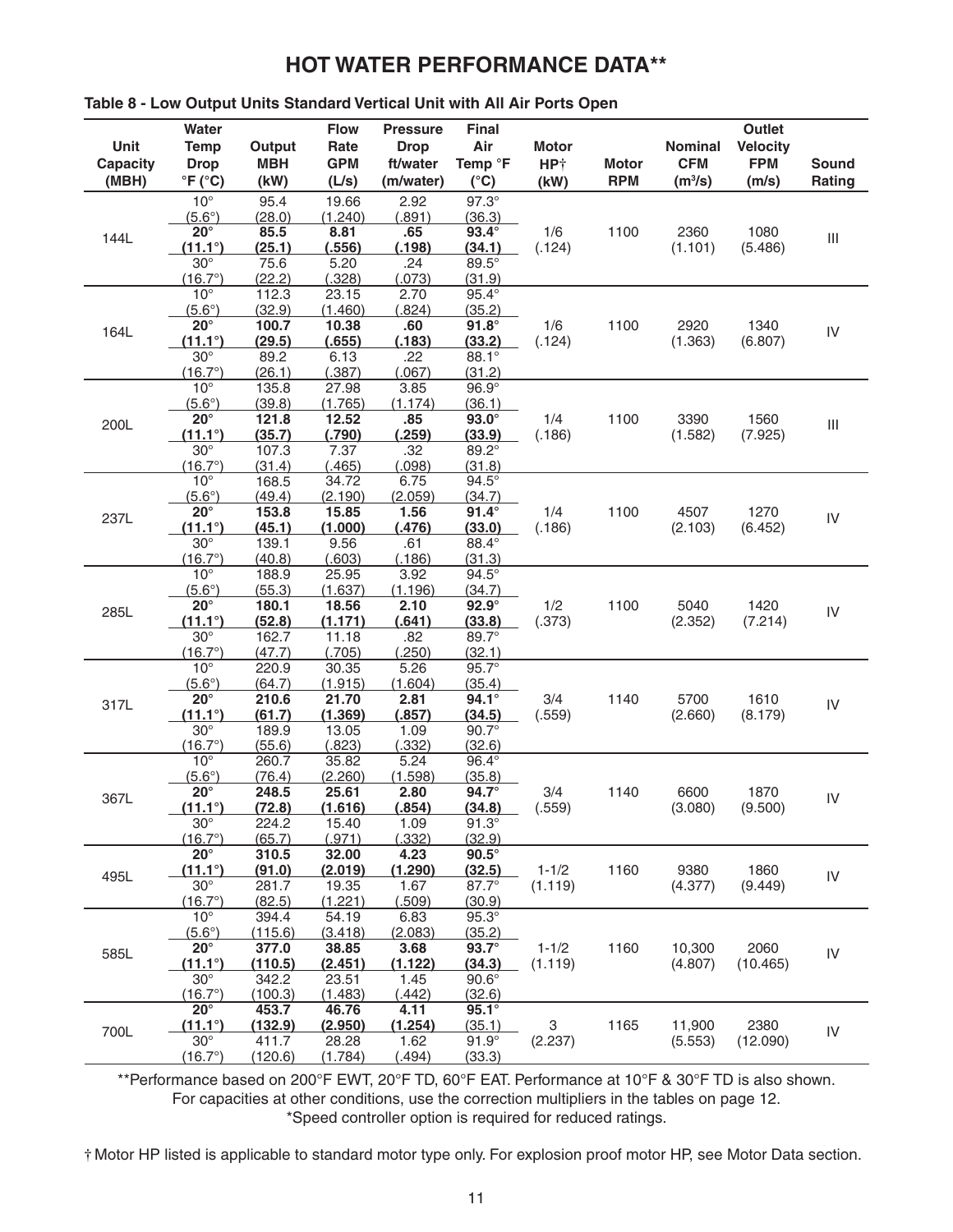# **HOT WATER CALCULATIONS AND CORRECTION FACTOR**

|                                                                        |                                                                                                     | $EXAMPLE: -$<br>UNIT SIZE<br>40<br>$160^\circ F$<br>Entering Water Temp.<br>Entering Air Temp.<br>$40^{\circ}$ F<br>Water Temperature Drop __________<br>$10^{\circ}$ F |
|------------------------------------------------------------------------|-----------------------------------------------------------------------------------------------------|-------------------------------------------------------------------------------------------------------------------------------------------------------------------------|
| <b>CAPACITY @ 20°FTD:</b><br>A. For 200°F EWT, 60°F EAT                | Read output directly from Tables 7 & 8,<br>22,700 BTU/HR (Ref., Std. 40, p. 8).                     |                                                                                                                                                                         |
| B. For EWT and/or EAT above<br>or below Standard                       | Multiply output from Tables 7 & 8<br>by factor from Table 9 (below).                                | 22,700 x .878 = 19,931 BTU/HR.                                                                                                                                          |
| II. CAPACITY AT OTHERTD's<br>A. For TD's from 5 to $60^{\circ}$ F      | Multiply output obtained in IA or IB<br>(above) by appropriate factor from Table 10<br>(below)      | $IA - 22,700 \times 1.15 = 26,105 BTU/HR.$<br>$-OR-$<br>$IB - 19,931 \times 1.15 = 22,921 \text{ BTU/HR}.$                                                              |
| III. GPM AT OTHERTD's<br>A. For TD's from 5 to $60^{\circ}$ F          | Multiply GPM of unit for 20°FTD, from Tables 7 & 8<br>by appropriate factor from Table 10 (below).  | $2.34 \times 2.30 = 5.38$ GPM (Applies only to units with<br>Std. 200°F EWT, 60°F EAT) For all others calculate<br>using formula - GPM = $\frac{BTU}{500\times TD}$     |
| IV. PRESSURE LOSS AT OTHERTD's<br>A. For TD's from 5 to $60^{\circ}$ F | Multiply P.D. of unit for 20°FTD, from Tables 7 & 8<br>by appropriate factor from Table 10 (below). | $.06 \times 5.00 = .30$ Ft. H <sub>2</sub> O                                                                                                                            |

#### **TABLE 9 — HOT WATER CONVERSION FACTORS BASED ON 200°F ENTERING WATER 60°F ENTERING AIR 20°F TEMPERATURE DROP**

|                        |             | ENTERING WATER TEMPERATURE $-$ 20°F WATER TEMPERATURE DROP |                |             |             |              |             |             |                   |                   |             |  |
|------------------------|-------------|------------------------------------------------------------|----------------|-------------|-------------|--------------|-------------|-------------|-------------------|-------------------|-------------|--|
| ENTERING AIR           | $100^\circ$ | $120^\circ$                                                | $140^\circ$    | $160^\circ$ | $180^\circ$ | $200^\circ$  | $220^\circ$ | $240^\circ$ | $260^\circ$       | $280^\circ$       | $300^\circ$ |  |
| TEMPERATURE °F (°C)    | (38°)       | $(49^{\circ})$                                             | $(60^{\circ})$ | (71°)       | (82°)       | (93°)        | (104°)      | (116°)      | $^{\prime}$ 127°) | $^{\prime}$ 138°) | (149°)      |  |
| $30^{\circ}$<br>$(-1)$ | 0.518       | 0.666                                                      | 0.814          | 0.963       | 1.120       | <b>1.268</b> | .408        | 1.555       | 1.702             | .850              | 1.997       |  |
| $40^{\circ}$<br>(4)    | 0.439       | 0.585                                                      | 0.731          | 0.878       | 1.025       | 1.172        | 1.317       | <b>.464</b> | .609              | 1.755             | 1.908       |  |
| $50^{\circ}$ (10)      | 0.361       | 0.506                                                      | 0.651          | 0.796       | 0.941       | 1.085        | 1.231       | 1.375       | 1.518             | 1.663             | 1.824       |  |
| $60^{\circ}$ (16)      | 0.286       | 0.429                                                      | 0.571          | 0.715       | 0.857       | 1.000        | 1.143       | 1.286       | <b>1.429</b>      | 1.571             | 1.717       |  |
| (21)<br>70°            | 0.212       | 0.353                                                      | 0.494          | 0.636       | 0.777       | 0.918        | 1.060       | 1.201       | .342              | .483              | 1.630       |  |
| $80^\circ$<br>(27)     | 0.140       | 0.279                                                      | 0.419          | 0.558       | 0.698       | 0.837        | 0.977       | 1.117       | 1.257             | 1.397             | 1.545       |  |
| $90^{\circ}$<br>(32)   | 0.069       | 0.207                                                      | 0.345          | 0.483       | 0.621       | 0.759        | 0.897       | 1.035       | 1.173             | 1.311             | 1.462       |  |
| $100^\circ$<br>(38)    | 0           | 0.137                                                      | 0.273          | 0.409       | 0.546       | 0.682        | 0.818       | 0.955       | 1.094             | 1.230             | 1.371       |  |

To obtain the BTU capacity for conditions other than those in the basic capacity tables, multiply the basic rating (200°F entering water, 60°F entering air,) by the proper constant from the above tables.

# **TABLE 10 — HOT WATER BTU, GPM AND PRESSURE LOSS FACTORS BASED ON STANDARD CONDITIONS OF 200°F ENTERING WATER 60°F ENTERING AIR & 20°F WATER DROP**

| USE FACTORS FROM THIS TABLE TO OBTAIN                                                                                | TEMPERATURE DROP °F (°C) |       |       |        |        |        |         |         |         |  |
|----------------------------------------------------------------------------------------------------------------------|--------------------------|-------|-------|--------|--------|--------|---------|---------|---------|--|
| <b>APPROXIMATE RESULTS</b>                                                                                           | 5(3)                     | 10(6) | 15(8) | 20(11) | 25(14) | 30(17) | 40 (22) | 50 (28) | 60 (33) |  |
| To obtain BTU for other Water Temperature Drops,<br>multiply basic BTU rating by applicable Factor.                  | .25                      | 1.15  | .08   | 00. I  | .94    | .90    | .83     | .76     | .72     |  |
| To obtain GPM for other Water Temperature Drops,<br>multiply basic GPM rating by applicable Factor.*                 | 5.00                     | 2.30  | .44   | 00. I  | .74    | .59    | .40     | .30     | .24     |  |
| To obtain Pressure Loss Feet of Water for other<br>temperature Drops, multiply Basic loss at 20°F drop by<br>Factor. | 10.00                    | 5.00  | 2.00  | 00. ا  | .60    | .40    | .20     | .13     | .07     |  |

#### **\*TABLE 11 — MINIMUM WATER FLOW — GPM**

| UNIT SIZE | 40    | 62    | $\overline{\phantom{a}}$ | 104   | 144   | 164  | 200   | 237   | $\sim$ $-$<br>، ا ت | 367   |
|-----------|-------|-------|--------------------------|-------|-------|------|-------|-------|---------------------|-------|
| MIN.      | .55   | .55   | .55                      | .55   | .82   | .82  | .10   | l.10  | .10                 | I.IU  |
| GPM (L/s) | .035' | .035) | .035                     | .035' | .052) | .052 | .069' | .069' | 069                 | .069' |

### **\*TABLE 12 — HEATING CAPACITY FACTORS FOR VARIOUS RATES OF WATER FLOW**

| $\sim$ $\sim$<br>'Water<br>n.<br>-low<br><b>Hated</b> | つにの<br>ZJ 70 | 50% | 75% | $00\%$ | 050/<br>ZO 70 | 150% | 175% |
|-------------------------------------------------------|--------------|-----|-----|--------|---------------|------|------|
| Btu/Hr<br>∽<br>. .<br>… Heatine<br>Capacity           | .80          | .89 | .96 | .00    | . .04         | . 07 | .    |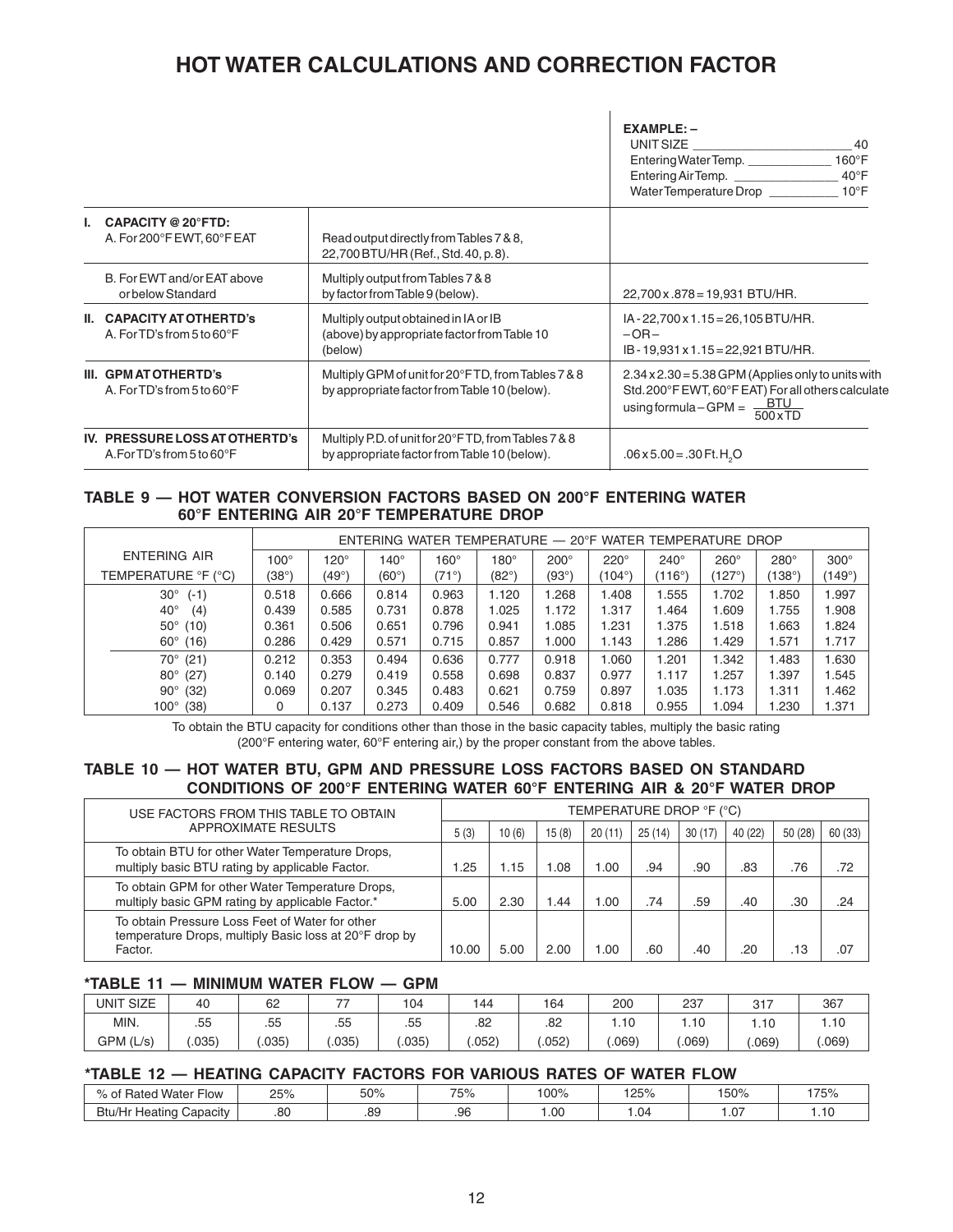# **TECHNICAL DATA**

The performance data listed in Tables 3, 4, 7 and 8 include sound ratings. The ratings provide a guide in determining the acceptable degree of loudness in particular occupancy situations.

Certain general rules apply to specific selection of unit heaters with regard to degree of quietness (or loudness);

- The greater the fan diameter, the higher the sound level.
- The higher the motor RPM, the higher the sound level. Note that on most units the lower the speed mode results in lowering the sound rating one increment.
- Selecting a larger number of smaller units generally results in lower overall noise levels than fewer large units.

All vertical steam and hot water unit heater motors, whether fan guard or shelf-mounted, are isolated from the mechanical mount by resilient isolators. This mounting along with balanced fan blades and excellent overall construction integrity, assures you the utmost in quiet operation.

The following table outlines sound ratings for various applications. The lower the number, the quieter the unit and the lower the sound requirement.

| <b>CATEGORY OF AREA</b>                                                                                                      | <b>SOUND RATING</b> |
|------------------------------------------------------------------------------------------------------------------------------|---------------------|
| Apartment, assembly hall, classrooms<br>churches, courtrooms, executive offices,<br>hospitals, libraries, museums, theatres. |                     |
| Dining rooms, general offices, recreation<br>areas, small retail stores.                                                     | Ш                   |
| Restaurants, banks, cafeterias, depart-<br>ment stores, public buildings, service<br>stations.                               | Ш                   |
| Gymnasiums, health clubs,                                                                                                    | IV                  |
| laundromats, supermarkets.                                                                                                   | V                   |
| Garages, small machine shops, light<br>manufacturing.                                                                        |                     |
| Factories, foundries, steel mills.                                                                                           | $III - VII*$        |
| *Depending on specific use in these                                                                                          |                     |

facilities, size of operation, etc.

### **CORRECTIONS WHEN USING GLYCOL SOLUTION IN SYSTEM**

|                                                                          |              | <b>Propylene</b><br><b>Glycol</b> |                                          | <b>Propylene</b><br><b>Glycol</b> |
|--------------------------------------------------------------------------|--------------|-----------------------------------|------------------------------------------|-----------------------------------|
| 1. Heat transfer $@180^{\circ}F$ 20% solution<br>with no increase in     |              | $.97*$                            | 7. Freezing Point 55% by volume<br>50%   | $-28^{\circ}F$                    |
| flow rate                                                                | 50% solution | $.90*$                            | 40%<br>30%                               | $-13^{\circ}F$<br>$+4^{\circ}F$   |
| 2. G.P.M. Req'd. @180°F, 20° $\Delta$ t<br>(no correction to pump curve) |              | $1.10\%$ <sup>*</sup>             | 20%                                      | $+17^{\circ}F$                    |
| 3. Pump Head Req'd. @180°F w/increase                                    |              |                                   | *Compared to water.                      |                                   |
| in $G.P.M.$                                                              |              | $1.23\%$ *                        | Approximate factors at varying altitudes |                                   |
| 4. Specify gravity (water $= 1.0$ )                                      |              | 1.045-1.055*                      | <b>Altitude</b>                          | <b>Factor</b>                     |
|                                                                          |              |                                   | Sea level - 1000 ft.                     | 1.00                              |
| 5. Pounds/Gallons @60°F                                                  |              | 8.77                              | 1000 ft. - 3000 ft.                      | .958                              |
| $(water = 8.3453$ Pound/Gallon)                                          |              |                                   | 3000 ft. - 5000 ft.                      | .929                              |
|                                                                          |              |                                   | 5000 ft. - 7000 ft.                      | .900                              |
| 6. pH $@$ 50% by volume                                                  |              | 9.5                               | 7000 ft. - 10000 ft.                     | .871                              |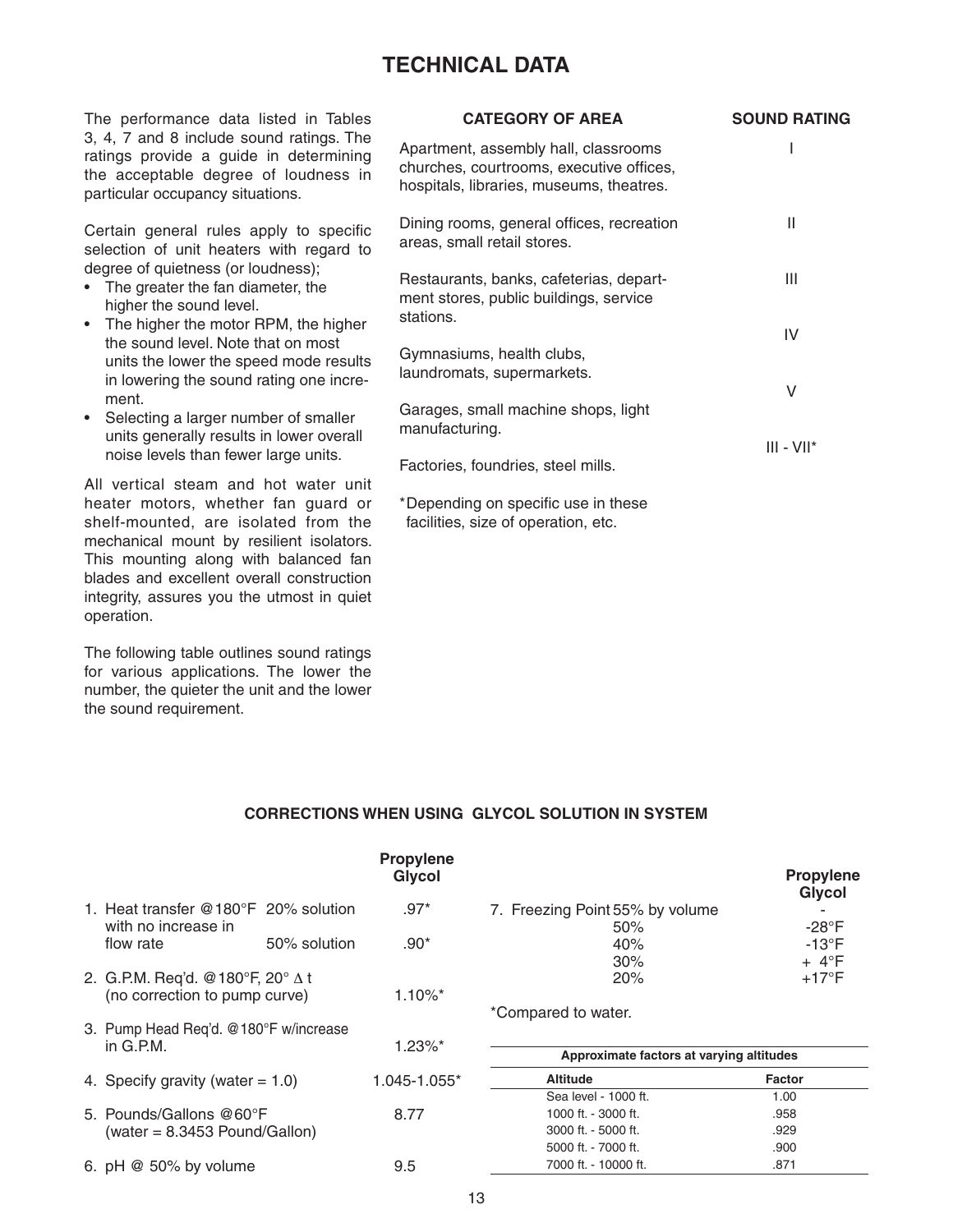# **MOTOR DATA**

NOTE 1: All motors are constant speed and operate at top speed as indicated in motor data. Models through 1/8 H.P. can be run at reduced speed with addition of optional variable speed switch. This switch is factory-calibrated for low and high speed ratings, with intermediate speeds infinitely controllable. Models 164 through 700 operate at constant speed as indicated in motor data.

NOTE 2: Stated draw is Full Load (FLA). AMP draw varies by motor manufacturer  $\pm$  .2 AMPS. Verify FLA on motor data plate.

**CAUTION: Select appropriate AMP MCA, and MOP for the multiple voltage motors. For example, the AMP, MCA, and MOP for Model 40 with a 230 volt Totally Enclosed motor is 1.1, 1.4, and 2.5 respectively.**

# **Table 13 - Standard (Totally Enclosed) Motor Type [MT=1]**

**Unit** 

| 115/1/60 [SV=1]<br>$1.23**$<br>1.6<br>2.8<br>40<br>$1/40*$<br>1550<br>62<br>4.7<br>$2.1**$<br>2.6<br>$1/20*$<br>1550<br>77<br>$1.2***$<br>$1/8*$<br>104<br>1.5<br>2.7<br>1070<br>125<br>144<br>2.9<br>5.2<br>1/6<br>$2.3**$<br>1100<br>164<br>200<br>$3.6**$<br>4.5<br>8.1<br>1/4<br>1100<br>8.1<br>1/4<br>237<br>$3.6**$<br>4.5<br>1100<br>12.2<br>285<br>$5.4**$<br>6.8<br>1/2<br>1100<br>208-230/460/3/60 [SV=4, 5 or 6]<br>40<br>$0.98 - 1.1 / 0.55$ †<br>$1.2 - 1.4 / 0.7$<br>$2.2 - 2.5/1.2$<br>1/6<br>1140<br>62<br>0.98-1.1/0.55†<br>$1.2 - 1.4 / 0.7$<br>$2.2 - 2.5 / 1.2$<br>1/6<br>1140<br>77<br>104<br>$1.2 - 1.4 / 0.7$<br>1/6<br>1140<br>$2.2 - 2.5/1.2$<br>$0.98 - 1.1 / 0.55$<br>125<br>144<br>0.98-1.1/0.55†<br>$1.2 - 1.4 / 0.7$<br>$2.2 - 2.5 / 1.2$<br>1/6<br>1140<br>164<br>$2.7 - 3.2 / 1.6$<br>1/4<br>1140<br>200<br>1.2-1.4/0.7†<br>$1.5 - 1.8 / 0.9$<br>237<br>$1.2 - 1.4 / 0.7$<br>$2.7 - 3.2 / 1.6$<br>1/4<br>1140<br>$1.5 - 1.8 / 0.9$<br>1.8-2.0/1.0†<br>$2.3 - 2.5 / 1.3$<br>$4.1 - 4.5/2.3$<br>1140<br>285<br>1/2<br>317<br>$3.1 - 3.2 / 1.6$ †<br>$3.9 - 4.0 / 2.0$<br>7.0-7.2/3.6<br>3/4<br>1140<br>367<br>495<br>$1 - 1/2$<br>11.9-11.3/5.6<br>1160<br>5.0-4.4/2.2†<br>$6.3 - 5.5 / 2.8$<br>585<br>700<br>$9.6 - 8.2 / 4.1$ †<br>22.3-22.1/11.0<br>3<br>1165<br>12.0-10.3/5.1<br>575/3/60 [SV=7]<br>40<br>62<br>77<br>104<br>125<br>0.6 <sup>†</sup><br>1.4<br>1/3<br>1140<br>0.8<br>144<br>164<br>200<br>237<br>1.0<br>1.8<br>1/2<br>285<br>$0.8^+$<br>1140<br>317<br>1140<br>3/4<br>1.3 <sup>†</sup><br>1.6<br>2.9<br>367<br>495<br>1160<br>$2.0+$<br>2.5<br>$1 - 1/2$<br>4.5<br>585<br>4.7<br>700<br>3.8†<br>8.4<br>3<br>1165 | Size | AMP | <b>MCA</b> | <b>MOP</b> | ΗP | RPM |
|--------------------------------------------------------------------------------------------------------------------------------------------------------------------------------------------------------------------------------------------------------------------------------------------------------------------------------------------------------------------------------------------------------------------------------------------------------------------------------------------------------------------------------------------------------------------------------------------------------------------------------------------------------------------------------------------------------------------------------------------------------------------------------------------------------------------------------------------------------------------------------------------------------------------------------------------------------------------------------------------------------------------------------------------------------------------------------------------------------------------------------------------------------------------------------------------------------------------------------------------------------------------------------------------------------------------------------------------------------------------------------------------------------------------------------------------------------------------------------------------------------------------------------------------------------------------------------------------------------------------------------------------------------------------|------|-----|------------|------------|----|-----|
|                                                                                                                                                                                                                                                                                                                                                                                                                                                                                                                                                                                                                                                                                                                                                                                                                                                                                                                                                                                                                                                                                                                                                                                                                                                                                                                                                                                                                                                                                                                                                                                                                                                                    |      |     |            |            |    |     |
|                                                                                                                                                                                                                                                                                                                                                                                                                                                                                                                                                                                                                                                                                                                                                                                                                                                                                                                                                                                                                                                                                                                                                                                                                                                                                                                                                                                                                                                                                                                                                                                                                                                                    |      |     |            |            |    |     |
|                                                                                                                                                                                                                                                                                                                                                                                                                                                                                                                                                                                                                                                                                                                                                                                                                                                                                                                                                                                                                                                                                                                                                                                                                                                                                                                                                                                                                                                                                                                                                                                                                                                                    |      |     |            |            |    |     |
|                                                                                                                                                                                                                                                                                                                                                                                                                                                                                                                                                                                                                                                                                                                                                                                                                                                                                                                                                                                                                                                                                                                                                                                                                                                                                                                                                                                                                                                                                                                                                                                                                                                                    |      |     |            |            |    |     |
|                                                                                                                                                                                                                                                                                                                                                                                                                                                                                                                                                                                                                                                                                                                                                                                                                                                                                                                                                                                                                                                                                                                                                                                                                                                                                                                                                                                                                                                                                                                                                                                                                                                                    |      |     |            |            |    |     |
|                                                                                                                                                                                                                                                                                                                                                                                                                                                                                                                                                                                                                                                                                                                                                                                                                                                                                                                                                                                                                                                                                                                                                                                                                                                                                                                                                                                                                                                                                                                                                                                                                                                                    |      |     |            |            |    |     |
|                                                                                                                                                                                                                                                                                                                                                                                                                                                                                                                                                                                                                                                                                                                                                                                                                                                                                                                                                                                                                                                                                                                                                                                                                                                                                                                                                                                                                                                                                                                                                                                                                                                                    |      |     |            |            |    |     |
|                                                                                                                                                                                                                                                                                                                                                                                                                                                                                                                                                                                                                                                                                                                                                                                                                                                                                                                                                                                                                                                                                                                                                                                                                                                                                                                                                                                                                                                                                                                                                                                                                                                                    |      |     |            |            |    |     |
|                                                                                                                                                                                                                                                                                                                                                                                                                                                                                                                                                                                                                                                                                                                                                                                                                                                                                                                                                                                                                                                                                                                                                                                                                                                                                                                                                                                                                                                                                                                                                                                                                                                                    |      |     |            |            |    |     |
|                                                                                                                                                                                                                                                                                                                                                                                                                                                                                                                                                                                                                                                                                                                                                                                                                                                                                                                                                                                                                                                                                                                                                                                                                                                                                                                                                                                                                                                                                                                                                                                                                                                                    |      |     |            |            |    |     |
|                                                                                                                                                                                                                                                                                                                                                                                                                                                                                                                                                                                                                                                                                                                                                                                                                                                                                                                                                                                                                                                                                                                                                                                                                                                                                                                                                                                                                                                                                                                                                                                                                                                                    |      |     |            |            |    |     |
|                                                                                                                                                                                                                                                                                                                                                                                                                                                                                                                                                                                                                                                                                                                                                                                                                                                                                                                                                                                                                                                                                                                                                                                                                                                                                                                                                                                                                                                                                                                                                                                                                                                                    |      |     |            |            |    |     |
|                                                                                                                                                                                                                                                                                                                                                                                                                                                                                                                                                                                                                                                                                                                                                                                                                                                                                                                                                                                                                                                                                                                                                                                                                                                                                                                                                                                                                                                                                                                                                                                                                                                                    |      |     |            |            |    |     |
|                                                                                                                                                                                                                                                                                                                                                                                                                                                                                                                                                                                                                                                                                                                                                                                                                                                                                                                                                                                                                                                                                                                                                                                                                                                                                                                                                                                                                                                                                                                                                                                                                                                                    |      |     |            |            |    |     |
|                                                                                                                                                                                                                                                                                                                                                                                                                                                                                                                                                                                                                                                                                                                                                                                                                                                                                                                                                                                                                                                                                                                                                                                                                                                                                                                                                                                                                                                                                                                                                                                                                                                                    |      |     |            |            |    |     |
|                                                                                                                                                                                                                                                                                                                                                                                                                                                                                                                                                                                                                                                                                                                                                                                                                                                                                                                                                                                                                                                                                                                                                                                                                                                                                                                                                                                                                                                                                                                                                                                                                                                                    |      |     |            |            |    |     |
|                                                                                                                                                                                                                                                                                                                                                                                                                                                                                                                                                                                                                                                                                                                                                                                                                                                                                                                                                                                                                                                                                                                                                                                                                                                                                                                                                                                                                                                                                                                                                                                                                                                                    |      |     |            |            |    |     |
|                                                                                                                                                                                                                                                                                                                                                                                                                                                                                                                                                                                                                                                                                                                                                                                                                                                                                                                                                                                                                                                                                                                                                                                                                                                                                                                                                                                                                                                                                                                                                                                                                                                                    |      |     |            |            |    |     |
|                                                                                                                                                                                                                                                                                                                                                                                                                                                                                                                                                                                                                                                                                                                                                                                                                                                                                                                                                                                                                                                                                                                                                                                                                                                                                                                                                                                                                                                                                                                                                                                                                                                                    |      |     |            |            |    |     |
|                                                                                                                                                                                                                                                                                                                                                                                                                                                                                                                                                                                                                                                                                                                                                                                                                                                                                                                                                                                                                                                                                                                                                                                                                                                                                                                                                                                                                                                                                                                                                                                                                                                                    |      |     |            |            |    |     |
|                                                                                                                                                                                                                                                                                                                                                                                                                                                                                                                                                                                                                                                                                                                                                                                                                                                                                                                                                                                                                                                                                                                                                                                                                                                                                                                                                                                                                                                                                                                                                                                                                                                                    |      |     |            |            |    |     |
|                                                                                                                                                                                                                                                                                                                                                                                                                                                                                                                                                                                                                                                                                                                                                                                                                                                                                                                                                                                                                                                                                                                                                                                                                                                                                                                                                                                                                                                                                                                                                                                                                                                                    |      |     |            |            |    |     |
|                                                                                                                                                                                                                                                                                                                                                                                                                                                                                                                                                                                                                                                                                                                                                                                                                                                                                                                                                                                                                                                                                                                                                                                                                                                                                                                                                                                                                                                                                                                                                                                                                                                                    |      |     |            |            |    |     |
|                                                                                                                                                                                                                                                                                                                                                                                                                                                                                                                                                                                                                                                                                                                                                                                                                                                                                                                                                                                                                                                                                                                                                                                                                                                                                                                                                                                                                                                                                                                                                                                                                                                                    |      |     |            |            |    |     |
|                                                                                                                                                                                                                                                                                                                                                                                                                                                                                                                                                                                                                                                                                                                                                                                                                                                                                                                                                                                                                                                                                                                                                                                                                                                                                                                                                                                                                                                                                                                                                                                                                                                                    |      |     |            |            |    |     |
|                                                                                                                                                                                                                                                                                                                                                                                                                                                                                                                                                                                                                                                                                                                                                                                                                                                                                                                                                                                                                                                                                                                                                                                                                                                                                                                                                                                                                                                                                                                                                                                                                                                                    |      |     |            |            |    |     |
|                                                                                                                                                                                                                                                                                                                                                                                                                                                                                                                                                                                                                                                                                                                                                                                                                                                                                                                                                                                                                                                                                                                                                                                                                                                                                                                                                                                                                                                                                                                                                                                                                                                                    |      |     |            |            |    |     |
|                                                                                                                                                                                                                                                                                                                                                                                                                                                                                                                                                                                                                                                                                                                                                                                                                                                                                                                                                                                                                                                                                                                                                                                                                                                                                                                                                                                                                                                                                                                                                                                                                                                                    |      |     |            |            |    |     |
|                                                                                                                                                                                                                                                                                                                                                                                                                                                                                                                                                                                                                                                                                                                                                                                                                                                                                                                                                                                                                                                                                                                                                                                                                                                                                                                                                                                                                                                                                                                                                                                                                                                                    |      |     |            |            |    |     |
|                                                                                                                                                                                                                                                                                                                                                                                                                                                                                                                                                                                                                                                                                                                                                                                                                                                                                                                                                                                                                                                                                                                                                                                                                                                                                                                                                                                                                                                                                                                                                                                                                                                                    |      |     |            |            |    |     |
|                                                                                                                                                                                                                                                                                                                                                                                                                                                                                                                                                                                                                                                                                                                                                                                                                                                                                                                                                                                                                                                                                                                                                                                                                                                                                                                                                                                                                                                                                                                                                                                                                                                                    |      |     |            |            |    |     |
|                                                                                                                                                                                                                                                                                                                                                                                                                                                                                                                                                                                                                                                                                                                                                                                                                                                                                                                                                                                                                                                                                                                                                                                                                                                                                                                                                                                                                                                                                                                                                                                                                                                                    |      |     |            |            |    |     |
|                                                                                                                                                                                                                                                                                                                                                                                                                                                                                                                                                                                                                                                                                                                                                                                                                                                                                                                                                                                                                                                                                                                                                                                                                                                                                                                                                                                                                                                                                                                                                                                                                                                                    |      |     |            |            |    |     |
|                                                                                                                                                                                                                                                                                                                                                                                                                                                                                                                                                                                                                                                                                                                                                                                                                                                                                                                                                                                                                                                                                                                                                                                                                                                                                                                                                                                                                                                                                                                                                                                                                                                                    |      |     |            |            |    |     |
|                                                                                                                                                                                                                                                                                                                                                                                                                                                                                                                                                                                                                                                                                                                                                                                                                                                                                                                                                                                                                                                                                                                                                                                                                                                                                                                                                                                                                                                                                                                                                                                                                                                                    |      |     |            |            |    |     |
|                                                                                                                                                                                                                                                                                                                                                                                                                                                                                                                                                                                                                                                                                                                                                                                                                                                                                                                                                                                                                                                                                                                                                                                                                                                                                                                                                                                                                                                                                                                                                                                                                                                                    |      |     |            |            |    |     |
|                                                                                                                                                                                                                                                                                                                                                                                                                                                                                                                                                                                                                                                                                                                                                                                                                                                                                                                                                                                                                                                                                                                                                                                                                                                                                                                                                                                                                                                                                                                                                                                                                                                                    |      |     |            |            |    |     |
|                                                                                                                                                                                                                                                                                                                                                                                                                                                                                                                                                                                                                                                                                                                                                                                                                                                                                                                                                                                                                                                                                                                                                                                                                                                                                                                                                                                                                                                                                                                                                                                                                                                                    |      |     |            |            |    |     |
|                                                                                                                                                                                                                                                                                                                                                                                                                                                                                                                                                                                                                                                                                                                                                                                                                                                                                                                                                                                                                                                                                                                                                                                                                                                                                                                                                                                                                                                                                                                                                                                                                                                                    |      |     |            |            |    |     |
|                                                                                                                                                                                                                                                                                                                                                                                                                                                                                                                                                                                                                                                                                                                                                                                                                                                                                                                                                                                                                                                                                                                                                                                                                                                                                                                                                                                                                                                                                                                                                                                                                                                                    |      |     |            |            |    |     |

### **Table 14 - Explosion Proof with Thermal Overload Motor Type [MT=2]**

| Unit<br><b>Size</b> | <b>AMP</b>                      | <b>MCA</b>        | <b>MOP</b>        | НP        | <b>RPM</b> |  |
|---------------------|---------------------------------|-------------------|-------------------|-----------|------------|--|
|                     | 115/1/60 [SV=1]                 |                   |                   |           |            |  |
| 40                  | $3.8**$                         | 4.8               | 8.6               | 1/6       | 1140       |  |
| 62                  | $3.8**$                         | 4.8               | 8.6               | 1/6       | 1140       |  |
| 77                  |                                 |                   |                   |           |            |  |
| 104                 | $3.8**$                         | 4.8               | 8.6               | 1/6       | 1140       |  |
| 125                 |                                 |                   |                   |           |            |  |
| 144                 | $3.8**$                         | 4.8               | 8.6               | 1/6       | 1140       |  |
| 164                 |                                 |                   |                   |           |            |  |
| 200                 | $4.4**$                         | 5.5               | 9.9               | 1/4       | 1140       |  |
| 237                 | $4.4**$                         | 5.5               | 9.9               | 1/4       | 1140       |  |
| 285                 | $7.8**$                         | 9.8               | 17.6              | 1/2       | 1140       |  |
|                     | 208-230/460/3/60 [SV=4, 5 or 6] |                   |                   |           |            |  |
| 40                  | $1.0 - 1.0 / 0.5$ **            | $1.3 - 1.3 / 0.6$ | $2.3 - 2.3 / 1.1$ | 1/6       | 1140       |  |
| 62                  | $1.0 - 1.0 / 0.5$ **            | $1.3 - 1.3 / 0.6$ | $2.3 - 2.3 / 1.1$ | 1/6       | 1140       |  |
| 77                  |                                 |                   |                   |           |            |  |
| 104                 | $1.0 - 1.0 / 0.5$ **            | $1.3 - 1.3 / 0.6$ | $2.3 - 2.3 / 1.1$ | 1/6       | 1140       |  |
| 125                 |                                 |                   |                   |           |            |  |
| 144                 | $1.0 - 1.0 / 0.5$ **            | $1.3 - 1.3 / 0.6$ | $2.3 - 2.3 / 1.1$ | 1/6       | 1140       |  |
| 164                 |                                 |                   |                   |           |            |  |
| 200                 | $1.1 - 1.1/0.55**$              | $1.4 - 1.4/0.7$   | $2.5 - 2.5 / 1.2$ | 1/4       | 1140       |  |
| 237                 | $1.1 - 1.1/0.55**$              | $1.4 - 1.4/0.7$   | $2.5 - 2.5 / 1.2$ | 1/4       | 1140       |  |
| 285                 | $1.9/0.95***$                   | 2.4/1.2           | 4.3/2.1           | 1/2       | 1140       |  |
| 317                 | $3.1 - 3.2 / 1.6$ **            | $3.9 - 4.0 / 2.0$ | 7.0-7.2/3.6       | 3/4       | 1145       |  |
| 367                 |                                 |                   |                   |           |            |  |
| 495                 | $5.0/2.5***$                    | 6.5/3.3           | 11.7/5.9          | $1 - 1/2$ | 1150       |  |
| 585                 |                                 |                   |                   |           |            |  |
| 700                 | 10.0/5.01‡                      | 12.5/6.3          | 22.5/11.3         | 3         | 1150       |  |

\* Optional variable speed switch is available.

- \*\* These motors have automatic thermal overload protection or impedance protection.
- **†** These motors are without thermal overload protection. Motors without thermal overload protection must be installed with the optional manual starter or other field provided overload protection.
- **‡** These motors are 230/460 volts only.
- NOTE: Models 317 through 700 are not available for either Totally Enclosed or Explosion Proof with Overload 115/1/60 motor types.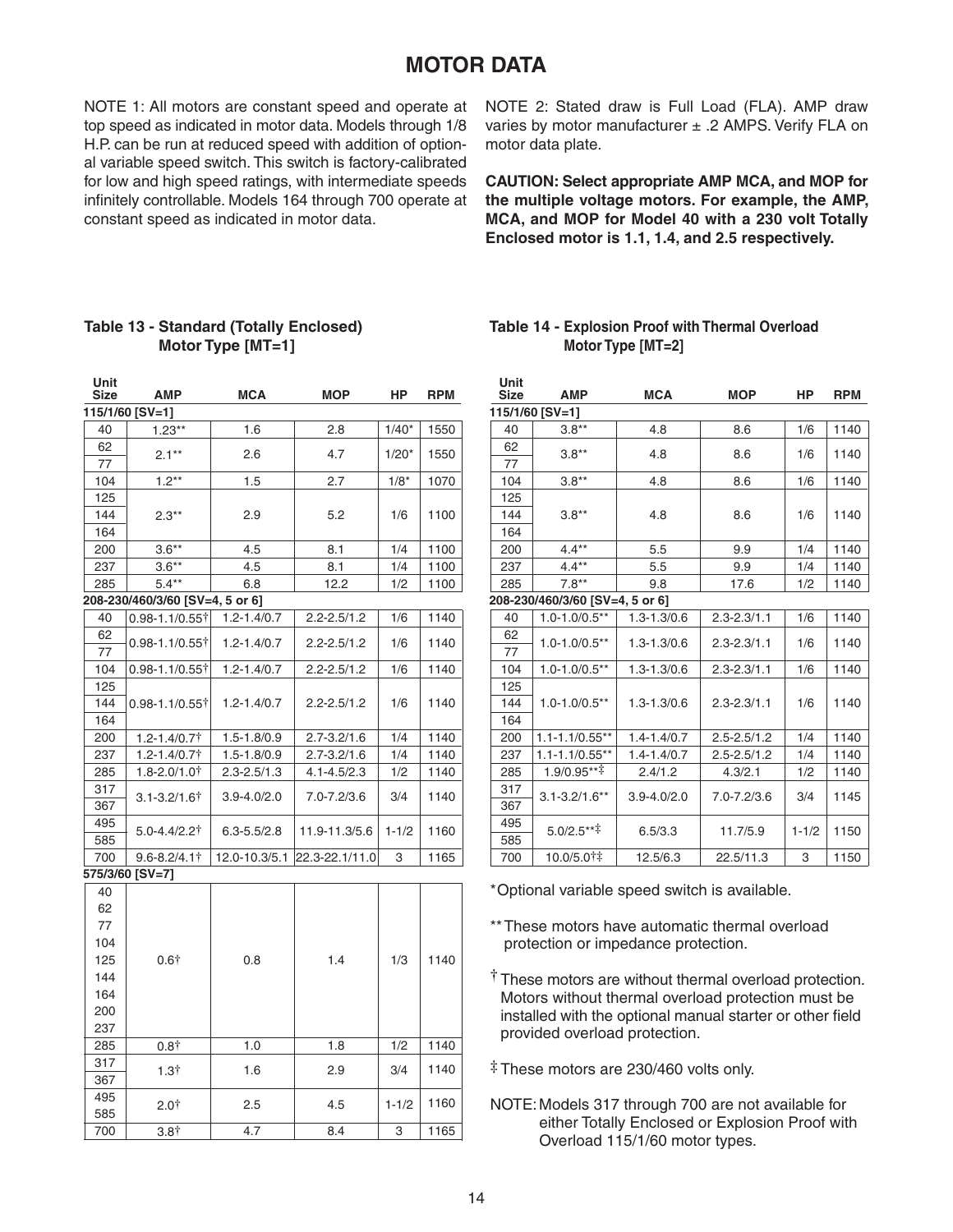# **INSTALLATION**

It is assumed that the design engineer has selected, sized, and located in the area to be heated by the design engineer. However, the information given here may be of additional help to the installer.

Vertical unit heaters should be located to give spot heating or a circulatory distribution, preferably near the outer perimeter of the building. The units should be spaced to properly blanket the areas with warm air. Place the units at points of greatest heat loss. Blanket outside doorway and provide ample coverage of window areas. Keep units away from obstructions that will impede the full and natural air delivery of the units.

Install unit heaters to meet ETL and OSHA requirements; Vertical Unit Heaters mounted lower than 2.4 meters (8 feet) from the floor must be equipped with an OSHA fan guard. Weldnuts are provided at the top of all units for suspension purposes. The unit should be suspended from connections provided in the unit by means of rods. The rods should then be attached to solid supports of the building.

Units must hang level vertically and horizontally.

Provide sufficient clearance around units for maintenance purposes. This includes at least 7 inches above all Vertical Unit Heaters even though the motor is removable through the bottom. To provide efficient airflow to the unit, maintain a clearance of 2 feet (0.61m) aound all sides of the unit.

Isolators are not required but may be desirable for some applications. Refer to Table 15 for Unit Weights.

### **Table 15 – Unit Weights-Lbs**

|      | <b>VERTICAL UNIT HEATERS</b> |
|------|------------------------------|
|      | <b>Approx. Ship</b>          |
| Unit | Weight (Lbs.)                |
| 40   | 32                           |
| 62   | 40                           |
| 77   | 43                           |
| 104  | 63                           |
| 125  | 64                           |
| 144  | 80                           |
| 164  | 80                           |
| 200  | 86                           |
| 237  | 134                          |
| 285  | 139                          |
| 317  | 139                          |
| 367  | 146                          |
| 495  | 294                          |
| 585  | 307                          |
| 700  | 366                          |
|      |                              |

**A WARNING Make certain that the lifting methods used to lift the heater and the method**  of suspension used in the field installation of the **heater are capable of uniformly supporting the weight of the heater at all times. Failure to heed this warning may result in property damage or personal injury!**

**A WARNING** Make certain that the structure **to which the heater is mounted is capable of supporting its weight. Under no circumstances must the piping or the electrical conduit be used to support the heater; or should any other objects (i.e. ladder, person) lean against the heater or the electrical conduit for support.**

**A CAUTION** Unit heaters must be hung level **from side to side and from front to back. Failure to do so will result in poor performance and or premature failure of the unit.**

**A WARNING** | Ensure that all hardware used in **the suspension of each unit heater is more than adequate for the job. Failure to do so may result in extensive property damage, severe personal injury or death.**

### *EXAMPLE*

Table 18 lists maximum mounting height and floor spread data of warm air coverage at floor level with louver cone diffusers. Correction factors for various water temp. and PSI of steam are in Table 19.

An approximation of the floor spread when operating on other than 2 lb. Steam or 219 degree may be obtained by ratioing the new floor spread and the maximum mounting height to that at 2 lb. steam or 219 degree hot water.

#### *Following is an example:*

Determine the floor spread and the maximum mounting height of a std. model 77 unit heater with a cone diffuser set at 90 degrees, operating on 280 degree hot water.

From Table 18, maximum mounting height of a model 77 at 219 degree hot water is 18.5 ft. with floor coverage of 14.0 ft. diameter. The maximum mounting height correction factor at 280 degree hot water is 0.80.

#### 18.5 ft.  $x = 0.80 = 14.8$  ft.

Maximum mounting height of a model 77 using 280 degree hot water.

" $X$ " = floor spread of model 77 using 280 degree hot water.

 $X = 14.8 \times 14.0 / 18.5$  $X = 207.2 / 18.5$  $X = 11.2$  ft.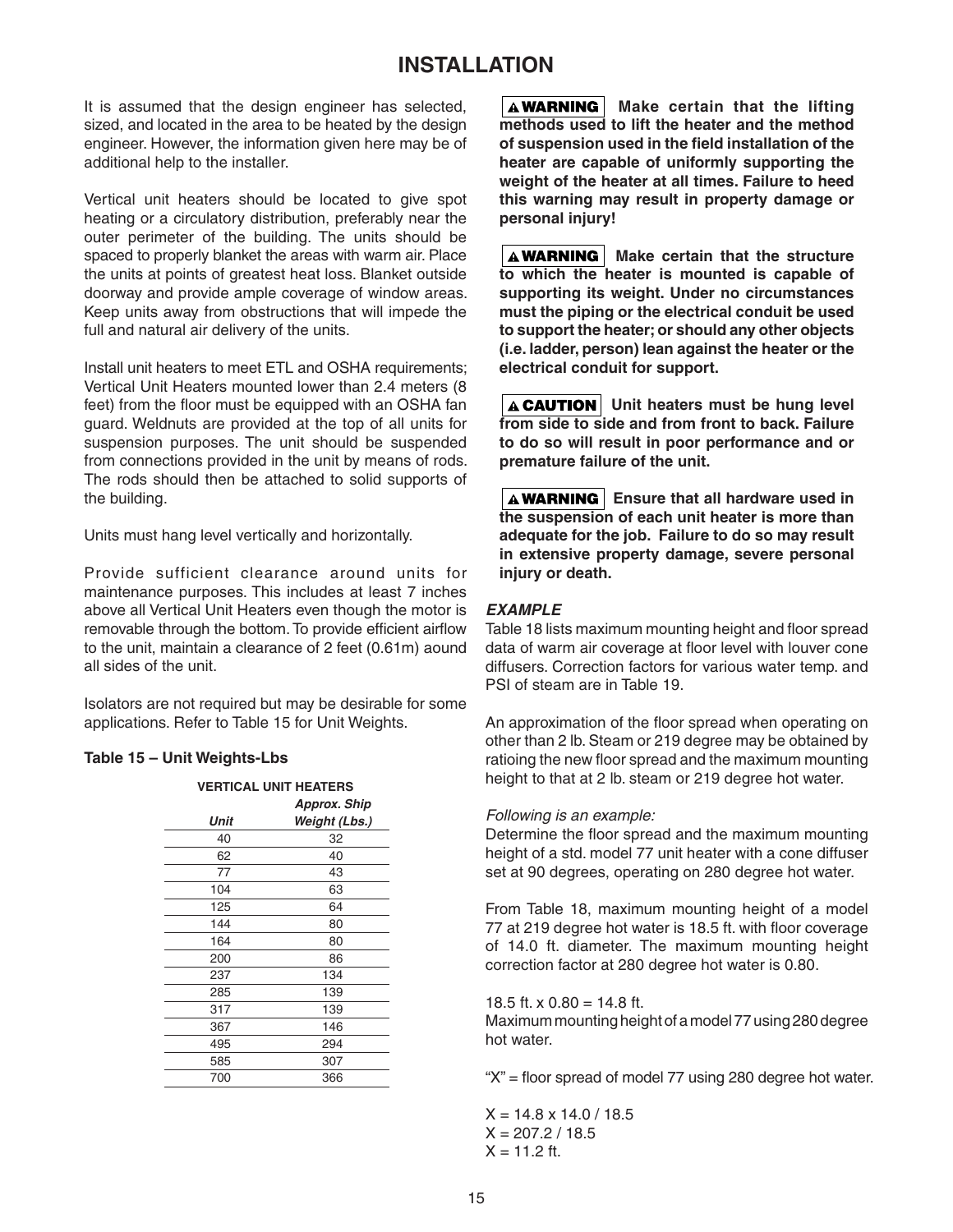|             |                |               | <b>Steam Pressure (PSI)</b> |              |                 |             |                |               | <b>Steam Pressure (PSI)</b> |               |                 |
|-------------|----------------|---------------|-----------------------------|--------------|-----------------|-------------|----------------|---------------|-----------------------------|---------------|-----------------|
| Unit        | $\overline{2}$ | 5             | $\overline{10}$             | 50           | $\overline{75}$ | Unit        | $\overline{2}$ | 5             | 10                          | 50            | $\overline{75}$ |
| <b>Size</b> | (13.8)         | (34.5)        | (68.9)                      | (344.7)      | (517.1)         | <b>Size</b> | (13.8)         | (34.5)        | (68.9)                      | (344.7)       | (517.1)         |
|             | 10.5           | 10.0          | 10.0                        | 9.0          | 8.0             |             | 18.0           | 17.5          | 17.5                        | 15.0          | 14.0            |
| 40          | (3.2)          | (3.0)         | (3.0)                       | (2.7)        | (2.4)           | 77L         | (5.5)          | (5.3)         | (5.3)                       | (4.6)         | (4.3)           |
|             | 12.5           | 12.0          | 12.0                        | 11.0         | 10.0            |             | 22.0           | 21.0          | 21.0                        | 19.0          | 18.0            |
|             | (3.8)          | (3.7)         | (3.7)                       | (3.4)        | (3.0)           |             | (6.7)          | (6.4)         | (6.4)                       | (5.8)         | (5.5)           |
|             | 7.5            | 7.5           | 7.5                         | 7.5          | 7.5             |             | 13.0           | 12.5          | 12.0                        | 11.0          | 10.5            |
| $40*$       | (2.3)          | (2.3)         | (2.3)                       | (2.3)        | (2.3)           | 77L*        | (4.0)          | (3.8)         | (3.7)                       | (3.4)         | (3.2)           |
|             | 9.0            | 8.5           | 8.5                         | 7.5          | 7.5             |             | 17.0           | 16.5          | 16.0                        | 14.0          | 13.5            |
|             | (2.7)          | (2.6)         | (2.6)                       | (2.3)        | (2.3)           |             | (5.2)          | (5.0)         | (4.9)                       | (4.3)         | (4.1)           |
|             | 12.5           | 12.0          | 12.0                        | 10.5         | 9.5             |             | 14.0           | 13.5          | 13.0                        | 11.5          | 11.0            |
| 40L         | (3.8)          | (3.7)         | (3.7)                       | (3.2)        | (2.9)           | 104         | (4.3)          | (4.1)         | (4.0)                       | (3.5)         | (3.4)           |
|             | 14.5           | 14.0          | 13.5                        | 12.0         | 11.5            |             | 17.0           | 16.5          | 16.0                        | 14.0          | 13.5            |
|             | (4.4)          | (4.3)         | (4.1)                       | (3.7)        | (3.5)           |             | (5.2)          | (5.0)         | (4.9)                       | (4.3)         | (4.1)           |
|             | 9.0            | 8.5           | 8.5                         | 7.5          | 7.5             |             | 11.0           | 10.5          | 10.5                        | 9.5           | 9.0             |
| 40L*        | (2.7)          | (2.6)         | (2.6)                       | (2.3)        | (2.3)           | $104*$      | (3.4)          | (3.2)         | (3.2)                       | (2.9)         | (2.7)           |
|             | 10.5           | 10.0          | 10.0                        | 9.0          | 8.5             |             | 13.5           | 13.0          | 13.0                        | 12.0          | 11.5            |
|             | (3.2)          | (3.0)         | (3.0)                       | (2.7)        | (2.6)           |             | (4.1)          | (4.0)         | (4.0)                       | (3.7)         | (3.5)           |
|             | 12.0           | 11.5          | 11.5                        | 10.0         | 9.5             |             | 17.5           | 17.0          | 16.5                        | 15.0          | 14.5            |
| 62          | (3.7)          | (3.5)         | (3.5)                       | (3.0)        | (2.9)           | 104L        | (5.3)          | (5.2)         | (5.0)                       | (4.6)         | (4.4)           |
|             | 14.5           | 14.0          | 14.0                        | 12.0         | 11.5            |             | 21.5           | 21.0          | 20.5                        | 18.5          | 17.5            |
|             | (4.4)          | (4.3)         | (4.3)                       | (3.7)        | (3.5)           |             | (6.6)          | (6.4)         | (6.2)                       | (5.6)         | (5.3)           |
|             | 9.5            | 9.0           | 9.0                         | 8.0          | 8.0             |             | 15.0           | 14.5          | 14.5                        | 13.0          | 12.5            |
| $62*$       | (2.9)          | (2.7)         | (2.7)                       | (2.4)        | (2.4)           | 104L*       | (4.6)          | (4.4)         | (4.4)                       | (4.0)         | (3.8)           |
|             | 11.5           | 11.0          | 11.0                        | 9.5          | 9.0             |             | 18.5           | 18.0          | 18.0                        | 16.0          | 15.0            |
|             | (3.5)          | (3.4)         | (3.4)                       | (2.9)        | (2.7)           |             | (5.6)          | (5.5)         | (5.5)                       | (4.9)         | (4.6)           |
|             | 15.0           | 14.5          | 14.5                        | 12.5         | 12.0            |             | 16.0           | 15.5          | 15.5                        | 14.0          | 13.5            |
| 62L         | (4.6)          | (4.4)         | (4.4)                       | (3.8)        | (3.7)           | 125         | (4.9)          | (4.7)         | (4.7)                       | (4.3)         | (4.1)           |
|             | 19.0           | 18.5          | 18.5                        | 16.5         | 16.0            |             | 19.5           | 19.0          | 18.5                        | 17.0          | 16.0            |
|             | (5.8)          | (5.6)<br>11.0 | (5.6)<br>11.0               | (5.0)<br>9.5 | (4.9)           |             | (5.9)          | (5.8)         | (5.6)                       | (5.2)         | (4.9)           |
|             | 11.5           | (3.4)         |                             | (2.9)        | 9.0<br>(2.7)    |             | 21.0           | 20.5<br>(6.2) | 20.0                        | 17.5          | 17.0<br>(5.2)   |
| $62L*$      | (3.5)<br>14.0  | 13.5          | (3.4)<br>13.5               | 12.0         | 11.5            | 125L        | (6.4)          | 25.5          | (6.1)<br>25.0               | (5.3)         | 21.5            |
|             | (4.3)          | (4.1)         | (4.1)                       | (3.7)        | (3.5)           |             | 26.0<br>(7.9)  | (7.8)         | (7.6)                       | 22.5<br>(6.9) | (6.6)           |
|             | 15.0           | 14.5          | 14.0                        | 12.0         | 11.5            |             | 15.5           | 15.0          | 14.5                        | 13.0          | 12.0            |
|             | (4.6)          | (4.4)         | (4.3)                       | (3.7)        | (3.5)           |             | (4.7)          | (4.6)         | (4.4)                       | (4.0)         | (3.7)           |
| 77          | 18.5           | 18.0          | 17.5                        | 15.5         | 15.0            | 144         | 19.0           | 18.5          | 18.0                        | 16.0          | 15.5            |
|             | (5.6)          | (5.5)         | (5.3)                       | (4.7)        | (4.6)           |             | (5.8)          | (5.6)         | (5.5)                       | (4.9)         | (4.7)           |
|             | 11.0           | 10.5          | 10.5                        | 9.0          | 8.5             |             | 18.0           | 17.5          | 17.5                        | 15.0          | 14.0            |
|             | (3.4)          | (3.2)         | (3.2)                       | (2.7)        | (2.6)           |             | (5.5)          | (5.3)         | (5.3)                       | (4.6)         | (4.3)           |
| $77*$       | 13.5           | 13.0          | 13.0                        | 11.5         | 11.0            | 144L        | 22.5           | 22.0          | 21.5                        | 18.5          | 18.0            |
|             | (4.1)          | (4.0)         | (4.0)                       | (3.5)        | (3.4)           |             | (6.9)          | (6.7)         | (6.6)                       | (5.6)         | (5.5)           |

#### **Table 16 - Maximum Mounting Height in Feet with and without Louver Cone Diffuser**

NOTES:

 $*$  = Low Speed

 $L =$  Low output model with all air ports open

Figures in bold face show maximum mounting height with louver cone diffusers set vertically.

Above table based on 60°F entering air temperature. In providing for the use of diffusers, it must be remembered that adjustment of a LCD to deflect air toward horizontal immediately lowers the mounting height limit.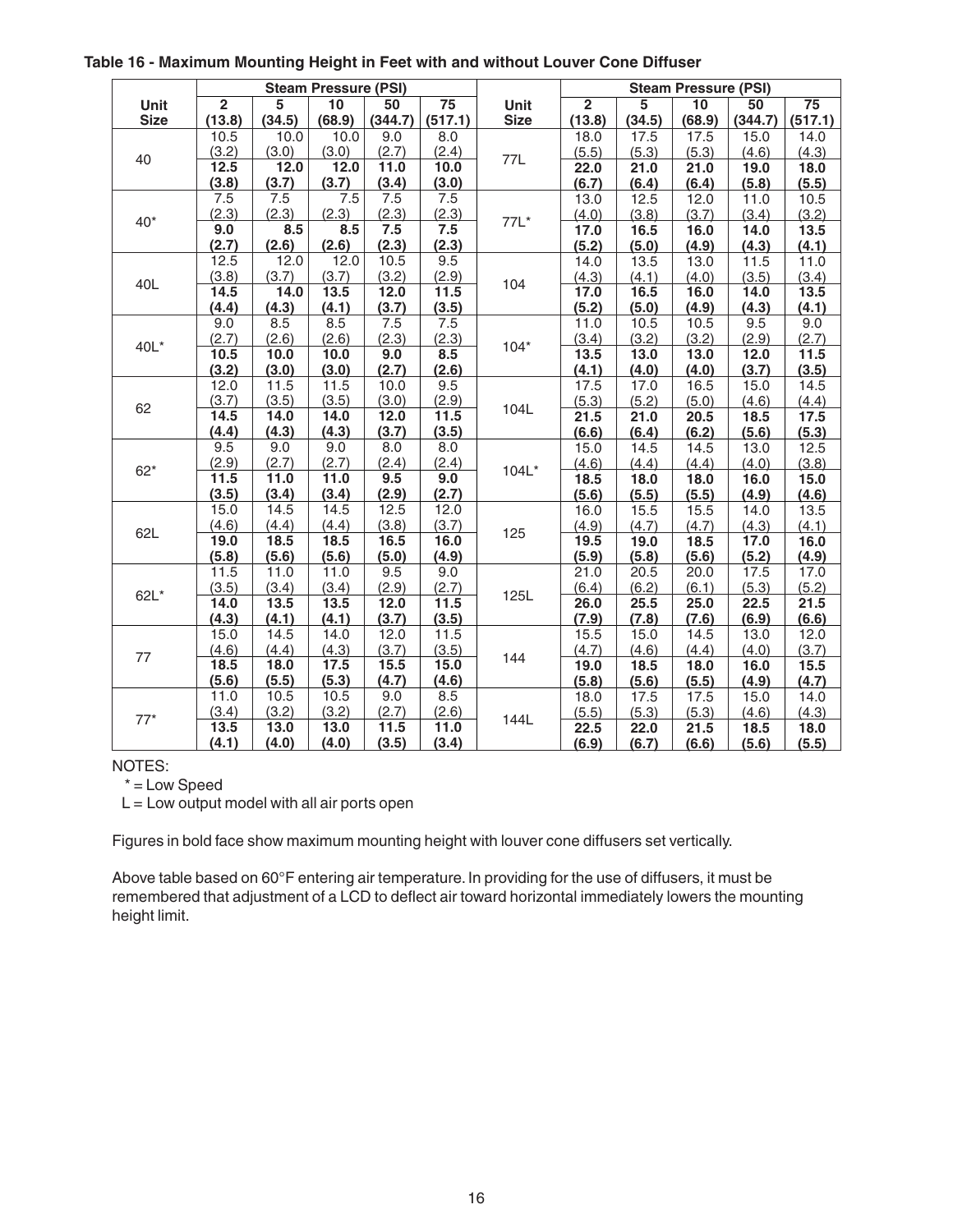|             | <b>Steam Pressure (PSI)</b> |        |        |         |                 | <b>Steam Pressure (PSI)</b> |                |        |        |         |                 |
|-------------|-----------------------------|--------|--------|---------|-----------------|-----------------------------|----------------|--------|--------|---------|-----------------|
| Unit        | $\overline{2}$              | 5      | 10     | 50      | $\overline{75}$ | Unit                        | $\overline{2}$ | 5      | 10     | 50      | $\overline{75}$ |
| <b>Size</b> | (13.8)                      | (34.5) | (68.9) | (344.7) | (517.1)         | <b>Size</b>                 | (13.8)         | (34.5) | (68.9) | (344.7) | (517.1)         |
|             | 18.0                        | 17.5   | 17.0   | 14.5    | 14.0            |                             | 29.0           | 28.5   | 28.0   | 25.0    | 24.0            |
|             | (5.5)                       | (5.3)  | (5.2)  | (4.4)   | (4.3)           |                             | (8.8)          | (8.7)  | (8.5)  | (7.6)   | (7.3)           |
| 164         | 22.5                        | 22.0   | 21.5   | 19.0    | 18.0            | 317L                        | 36.0           | 35.0   | 34.0   | 30.0    | 29.0            |
|             | (6.9)                       | (6.7)  | (6.6)  | (5.8)   | (5.5)           |                             | (11.0)         | (10.7) | (10.4) | (9.1)   | (8.8)           |
|             | 22.0                        | 21.5   | 21.0   | 18.5    | 17.5            |                             | 28.5           | 28.0   | 27.5   | 24.0    | 23.0            |
| 164L        | (6.7)                       | (6.6)  | (6.4)  | (5.6)   | (5.3)           | 367                         | (8.7)          | (8.5)  | (8.4)  | (7.3)   | (7.0)           |
|             | 27.5                        | 27.0   | 26.5   | 23.5    | 22.5            |                             | 35.5           | 35.0   | 34.0   | 30.0    | 29.0            |
|             | (8.4)                       | (8.2)  | (8.1)  | (7.2)   | (6.9)           |                             | (10.8)         | (10.7) | (10.4) | (9.1)   | (8.8)           |
|             | 22.0                        | 21.5   | 21.0   | 18.5    | 17.5            |                             | 32.5           | 31.5   | 30.5   | 27.5    | 26.5            |
| 200         | (6.7)                       | (6.6)  | (6.4)  | (5.6)   | (5.3)           | 367L                        | (9.9)          | (9.6)  | (9.3)  | (8.4)   | (8.1)           |
|             | 27.5                        | 27.0   | 26.5   | 24.0    | 23.0            |                             | 41.0           | 40.0   | 39.0   | 35.0    | 33.5            |
|             | (8.4)                       | (8.2)  | (8.1)  | (7.3)   | (7.0)           |                             | (12.5)         | (12.2) | (11.9) | (10.7)  | (10.2)          |
|             | 25.5                        | 25.0   | 24.5   | 22.0    | 21.0            | 495                         | 29.5           | 29.0   | 28.5   | 25.0    | 24.0            |
| 200L        | (7.8)                       | (7.6)  | (7.5)  | (6.7)   | (6.4)           |                             | (9.0)          | (8.8)  | (8.7)  | (7.6)   | (7.3)           |
|             | 31.5                        | 31.0   | 30.5   | 27.0    | 26.0            |                             | 36.5           | 36.0   | 35.5   | 32.0    | 30.5            |
|             | (9.6)                       | (9.4)  | (9.3)  | (8.2)   | (7.9)           |                             | (11.1)         | (11.0) | (10.8) | (9.8)   | (9.3)           |
|             | 20.0                        | 19.5   | 19.0   | 17.0    | 16.0            | 495L                        | 35.0           | 34.0   | 33.0   | 29.0    | 28.0            |
| 237         | (6.1)                       | (5.9)  | (5.8)  | (5.2)   | (4.9)           |                             | (10.7)         | (10.4) | (10.1) | (8.8)   | (8.5)           |
|             | 25.0                        | 24.0   | 23.5   | 20.5    | 19.5            |                             | 43.5           | 42.5   | 41.5   | 35.0    | 34.0            |
|             | (7.6)                       | (7.3)  | (7.2)  | (6.2)   | (5.9)           |                             | (13.3)         | (13.0) | (12.6) | (10.7)  | (10.4)          |
|             | 24.0                        | 23.5   | 23.0   | 20.0    | 19.0            | 585                         | 34.0           | 33.0   | 32.0   | 28.0    | 27.0            |
| 237L        | (7.3)                       | (7.2)  | (7.0)  | (6.1)   | (5.80)          |                             | (10.4)         | (10.1) | (9.8)  | (8.5)   | (8.2)           |
|             | 29.5                        | 28.5   | 28.0   | 24.5    | 23.5            |                             | 42.5           | 41.5   | 40.5   | 36.0    | 34.5            |
|             | (9.0)                       | (8.7)  | (8.5)  | (7.5)   | (7.2)           |                             | (13.0)         | (12.6) | (12.3) | (11.0)  | (10.5)          |
|             | 21.0                        | 20.5   | 20.0   | 17.5    | 17.0            |                             | 37.0           | 36.0   | 35.0   | 31.0    | 30.0            |
| 285         | (6.4)                       | (6.2)  | (6.1)  | (5.3)   | (5.2)           | 585L                        | (11.3)         | (11.0) | (10.7) | (9.4)   | (9.1)           |
|             | 26.0                        | 25.5   | 25.0   | 22.0    | 21.0            |                             | 46.5           | 45.5   | 44.5   | 39.0    | 37.0            |
|             | (7.9)                       | (7.8)  | (7.6)  | (6.7)   | (6.4)           |                             | (14.2)         | (13.9) | (13.6) | (11.9)  | (11.3)          |
|             | 25.5                        | 25.0   | 24.5   | 21.0    | 20.0            |                             | 38.5           | 37.5   | 36.5   | 32.0    | 30.5            |
| 285L        | (7.8)                       | (7.6)  | (7.5)  | (6.4)   | (6.1)           | 700                         | (11.7)         | (11.4) | (11.1) | (9.8)   | (9.3)           |
|             | 32.0                        | 31.0   | 30.0   | 26.0    | 25.0            |                             | 48.0           | 47.0   | 46.0   | 40.0    | 39.0            |
|             | (9.8)                       | (9.4)  | (9.1)  | (7.9)   | (7.6)           |                             | (14.6)         | (14.3) | (14.0) | (12.2)  | (11.9)          |
|             | 24.0                        | 23.0   | 22.0   | 20.0    | 19.0            |                             | 42.5           | 41.5   | 40.5   | 35.0    | 33.5            |
| 317         | (7.3)                       | (7.0)  | (6.7)  | (6.1)   | (5.8)           | 700L                        | (13.0)         | (12.6) | (12.3) | (10.7)  | (10.2)          |
|             | 30.0                        | 29.0   | 28.0   | 25.0    | 24.0            |                             | 53.0           | 52.0   | 51.0   | 44.0    | 42.0            |
|             | (9.1)                       | (8.8)  | (8.5)  | (7.6)   | (7.3)           |                             | (16.2)         | (15.8) | (15.5) | (13.4)  | (12.8)          |

#### **Table 16 - Maximum Mounting Height in Feet with and without Louver Cone Diffuser**

NOTES:

 $* =$  Low Speed

 $L =$  Low output model with all air ports open

Figures in bold face show maximum mounting height with louver cone diffusers set vertically.

Above table based on 60°F entering air temperature. In providing for the use of diffusers, it must be remembered that adjustment of a LCD to deflect air toward horizontal immediately lowers the mounting height limit.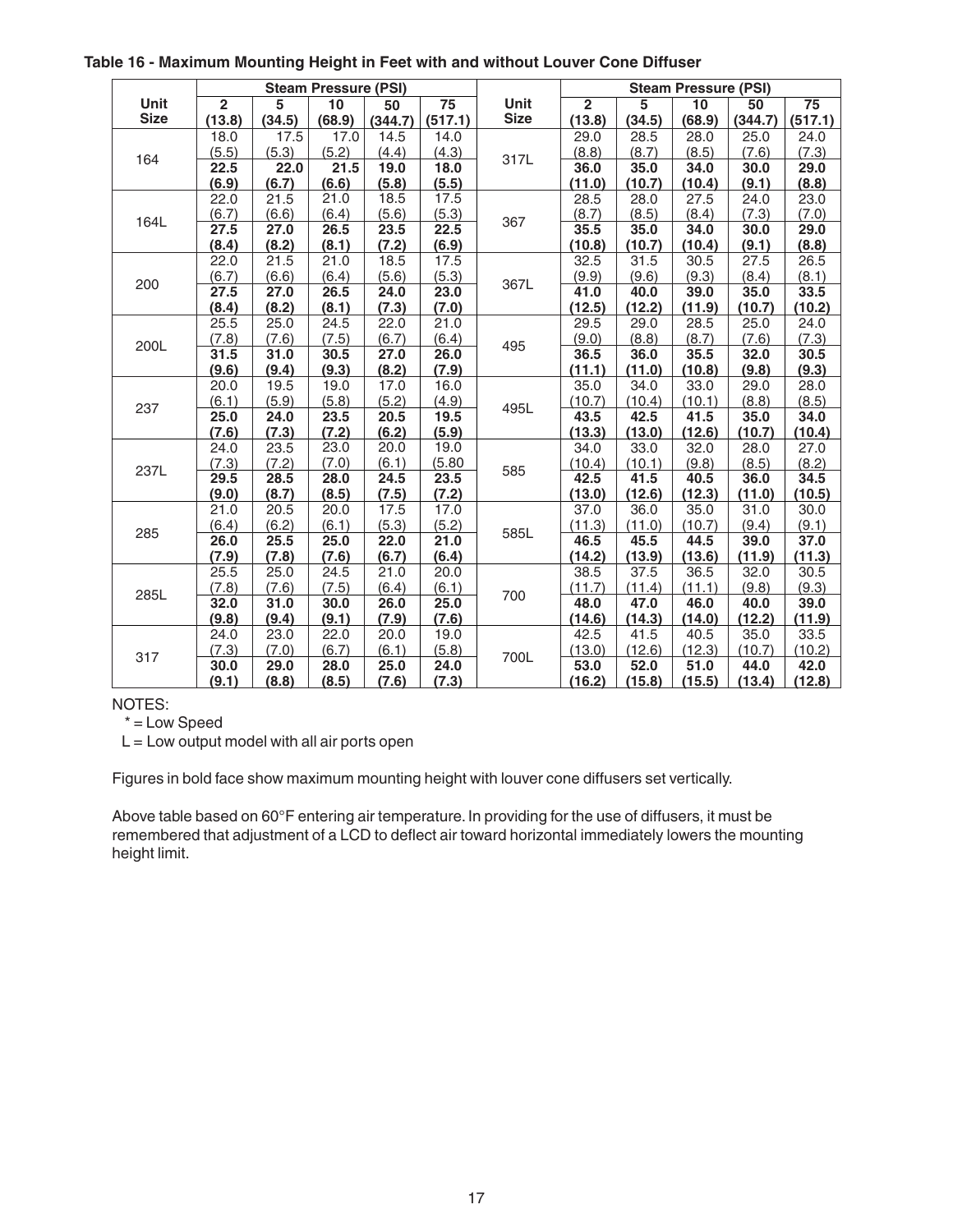#### **Table 17 - Maximum Spread**

| <b>Unit Size</b> | 40    | 62    | $\overline{\phantom{a}}$ | 104   | 25   | 144   | 164   | 200   | 237    | 285  | 317                  | 367    | 495    | 585              | 700    |
|------------------|-------|-------|--------------------------|-------|------|-------|-------|-------|--------|------|----------------------|--------|--------|------------------|--------|
| Spread           | '5    | . –   | 20                       | 24    | 26   | 27    | 28    | 32    | 35     | 37   | 45                   | 50     | 54     | 57               | 60     |
| ft $(m)$         | (4.6) | (5.2) | (6.1)                    | (7.3) | 7.9' | (8.2) | (8.5) | (9.8) | (10.7) | 1.3) | <u>— т</u><br>(13.7) | (15.2) | (16.5) | $(1 -$<br>(17.4) | (18.3) |

Note: The "spread" is the diameter of the comfort zone at floor level. The above table represents the spread for standard units without a louver cone diffuser and mounted at its maximum height at 2 PSI (13.8 kPa) steam pressure and 60°F (16\*C) entering air. (See Table 16 for maximum mounting heights.)

**Figure 5**



**Table 18 - Maximum Mounting Height and Diameter at Floor (Based on 60°F EAT and 219°F EWT or 2 PSI steam)**

|             |                 |          | Diffuser Cone 90° |                   | Diffuser Cone 45° |                 |                   |          |  |
|-------------|-----------------|----------|-------------------|-------------------|-------------------|-----------------|-------------------|----------|--|
|             |                 |          | See Figure 5A     |                   | See Figure 5B     |                 |                   |          |  |
|             | <b>Standard</b> |          |                   | <b>Low Output</b> |                   | <b>Standard</b> | <b>Low Output</b> |          |  |
| Unit        | D<br>н          |          | н                 |                   | н                 | D               | н                 | D        |  |
| <b>Size</b> | ft $(m)$        | ft $(m)$ | ft $(m)$          | ft $(m)$          | ft $(m)$          | ft $(m)$        | ft $(m)$          | ft $(m)$ |  |
| 40          | 12.5            | 11.0     | 14.5              | 16.0              | 9.0               | 20.0            | 11.0              | 25.0     |  |
|             | (3.8)           | (3.4)    | (4.4)             | (4.9)             | (2.7)             | (6.1)           | (3.4)             | (7.6)    |  |
| 62          | 14.5            | 12.0     | 19.0              | 19.0              | 10.0              | 24.0            | 12.0              | 29.0     |  |
|             | (4.4)           | (3.7)    | (5.8)             | (5.8)             | (3.0)             | (7.3)           | (3.7)             | (8.8)    |  |
| 77          | 18.5            | 14.0     | 22.0              | 23.0              | 12.5              | 26.0            | 15.0              | 31.0     |  |
|             | (5.6)           | (4.3)    | (6.7)             | (7.0)             | (3.8)             | (7.9)           | (4.6)             | (9.4)    |  |
| 104         | 17.0            | 18.0     | 21.5              | 26.0              | 11.0              | 31.0            | 14.0              | 35.0     |  |
|             | (5.2)           | (5.5)    | (6.6)             | (7.9)             | (3.4)             | (9.4)           | (4.3)             | (10.7)   |  |
| 125         | 19.5            | 19.0     | 26.0              | 29.0              | 13.0              | 33.0            | 16.0              | 38.0     |  |
|             | (5.9)           | (5.8)    | (7.9)             | (8.8)             | (4.0)             | (10.1)          | (4.9)             | (11.6)   |  |
| 144         | 19.0            | 20.0     | 22.5              | 30.0              | 12.0              | 39.0            | 15.5              | 44.0     |  |
|             | (5.8)           | (6.1)    | (6.9)             | (9.1)             | (3.7)             | (11.9)          | (4.7)             | (13.4)   |  |
| 164         | 22.5            | 21.0     | 27.5              | 31.0              | 13.0              | 42.0            | 18.0              | 48.0     |  |
|             | (6.9)           | (6.4)    | (8.4)             | (9.4)             | (4.0)             | (12.8)          | (5.5)             | (14.6)   |  |
| 200         | 27.5            | 25.0     | 31.5              | 35.0              | 14.0              | 45.0            | 21.0              | 53.0     |  |
|             | (8.4)           | (7.6)    | (9.6)             | (10.7)            | (4.3)             | (13.7)          | (6.4)             | (16.2)   |  |
| 237         | 25.0            | 27.0     | 29.5              | 38.0              | 13.0              | 47.0            | 19.0              | 55.0     |  |
|             | (7.6)           | (8.2)    | (9.0)             | (11.6)            | (4.0)             | (14.3)          | (5.8)             | (16.8)   |  |
| 285         | 26.0            | 29.0     | 32.0              | 40.0              | 15.0              | 50.0            | 21.0              | 60.0     |  |
|             | (7.9)           | (8.8)    | (9.8)             | (12.2)            | (4.6)             | (15.2)          | (6.4)             | (18.3)   |  |
| 317         | 30.0            | 34.0     | 36.0              | 47.0              | 18.0              | 55.0            | 24.0              | 66.0     |  |
|             | (9.1)           | (10.4)   | (11.00)           | (14.3)            | (5.5)             | (16.8)          | (7.3)             | (20.1)   |  |
| 367         | 35.5            | 39.0     | 41.0              | 52.0              | 20.0              | 59.0            | 28.0              | 71.0     |  |
|             | (10.8)          | (11.9)   | (12.5)            | (15.8)            | (6.1)             | (18.0)          | (8.5)             | (21.6)   |  |
| 495         | 36.5            | 42.0     | 43.5              | 57.0              | 24.0              | 65.0            | 30.0              | 76.0     |  |
|             | (11.1)          | (12.8)   | (13.3)            | (17.4)            | (7.3)             | (19.8)          | (9.1)             | (23.2)   |  |
| 585         | 42.5            | 45.0     | 46.5              | 60.0              | 26.0              | 70.0            | 34.0              | 78.0     |  |
|             | (13.0)          | (13.7)   | (14.2)            | (18.3)            | (7.9)             | (21.3)          | (10.4)            | (23.8)   |  |
| 700         | 48.0            | 46.0     | 53.0              | 63.0              | 28.0              | 75.0            | 38.0              | 87.0     |  |
|             | (14.6)          | (14.0)   | (16.2)            | (19.2)            | (8.5)             | (22.9)          | (11.6)            | (26.5)   |  |



| Water                    | °F    | 150  | 160    | 170    | 180    | 190     | 200     |
|--------------------------|-------|------|--------|--------|--------|---------|---------|
| Temperature              | (°C)  | (66) | (71)   | (77)   | (82)   | (88)    | (93)    |
| Steam                    | PSI   |      |        |        |        |         |         |
| Pressure                 | (kPa) |      |        |        |        |         |         |
| <b>Correction Factor</b> | 1.32  | 1.27 | 1.23   | 1.18   | 1.14   | 1.09    |         |
|                          |       |      |        |        |        |         |         |
| Water                    | °F    | 210  | 219    | 227    | 239    | 250     | 259     |
| Temperature              | (°C)  | (99) | (104)  | (108)  | (115)  | (121)   | (126)   |
| Steam                    | PSI   |      | 2      | 5      | 10     | 15      | 20      |
| Pressure                 | (kPa) |      | (13.8) | (34.5) | (68.9) | (103.4) | (137.9) |
| <b>Correction Factor</b> |       | 1.05 | 1.00   | 0.97   | 0.94   | 0.89    | 0.86    |
|                          |       |      |        |        |        |         |         |

| Water                    | ∘⊏           | 267                                                                  | 280   | 287   | 298   | 307   | 320   |
|--------------------------|--------------|----------------------------------------------------------------------|-------|-------|-------|-------|-------|
| Temperature              | $(C^{\circ}$ | (131)                                                                | (138) | (142) | (148) | (153) | (160) |
| Steam                    | PSI          | 25                                                                   | 35    | 40    | 50    | 60    | 75    |
| Pressure                 |              | (kPa) $ (172.4)   (241.3)   (275.8)   (344.7)   (413.6)   (517.1)  $ |       |       |       |       |       |
| <b>Correction Factor</b> | 0.83         | 0.80                                                                 | 0.76  | 0.73  | 0.70  | 0.69  |       |

#### To meet OSHA requirements, units mounted lower than 8 feet from the floor must be equipped with an OSHA fan guard.

# **Table 19 - Mounting Height Correction Factors**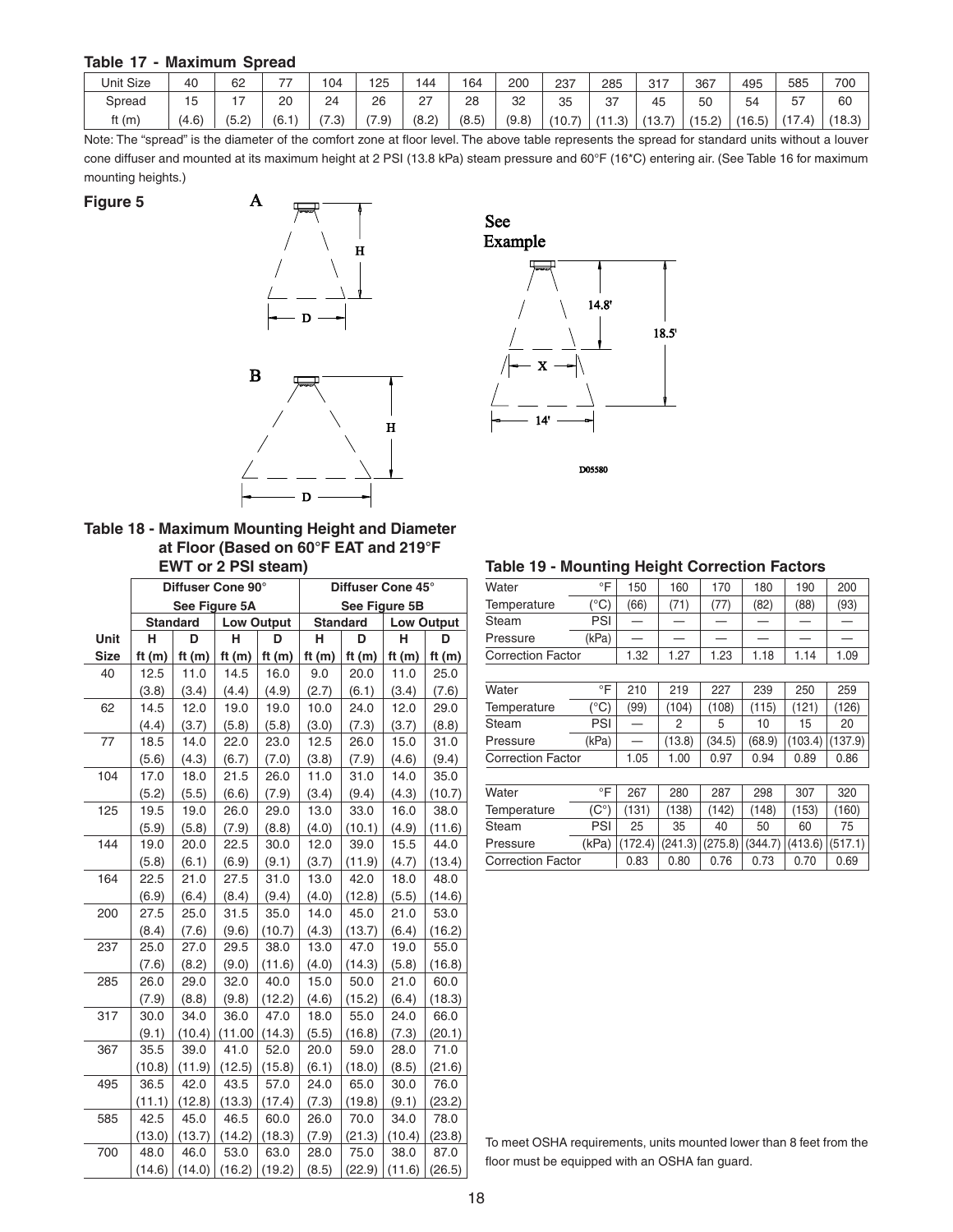#### **PIPING**

To provide proper coil operation, follow all piping recommendations listed in this manual.

Threaded pipe headers are provided on all Vertical Units for piping connections. See Figure 5. Connections are given in Figures 3 and 4 and Tables 1 and 2.

Follow standard practices and codes when installing the piping. Provide swing joints for expansion purposes, unions and shut-off valves for servicing purposes and as illustrated in Figures 6 through 9, valves and traps for control purposes. Use 45 degree angle run-offs from all supply and return mains.

Dirt pockets should be the same pipe size as the return tapping of the unit heater. Also, pipe size in the branchoff should be the same size as the tapping in the traps. Beyond the trap, the return lateral pipe should be increased one size up to the return main.

Properly support all piping to unit! Do not allow piping to place a strain on the coil or unit. Noise or coil failure may occur.

It is assumed that the type of system to be used has been selected by design engineer. The sketches shown are for different type of steam systems or hot water systems. For sizing of piping, traps, filter, etc., consult ASHRAE guides of the manufacturer's literature on these products.

# **Figure 6 – Forced Hot Water Figure 7 – High Pressure Steam**



19





**Figure 8 – Low Pressure Steam (Gravity) Figure 9 – Low Pressure Vapor or Vacuum**

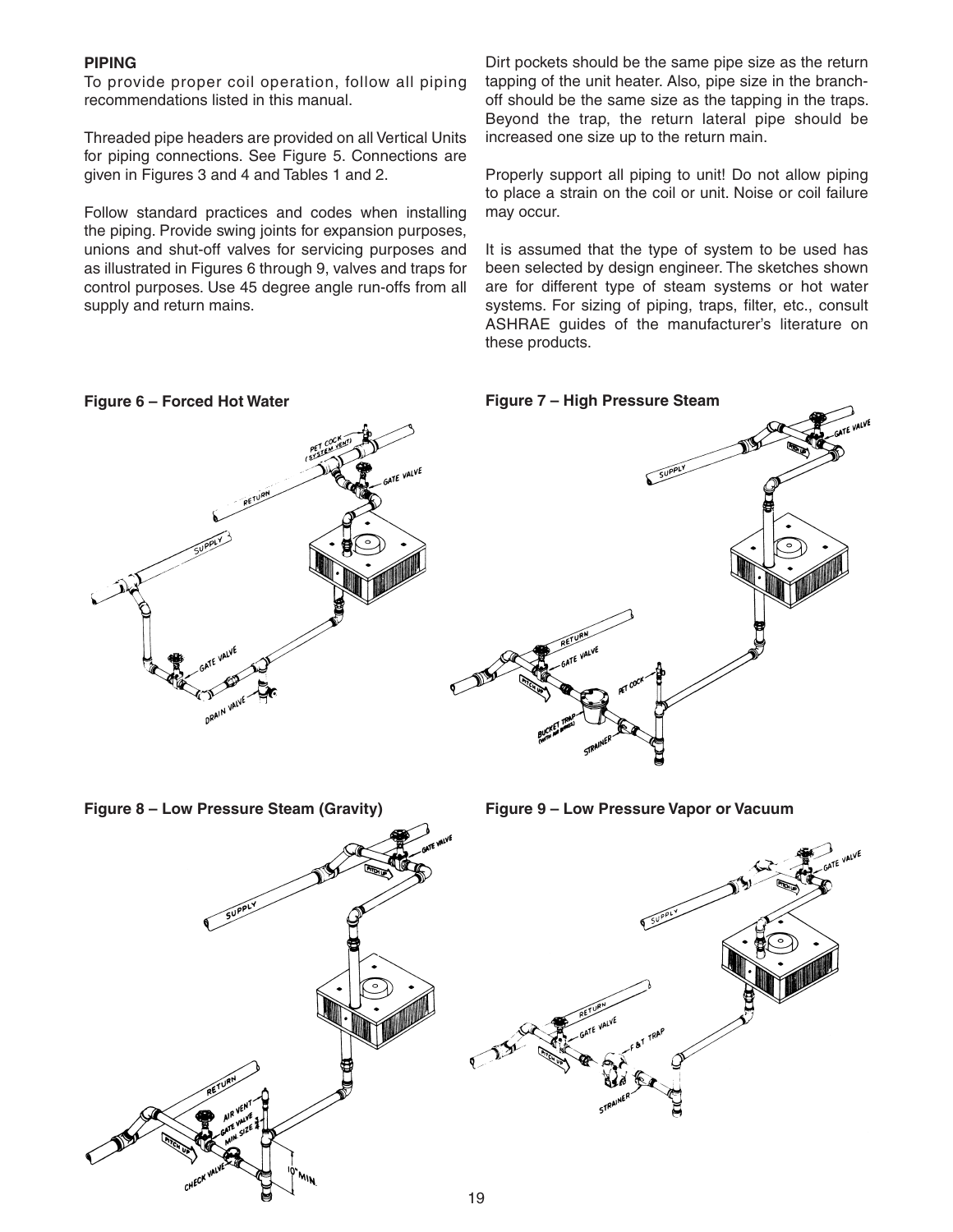# **ELECTRICAL CONNECTIONS**



*HAZARDOUS VOLTAGE!*  **disconnect ALL ELECTRIC POWER INCLUDING REMOTE DISCONNECTS BEFORE SERVICING. Failure to disconnect power before servicing can cause severe personal injury or death.**

Standard units are shipped for use on 115 volt, 60 hertz single phase electric power. The motor nameplate and electrical rating on the transformer should be checked before energizing the unit heater electrical system. All external wiring must conform to the latest edition of the National Electric Code, ANSI/NFPA No. 70 and applicable current local codes; in Canada, to the Canadian Electrical Code, Part 1 CSA Standard C22.1.

**A WARNING** 

#### **ACAUTION** Do not use any tools (i.e. **screwdriver, pliers, etc.) across the terminals to check for power. Use a voltmeter.**

It is recommended that the electrical power supply to each unit heater be provided by a separate, fused and permanently live electrical circuit. A disconnect switch of suitable electrical rating for each unit heater should be located as close to the controls as possible. Each unit heater must be electrically grounded in accordance with the latest edition of the National Electric Code, ANSI/NFPA No. 70 or and applicable current local codes; In Canada to the Canadian Electrical Code, Part 1, CSA C22.1. Sample wiring connections are depicted in Figures 14 through 24.

### **OPERATION**

Most basic unit heater systems are controlled by a room thermostat. Locate thermostat on inner wall or column so that optimum control could be obtained for that area. Set thermostat for desired temperature.

On steam systems a low limit may be used to prevent fan from blowing cold air unless the heater has steam passing through the coil.

Small hot water systems could have the circulating pump controlled directly by the room thermostat. On large systems, zone valves could be used to control the individual unit heater where constant water circulation is used on the main system.

### **THERMOSTAT WIRING AND LOCATION**

**NOTICE: The thermostat must be mounted on a vertical vibration-free surface free from air currents and in accordance with the furnished instructions.**

Mount the thermostat approximately 5 feet (1.5 m) above the floor in an area where it will be exposed to a free circulation of average temperature air. Always refer to the thermostat instructions as well as our unit wiring diagram and wire accordingly. Avoid mounting the thermostat in the following locations:

- 1. Cold areas Outside walls or areas where drafts may affect the operation of the control.
- 2. Hot areas Areas where the sun's rays, radiation, or warm air currents may affect control operation.
- 3. Dead areas Areas where air cannot circulate freely, such as behind doors or in corners.

**NOTICE: For all wiring connections, refer to the wiring diagram on the motor nameplate (refer to pages 21 and 22). Should any original wire supplied with the heater have to be replaced, it must be replaced with wiring material having a temperature rating of at least 105° C.** 

#### **MOTORS**

The standard 115/1/60 motors provided on Vertical Unit Heaters are totally enclosed, Class "B" insulated and have built-in thermal overload protection.

Vertical Units 40 through 72 use sleeve type bearings. Vertical Units 125 through 285 use permanent split capacitor motors with ball bearings.

All sleeve bearing motors have oil holes to allow lubrication. Ball bearing motors are permanently lubricated although some three phase or special motors have removable plugs which will allow field installation of grease fittings.

The standard 40 through 104 motors can be converted to variable speed operation with the addition of the solid state speed control.

See Figures 10 through 24 for typical wiring diagrams.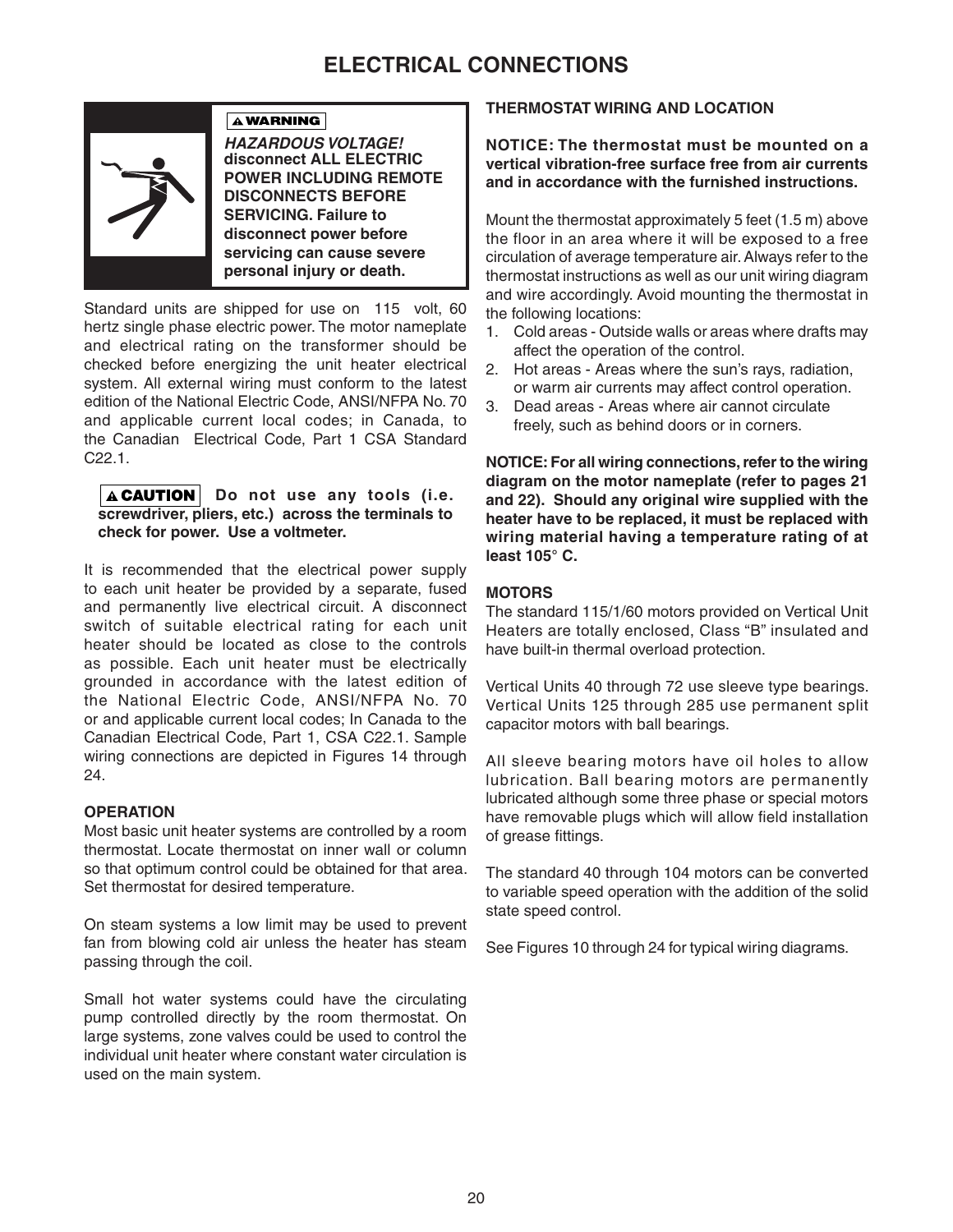

**Figure 13 - Fan Motor Connections 3 Phase Wiring**



NOTE: Motors without overload protection must be installed with the optional manual starter or other field provided overload protection. See Motor Data section to identify motors without overload protection.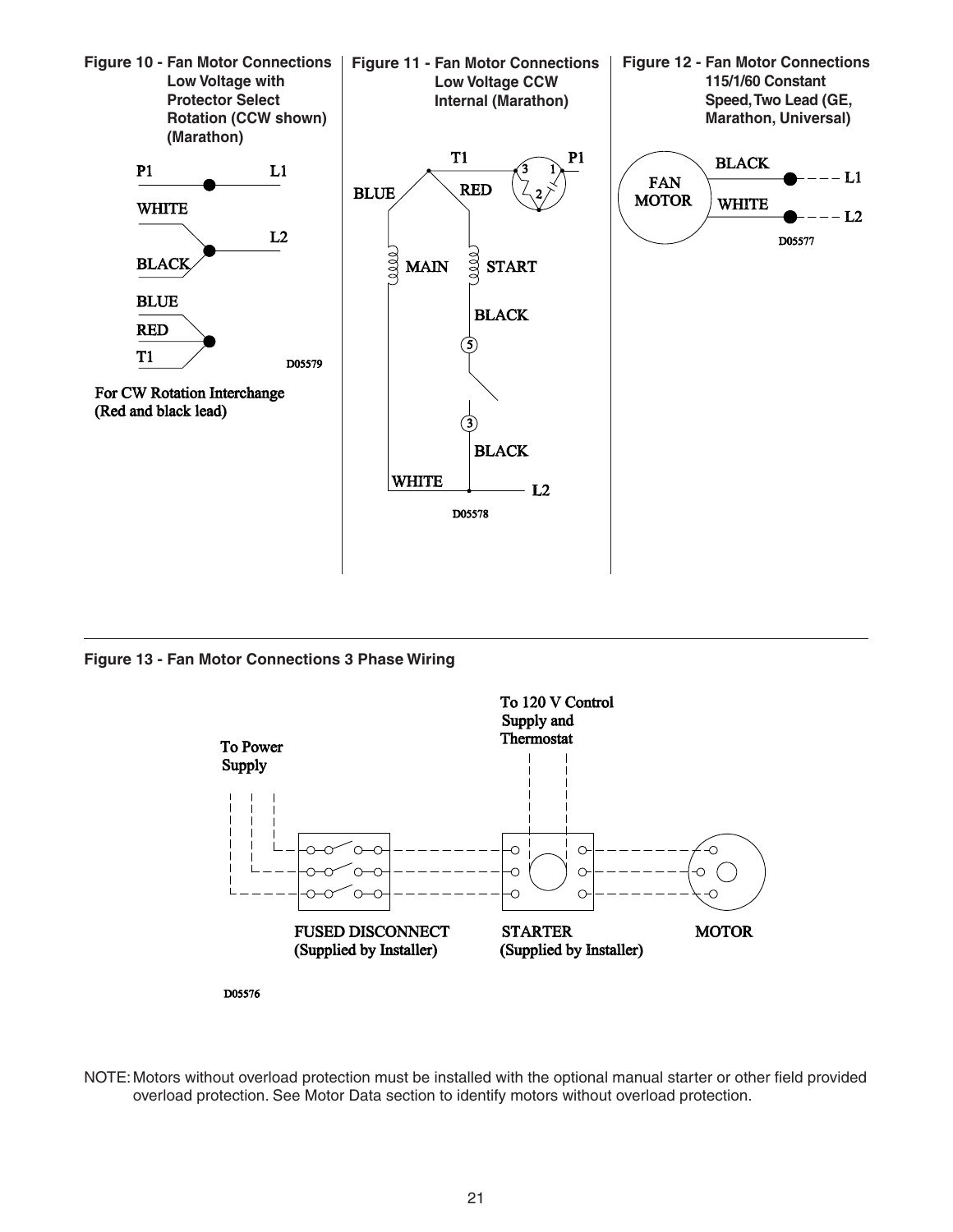# **WIRING INSTALLATION**

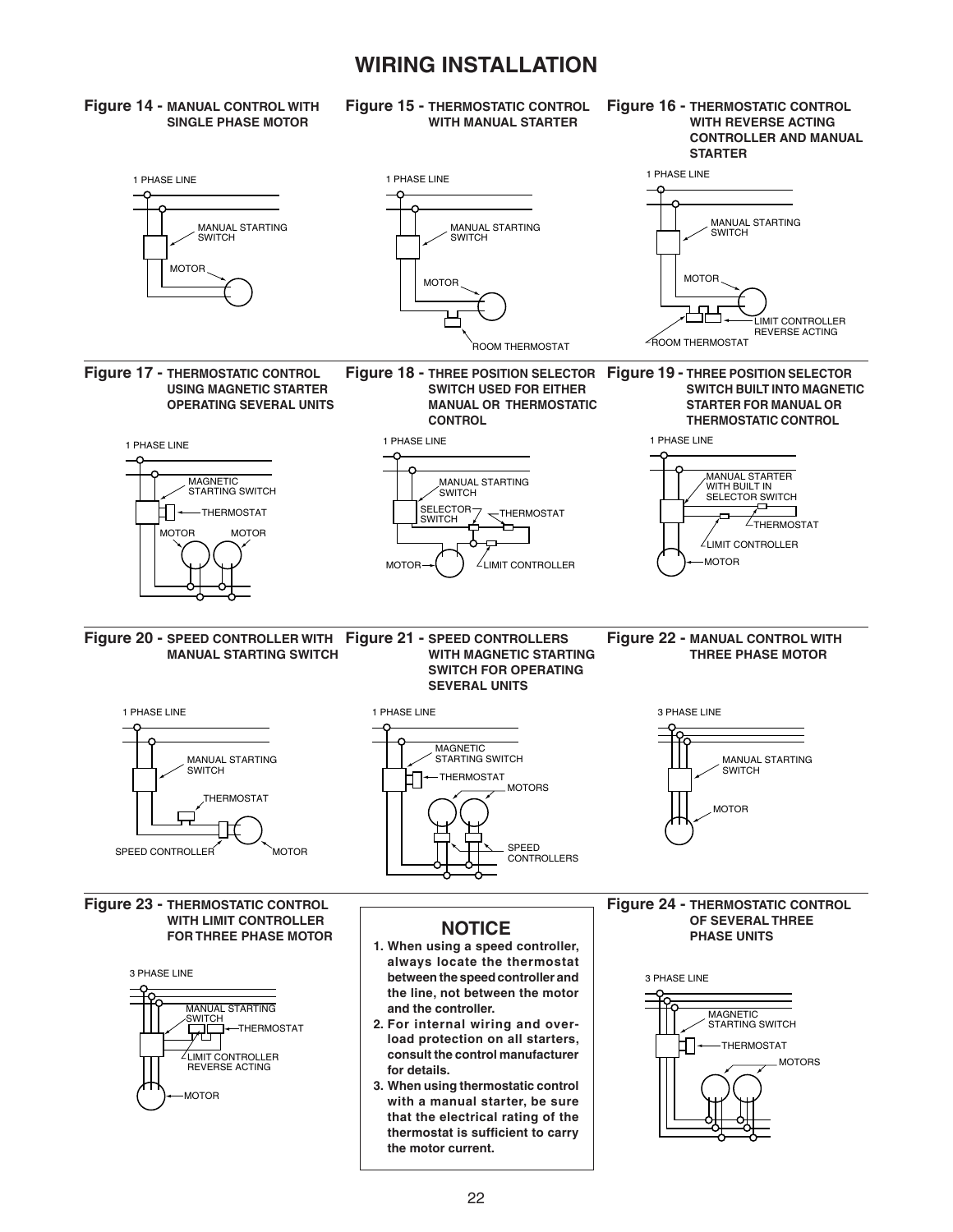#### **VARIABLE SPEED CONTROL 115 Volt Only (optional)**

The Solid State speed controller may be installed at any convenient location and is suitable for surface or flush type mounting. A standard electrical single or double gang wall box is recommended as in Figure 25.

# **Figure 25 - Wiring Diagram of Speed Control Installation**



Installation procedure:

- 1. Attach the control's leads to the electrical leads in the control box using wire nuts. The speed control is to be wired in series with the motor. See wiring diagram in Figure 25.
- 2. Make certain wire nuts are tight with no copper wire being exposed.
- 3. Place wires and wire nuts back into box allowing room for the control to fit in box also.
- 4. Mount speed control to box using number 6 flathead screws provided.

### Setting the control:

- 1. Turn the control shaft fully clockwise. If the motor is not running at the desired low speed, adjust the trim on the face of the control for low speed setting using a small screwdriver.
- 2. Rotate the control shaft counter clockwise. The speed will increase smoothly from minimum to maximum and then switch off.

### **VERTICAL LOUVER CONE DIFFUSER (optional)**

Washers and bolts are provided with each louver cone diffuser. Attach the diffuser to the bottom of the unit heater as shown in Figure 26. Mounting holes are provided in the unit base plate.

Adjust the diffuser to provide the desired air pattern.

**NOTICE: To meet ETL and OSHA requirements, units mounted below 8 feet (2.4m) must be equipped with an OSHA fan guard. Vertical unit heaters can support either an OSHA fan guard or the Louvered Cone Diffuser - both items cannot be installed on the same unit.** 

#### **Figure 26 - Louver Cone Diffuser Attached to Vertical Unit Heater**



### **STRAP-ON WATER CONTROL**

A SPDT strap-on type hot water control with 100° to 240°F (38 to 116°C) rated at 10 amps at 120V is also available. Control can be used for direct or reverse acting applications as high or low limit.

### **STEAM PRESSURE CONTROL**

SPDT switch opens on a rise in pressure. Control is automatically reset, has a range of 0 to 15 PSI (0 to 103 kPa) and has an adjustable differential. **Other actions, ranges, circuits and manual reset models are available on request.**

### **THERMOSTATS**

Line voltage wall thermostats are in stock for immediate shipment. All models are SPST with bimetal thermometer, knob-type set point adjustment, 40 to 90°F (5 to 30°C) range and selector switches. Standard duty models with "off-auto" and a heavy duty model with "auto-offfan" switching are available. Other models available on request. Plastic tamperproof one size fits all thermostat guards are also available.

### **WALL MOUNTED SPEED CONTROLLERS**

Motors up to and including 1/8 HP (115V) can be operated at reduced speeds by addition of optional speed controller. Controller is 5 amps, pre-set at factory for maximum and minimum speeds, with intermediate speeds infinitely controllable. All 1/3, 1/2 HP and 230V motors operate only at rated speed and CFM – See Charts.

### **MANUAL STARTERS**

Single and three-phase models are available. Standard models are single-speed, toggle-operated, NEMA Type 1 and are surface-mounted.

**NOTICE: When using electrical accessories, always refer to the accessory manufacturer's installation manual for proper use, location and wiring instructions.**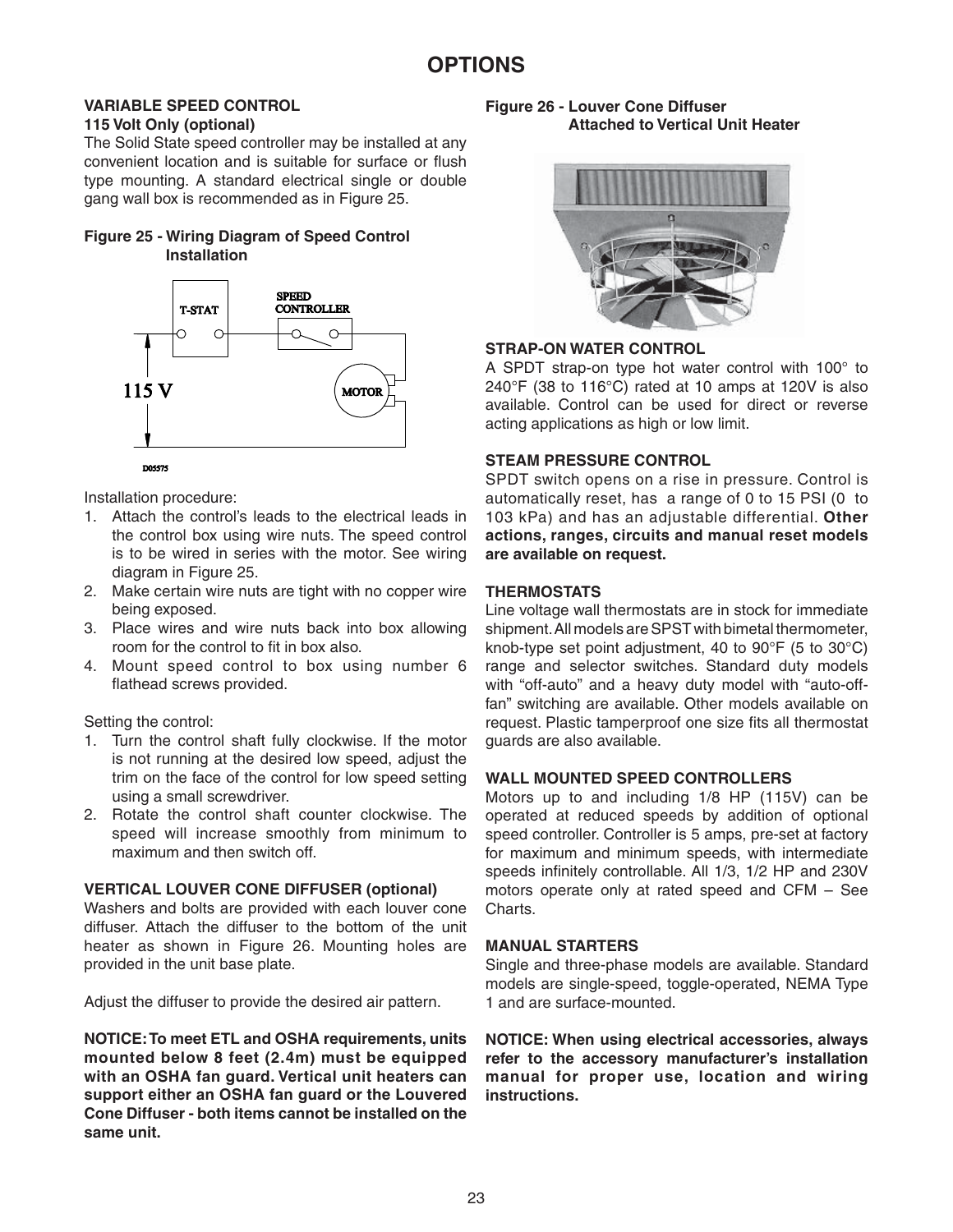# **MAINTENANCE**

**O A WARNING** Open all disconnect switches and **secure in that position before servicing unit. Failure to do so may result in personal injury or death from electrical shock.**

**A CAUTION** All rotating fans must stop before servicing to avoid serious injury to fingers and **hands.**

#### **MOTOR LUBRICATION**

#### **Sleeve Bearings**

Motors with oilers or oil holes are lubricated before shipment with a good grade of electric motor oil. Refill when necessary, with the motor at stand-still, until oil reaches the proper level.

Use SAE 20W non-detergent oil for motors operating in ambient temperatures of 32°F to 100°F (0°C to 38°C). Above 100°F (38°C), use an SAE 30W to SAE 50W non-detergent oil. Below 32°F (0°C), a SAE 10W nondeterent oil will be required.

The frequency of oiling will depend upon operating conditions and length of running time. Inspect the oilers or oil holes when cleaning the unit. If the unit has a fractional horse-power motor, lubricate at least once a year. Under high ambient conditions or constant fan operation, fractional horse-power motors should be lubricated every 90 days. On those motors without oilers or oil holes, follow the instructions given on the motor nameplate.

#### **Ball Bearings**

Ball bearing motors are pre-lubricated and normally not equipped with grease fittings. However, motors are equipped with removable grease plugs to allow installation of grease fittings if desired by the owner.

Motor manufacturers do not recommend or require on the job lubrication of ball bearing motors. If on the job lubrication is required by the owner, use the following procedure: With the motor at a stand-still, remove the vent and grease plugs. Install grease fitting and add grease sparingly. Remove the old grease from the vent relief chamber. Operate the motor a few minutes before reinstalling the vent plug to allow excess grease to escape. If there is evidence of grease working out around the motor shaft, less grease should be added and the greasing periods lengthened. If grease continues to appear, take the motor to the motor manufacturer's authorized service station for repair.

**NOTICE: Consult local motor manufacturer's service facility for information on type of grease and oil to be used.**

#### **FAN AND MOTOR ASSEMBLY**

For cleaning or maintenance purposes, the fan and motor assembly may be removed easily from the Unit Heater. The motor is attached to the fan guard which is, in turn, mounted to the top or back panel of the unit as shown in Figure 27.

On Vertical Units, reach up through the fan and remove the fan guard mounting screws. Lower the motor, fan and fan guard assembly down through the fan outlet. If desired, the top and bottom panels may be removed from the coil by taking out the four panel mounting bolts. See Figure 27.

#### **Figure 27 – Cross Section View**



#### **CLEANING THE UNIT**

The unit casing, fan, diffuser and coil should be cleaned thoroughly once a year. Coil heat transfer efficiency depends on cleanliness. The following recommended procedures may be performed when lubricating the motor and cleaning the coil.

- 1. Wipe all excess lubricant from the motor, fan and casing. Clean the motor thoroughly. A dirty motor will run hot and eventually cause internal damage.
- 2. Clean the coil:
	- a) Loosen the dirt with a brush on the fan side of the coil. Operate the motor allowing the fan to blow the loosened dirt through the unit.
	- b) Use air pressure or steam on the side of the coil away from the fan.

#### **NOTICE: A piece of cheesecloth or a burlap bag may be used to collect the large particles during the cleaning process.**

- 3. Clean the casing, fan blades, fan guard and diffuser using a damp cloth. Any rust spots on the casing should be cleaned and repainted.
- 4. Tighten the fan guard, motor frame and fan bolts. Check the fan for clearance in the panel orifice and free rotation.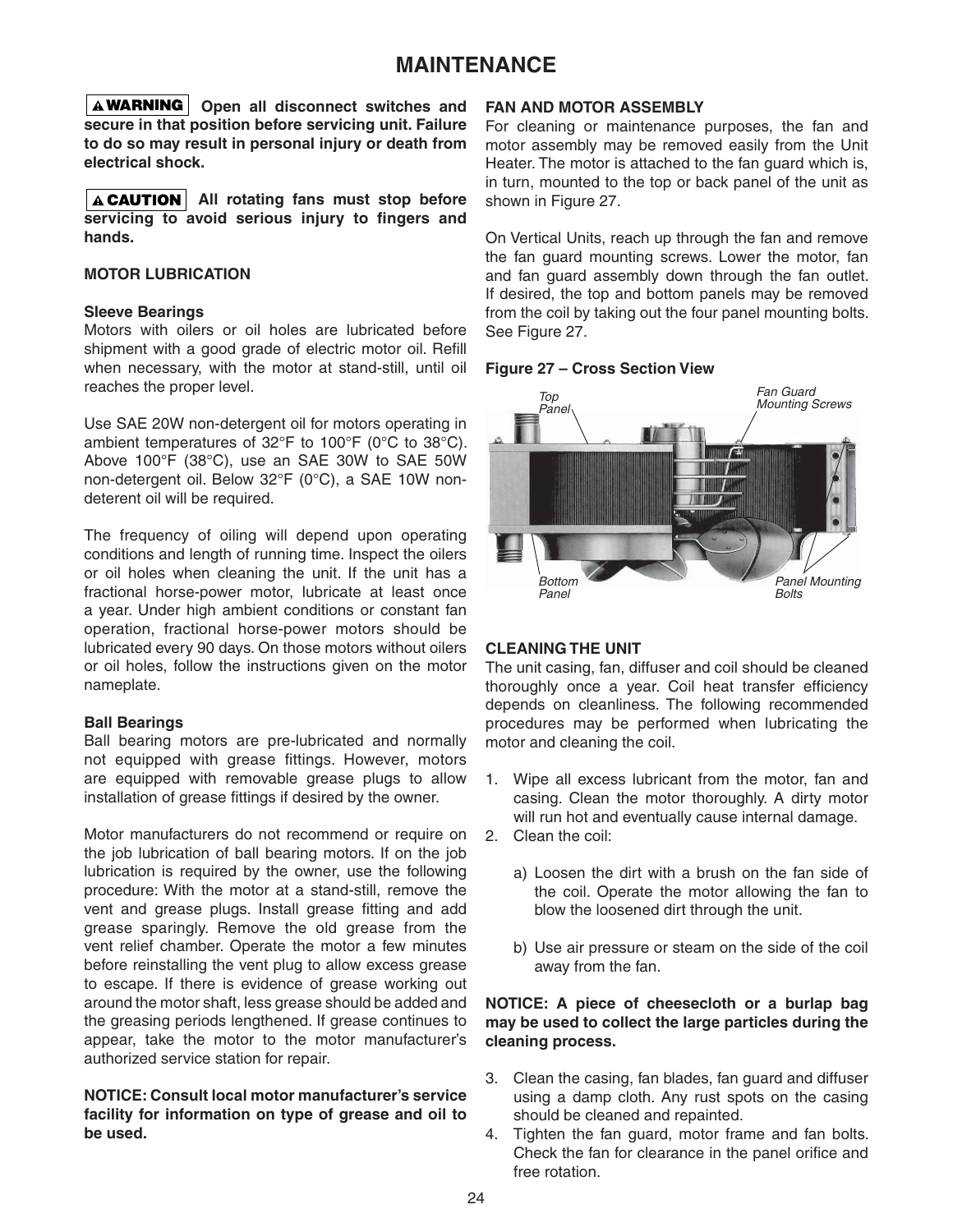|  | <b>Table 20 - Troubleshooting Guide</b> |  |
|--|-----------------------------------------|--|
|--|-----------------------------------------|--|

| <b>SYMPTOMS</b>                          | <b>POSSIBLE CAUSE(S)</b>                                                                                    | <b>CORRECTIVE ACTION</b>                                                                                                                                                                                                                                                                                 |
|------------------------------------------|-------------------------------------------------------------------------------------------------------------|----------------------------------------------------------------------------------------------------------------------------------------------------------------------------------------------------------------------------------------------------------------------------------------------------------|
| A. Leaking coil.                         | Frozen coil.<br>Defective coil.<br>Corrosion.<br>3.<br>Leak in joint.<br>4.                                 | 1. Replace.<br>2. Replace.<br>Replace<br>З.<br>4. Braze joint if joint is exposed where<br>leak has occurred.                                                                                                                                                                                            |
| B. Poor output on steam.                 | Check for air in coil.<br>2. Lint on coil fins.                                                             | 1. Repair or replace thermostatic air vent.<br>2. Clean coil and fins. Check filter and<br>clean.                                                                                                                                                                                                        |
| C. Poor output on steam<br>or hot water. | 1. No circulation of water through coil.<br>Short cycling of motor.<br>2.<br>Backward rotating motor.<br>3. | 1. Check circulation pump. Check for<br>blocked tubes.<br>2. Check voltage and correct. Check for<br>linted coil and clean. Check for<br>defective overload and repair or replace<br>motor.<br>3. On single phase motor replace motor.<br>On three phase motor, reverse two<br>leads to change rotation. |
| D. Noisy or vibrating unit.              | Damaged fan blade.<br>Dirty fan blade.<br>2.                                                                | Change fan blade.<br>2. Clean fan blade.                                                                                                                                                                                                                                                                 |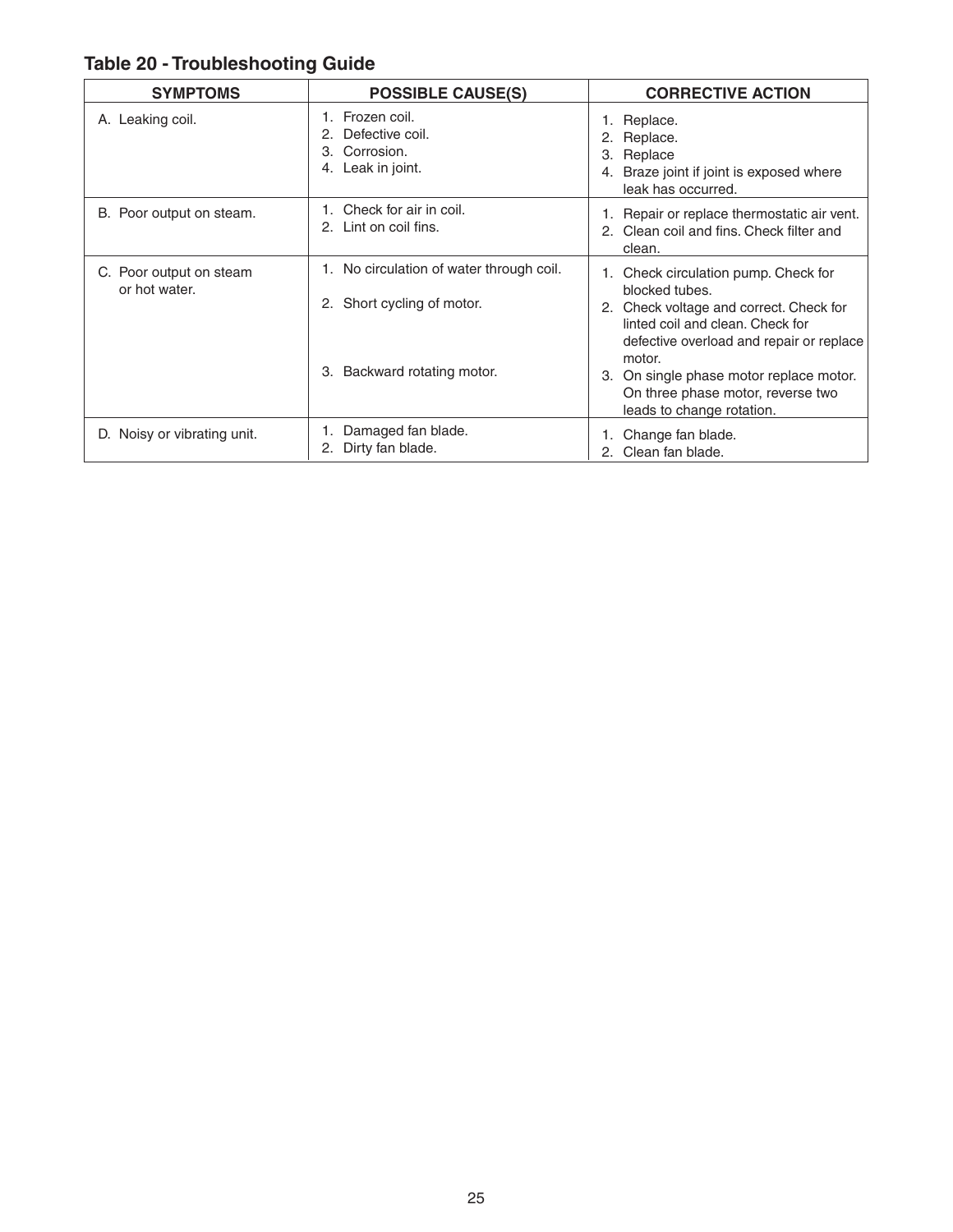# **HOW TO ORDER REPLACEMENT PARTS**

Please send the following information to your local representative; If further assistance is needed, contact the manufacturer's customer service department.

- Model number
- Serial Number (if any)
- Part description and Number as shown in the Replacement Parts Catalog.

### **LIMITED WARRANTY**

### **VERTICAL STEAM & HOT WATER UNIT HEATERS**

The Manufacturer warrants to the original owner at the original installation site that the Vertical Steam and Hot Water Unit Heaters (the "Product") will be free from defects in material and workmanship for a period not to exceed one (1) year from startup or eighteen (18) months from date of shipment from the factory, whichever occurs first. If upon examination by the Manufacturer the Product is shown to have a defect in material or workmanship during the warranty period, the Manufacturer will repair or replace, at its option, that part of the Product which is shown to be defective.

This limited warranty does not apply:

- (a) if the Product has been subjected to misuse or neglect, has been accidentally or intentionally damaged, has not been installed, maintained or operated in accordance with the furnished written instructions, or has been altered or modified in any way.
- (b) to any expenses, including labor or material, incurred during removal or reinstallation of the defective Product or parts thereof.
- (c) to any workmanship of the installer of the Product.

This limited warranty is conditional upon:

- (a) shipment, to the Manufacturer, of that part of the Product thought to be defective. Goods can only be returned with prior written approval from the Manufacturer. All returns must be freight prepaid.
- (b) determination, in the reasonable opinion of the Manufacturer, that there exists a defect in material or workmanship.

Repair or replacement of any part under this Limited Warranty shall not extend the duration of the warranty with respect to such repaired or replaced part beyond the stated warranty period.

**THIS LIMITED WARRANTY IS IN LIEU OF ALL OTHER WARRANTIES, EITHER EXPRESS OR IMPLIED, AND ALL SUCH OTHER WARRANTIES, INCLUDING WITHOUT LIMITATION IMPLIED WARRANTIES OF MERCHANTABILITY OR FITNESS FOR A PARTICULAR PURPOSE, ARE HEREBY DISCLAIMED AND EXCLUDED FROM THIS LIMITED WARRANTY. IN NO EVENT SHALL THE MANUFACTURER BE LIABLE IN ANY WAY FOR ANY CONSEQUENTIAL, SPECIAL, OR INCIDENTAL DAMAGES OF ANY NATURE WHATSOEVER, OR FOR ANY AMOUNTS IN EXCESS OF THE SELLING PRICE OF THE PRODUCT OR ANY PARTS THEREOF FOUND TO BE DEFECTIVE. THIS LIMITED WARRANTY GIVES THE ORIGINAL OWNER OF THE PRODUCT SPECIFIC LEGAL RIGHTS. YOU MAY ALSO HAVE OTHER RIGHTS WHICH MAY VARY BY EACH JURISDICTION.**

**In the interest of product improvement, we reserve the right to make changes without notice.**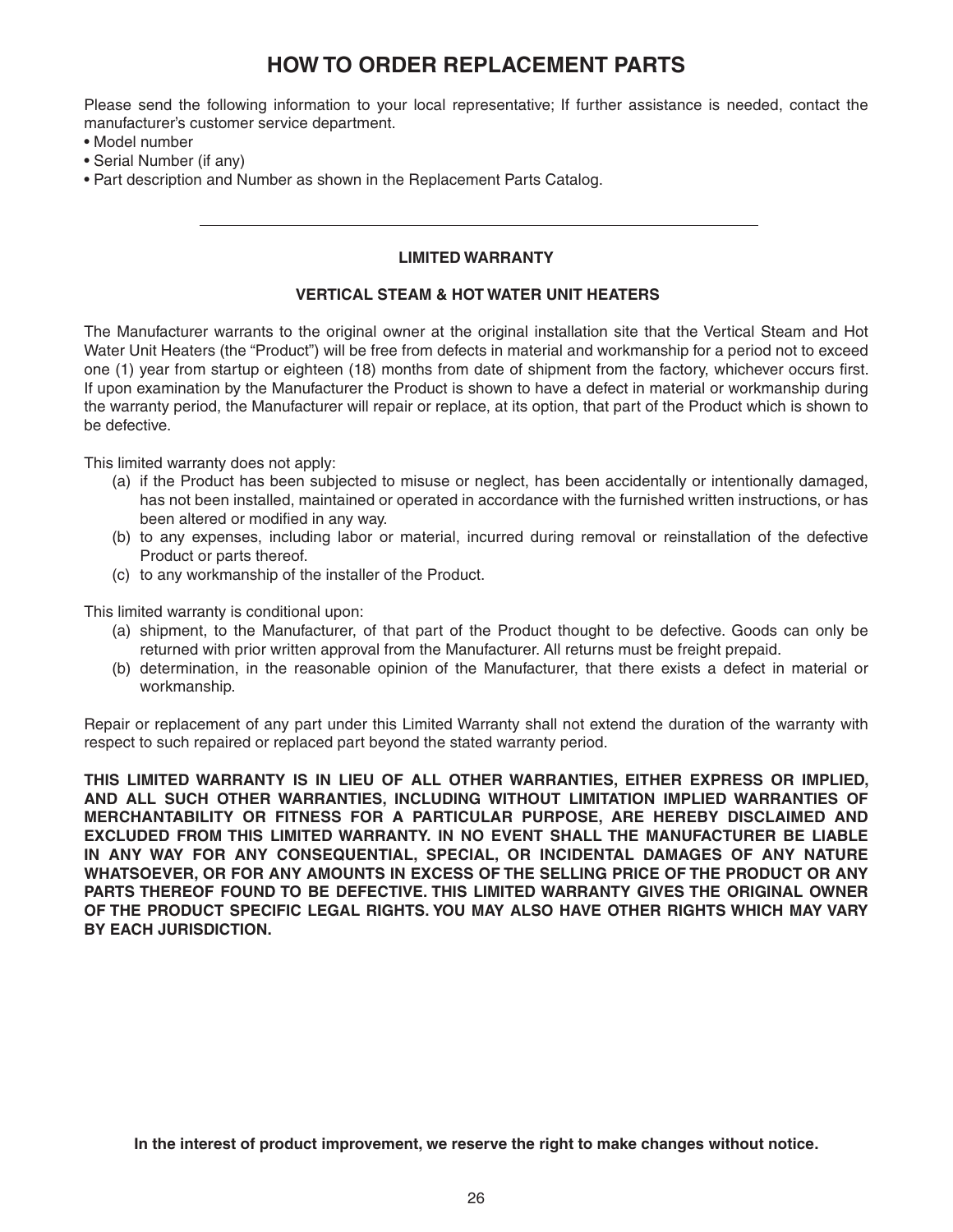# **OSHA Fan Guard/Louver Cone Diffuser Installation Detail**

The figures below show how both the OSHA Fan Guard and the Louver Cone Diffuser are installed on the Vertical Steam and Hot Water Unit Heater. Figures 28 and 29 detail how the louver cone diffuser and OSHA guard are attached to the unit. Figures 30 and 31 show full views of the vertical steam and hot water unit with a Louver Cone Diffuser and OSHA Fan Guard attached.

**A WARNING** Do not mount either the Louver **Cone Diffuser or OSHA Fan Guard while unit is in operation or severe personal injury may occur. Disconnect all power supplies to the unit before installing the Louver Cone Diffuser or OSHA Fan Guard.**

**NOTICE: To meet ETL and OSHA requirements, units mounted below 8 feet (2.4m) must be equipped with an OSHA fan guard. Vertical unit heaters can support either an OSHA fan guard or the Louvered Cone Diffuser - both items cannot be installed on the same unit.** 

The same screws and washers are provided with both the OSHA fan guard and Louver Cone Diffuser. The screws and washers are used in conjunction with the Nutserts to support the wire guard or diffuser to the orifice panel (bottom of vertical unit).



Figure 28 – Louver Cone Diffuser **Figure 29 – OSHA Fan Guard**